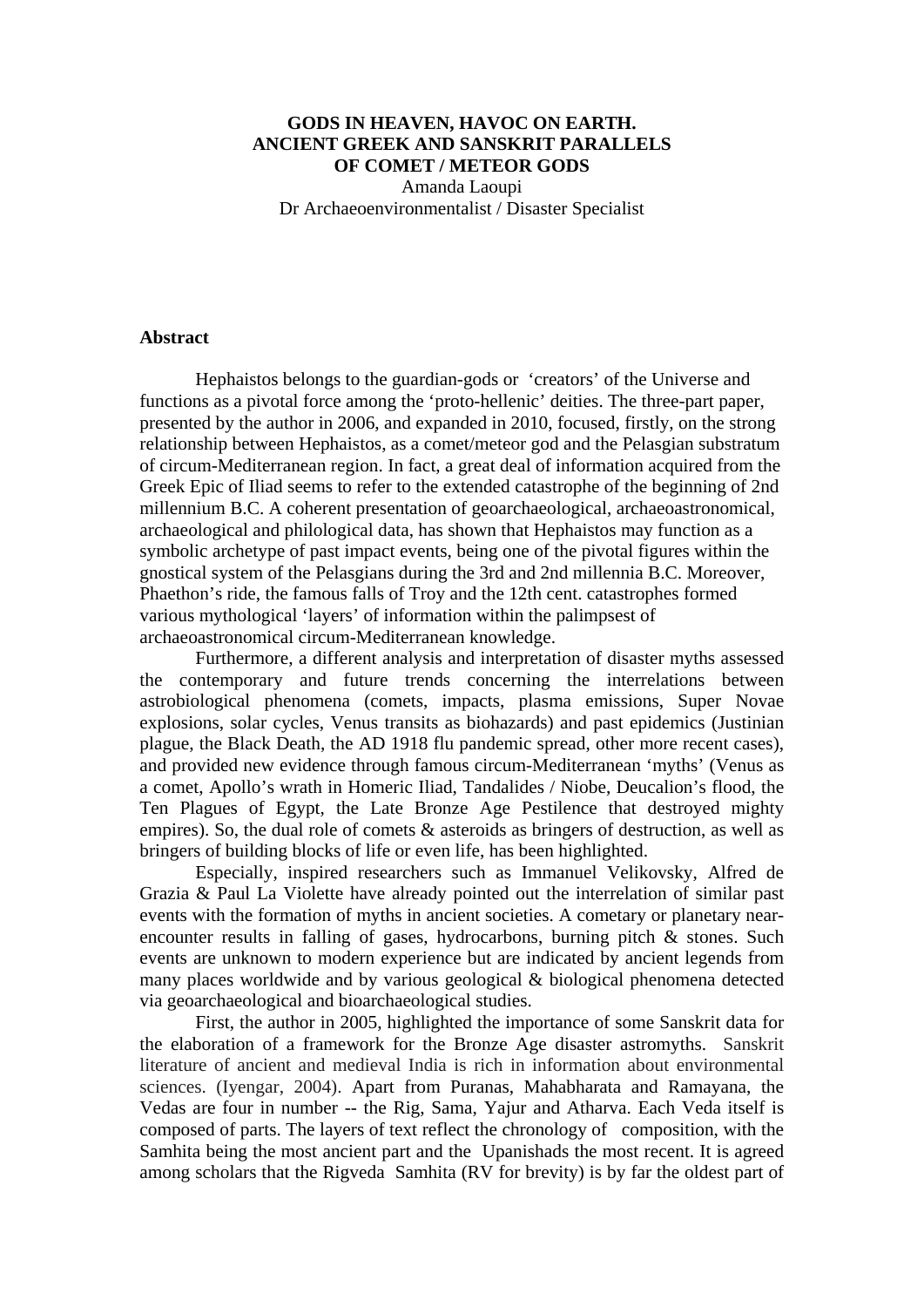the Vedas. The RV contains 1028 suktas (hymns) with a total of 10552 mantras (verses) arranged in 10 Mandalas or books.

Ancient Vedic people, as all ancestors living under turbulent skies, appear to have been preoccupied with cosmic fires (meteoritic swarms and comets), as early as the regular ritualistic observation of the sky, that gradually led to calendar's elaboration and later to the knowledge of the planets (Iyengar, 2010). In *RV* there are a group of hymns which refer to meteoritic showers, celestial fires and at least a few comets with names*"I beheld the guardian, the never resting, wandering on paths hither and thither, 'for he indeed wanders hither and thither on divine paths,' arraying himself in the gathering and the radiating, he moveth to and fro within the spheres. '–for again and again he wanders moving within these worlds".* Rig-Veda 1.164.31 SB (Shatapath Brahman) 14.1.4.10. The interconnections will shock us, all.

### **Keywords**

ancient Greek texts, comets Archaeoastronomy, Astromythology, Disaster Mythology, Hephaistos, Geomythology, Indra, meteor swarms, Phaethon, Sanskrit literature

#### **1. Introduction**

Disaster Mythology (term specified by the author in 2005, as a interdisciplinary subfield of Disaster Archaeology) seems to use a universal unconscious language, which presents some specific rules: a) collectively experienced events with tragic consequences make myths via a mechanism of symptomatic relief, b) the historical character of the myth demands a cryptographic detection many generations after the initial event, c) perhaps both the myth-teller and myth-hearer want the truth to remain concealed, d) this concealment may reinforce symptomatic relief from the dreadful event and e) the duration of pain after the event (for many generations ahead) interrelates with the therapeutic mechanism (de Grazia, 1984b).

Dreams and myths bury the most intense memories under the conscious mind by suppressing and controlling anxiety. Various cultural personalities are characterized by different archetypes and phenotypes. That's why we encounter several identical kernels in the expression of the catastrophic events (e.g. the symbols of comets) along with many different stories about them. The use of common symbols make the social system operating correctly. The heroes and the gods are known by many epithets that describe their traits. And.. "the gods in Homer are great gods, because one thunderstorm does not make a great god, nor does one volcano.." . Human tragedies in the past gave birth to great myths (de Grazia, 1984b). Let us follow the path of Hephaistos.

The Neoplatonists (a revival of Platonism, occurring in the 3rd cent. A.C.) accepted the Twelve Gods as a legacy from Plato. Generally speaking, Vesta represents Earth, Neptune Water, Juno Air, and Vulcan Fire. So, Jupiter, Neptune and Vulcan belongs to the Creators of the universe, Vesta, Minerva and Mars to the Guards, Ceres, Juno and Diana to the Life-givers and Mercury, Venus and Apollo to the Uplifters. The creative and paternal gods make the universe, the life-givers give it life, uplifters harmonize it, and the guards preserve and protect it (Gillman, 1996-7).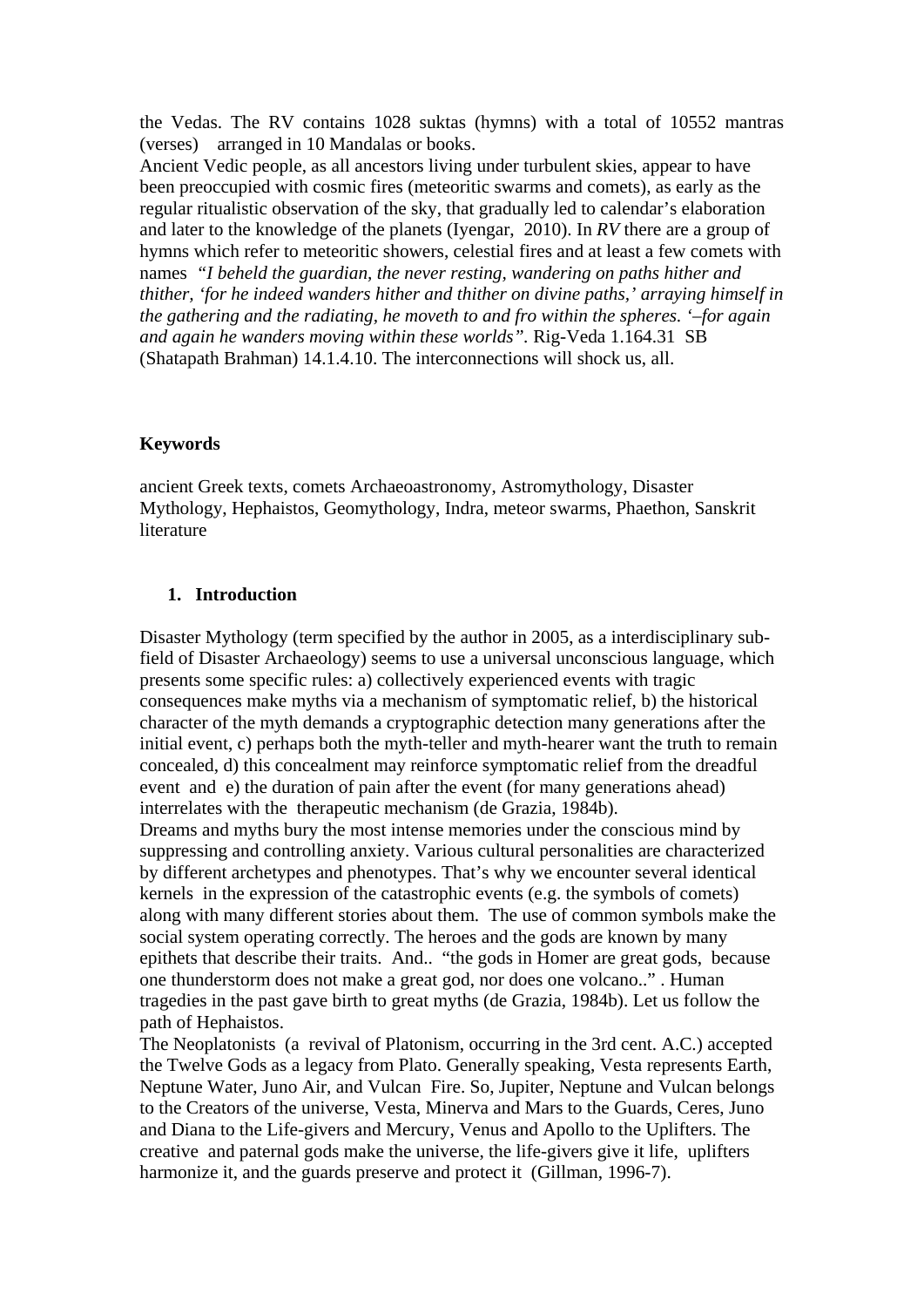Especially, Hephaistos or Hephaestus, the god of volcanic and thermal activity, of wild and destructive fires, the patron of smiths and metalworkers, builders, architects; stonemasons , carpenters and wood-workers, seems to represent not only the earthen / subterranean fires but this of extra-terrestrial origin, ever awful and uncontrollable. Divine smiths are peacemakers, too, for they are connected with celestial and subterranean fields, by acting as mediators between them. But, there is a -till recently neglected- agent which could destroy civilization and cause earthly turbulence, the exo-terrestrial encounters. Astronomical evidence indicates that our ancestors viewed a much more active sky than we do. Particularly during the past twelve thousand years , such deliveries were not uncommon . Much evidence suggests that humanity witnessed, and was affected by, the break-up of a very large comet over this time period. Along with the two luminaries, the solar deities (e.g. Apollo, Hercules, Helios) and the moon goddesses (Aphrodite Ourania : Hecate - Hera - Artemis) which represented the female reproductive force, there was another sacred fire represented by cosmic 'invaders' (e.g. Typhoon, Hephaistos, Phaethon) or other phenomena (e.g. Sirius, Saturn, Jupiter).

In summary, the strong parallelisms of symbols, words, images and allegories in the worldwide knowledge indicate that the 'Greek' Hephaistos was derived from the Pelasgian religious circum-Mediterranean substratum, reflecting some major celestial events dated back to the beginning of 2nd millennium B.C. The Homeric Epics are a palimpsest of archaeoenvironmental knowledge, as they are built on layers of information.

Florence and Kenneth Wood, Alfred de Grazia and NASA firt alledged that Vulcan may be connected to meteoritic phenomena. The present paper focuses on the argumentation of this statement by comparing data from the Sanskrit writers, the worldwide iconography and the geoarchaeological, palaeoclimatic and archaeoastronomical evidence. Furthermore, the paper deals with the spatial and temporal itinerary of impact myth's elaboration. The psychological filtration is also taken under consideration when comes to matters of disaster dealing within the sociocultural framework of ancient societies.

To conclude, Disaster Archaeology finds a very powerful ally in the name of Disaster Mythology, which echoes real occurrences through various myths. The Homeric figure of Hephaistos as a meteor/comet god and his puzzling mythical motif, in comparison to its Sanskrit parallels, holds a prominent role in it.

### **2. Comet / meteor divine presence on Earth**

## *2.1. The Homeric Hephaistos and its off springs, the space-induced disasters in Bronze Age Eastern Mediterranean and the Indian destructions at the same latitudes*

### *2.1.1. The fall on Earth*

Crippled at birth, Hephaistos was thrown from Olympus (heaven) by Hera who was ashamed of his deformity (Homer Iliad, XVIII.136; Quintus Smyrnaeus Fall of Troy , 2.549). Another version of Greek myths wants him to be casting from heaven by Zeus himself, when the former tried to help Hera. Then the 'cosmic invader' passed the ' magic threshold' (? the atmosphere of our planet), travelling 'all day long' before landing in Lemnos 'about sunset '. In fact, 'there was not much life left in him', as he was crippled in both legs (Homer Iliad, I.568 ff & 620; Apollodorus Library, 1.3.5).. But most sources claim that Hephaistus landed in the sea near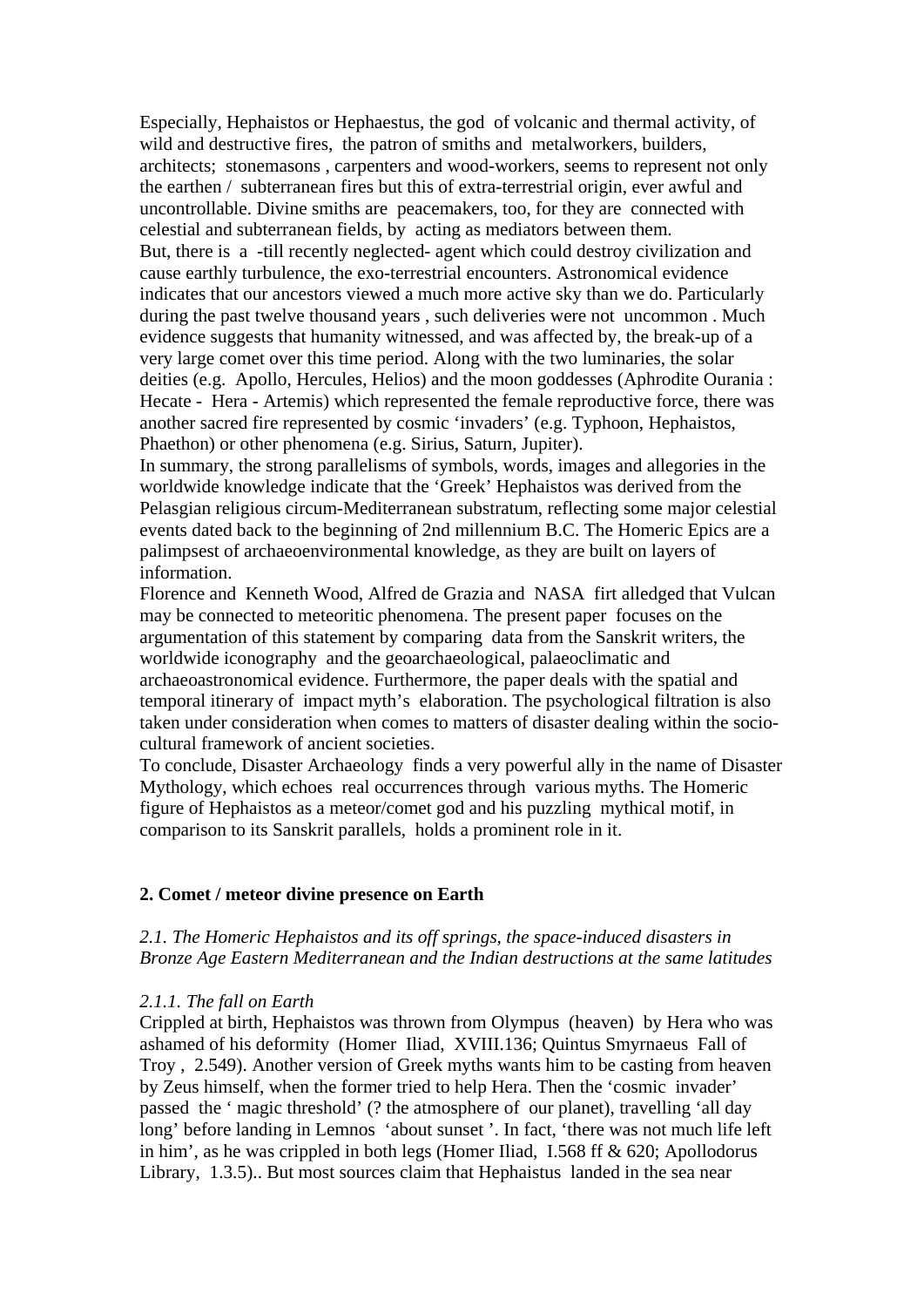Lemnos, and was washed up on the shore, where he lay broken until rescued by the Nereids. Thetis and Eurynome (Iliad, XVIII.136 & 423- 432; Homeric Hymn 3 to Pythian Apollo, 310; Apollodorus, 1.3.11 ff.; Pausanias, 8.41.5). Secretly Hephaestus lived with these goddesses in their underwater caves for nine years. He lived in their "mykhos", a Greek word meaning both innermost place and the women's apartments of a house. This nine year hibernation holds a very strong symbolism reflecting a second womblike incubation that awoke his own creative energy. We must be very careful, though, because the word Eurynome was also used as an epithet of Artemis (Pausanias, 8.41.5)!

First, the author in 2005, highlighted the importance of some Sanskrit data for the elaboration of a framework for the Bronze Age disaster astromyths. Sanskrit literature of ancient and medieval India is rich in information about environmental sciences. (Iyengar, 2004). There are several different versions of the same celestial event in Mahabharata, describing the inversion of dual phenomena (the summer became winter and winter became summer) as a war broken between gods and demons. Fiery celestial body fallen on Earth, earthquakes, rise of sea-level, draught of rivers, lakes and wells, destruction from Heaven, severe famine are some of the implications related to the Pleiades (a demon has born in the Pleiades). These disasters should have taken place in the NW part of India  $(23.5^\circ \text{ N}, 71.5^\circ \text{ E})$ , where river Sarasvati joined the sea (Law 1982; Mc Crindle 2000; Valdiya 2002; Schoff internet edition). The whole plain, now an arid area known as the Thar Desert, was once a very fertile plain traversed by this great river. In those days of Mohenjo-Daro and Harappa, the area was one of the richest places in the world.

A first statement on the dating for these celestial phenomena would declare the attempt impossible. Nevertheless, some details of the texts have provided the modern scientists with methodological tools. Renowned scholars, planetarium softwares and astronomical calculations date the observation of nova to c. 2500 - 3000 BC or even earlier. During that time in the geographical coordinates of India, Pleiades were exactly at the vernal equinoctial point on their heliacal rising. The impact crater and the falling meteors could have occured in 1800 - 2200 B.C.

(Dikshit 1969; Narahari Achar 2000; Iyengar 2004). Thus, archaeological investigations in the above-mentioned areas would provide new information on this interesting scientific issue.

More specifically, the Prabhasa-ksetra-mahatmya book (PK) of the Skandapurana contains references to similar phenomena focused on the area of Sarasvati River., mentioning a smoky demon and heavenly objects that made holes in the ground. In one episode, the Sarasvati River, carrying fire, enters the Ocean, as well as the level of the sea rose and dropped due to devastating tsunamis. Professor Iyengar (2004) pointed out the verses indicating that a metallic object eventually landed on Earth, and thus, describing the descent of the goddess (see also R. Juhl, Parallels between the Celestial and Terrestrial Phenomena at Enoshima and Similar Phenomena Associated with the Sarasvati River of Ancient India, available online at

[http://homepage.mac.com/bartraj2/EnoshimaPt-3/ParallelsWSarasvatiR.html\)](http://homepage.mac.com/bartraj2/EnoshimaPt-3/ParallelsWSarasvatiR.html).. Evenmore, the hymns of *RV* seem to function as palimpsest, like the Homeric Epics, as they both can be interpreted in several different ways. The word *dhûmaketu* and *vibhâvasu* (which in one place in the *RV* is said to be like a big rock) could possibly describe some transient celestial object, and the well known Vedic deities (initially interpreted as thunderstorm and wind gods), the *maruts,* through their physical actions, could be meteoritic showers or storms. The *Atharvan***.***a Veda* has a famous hymn in which *dhûmaketu* is mentioned along with Sun, Moon and Râhu (the eclipse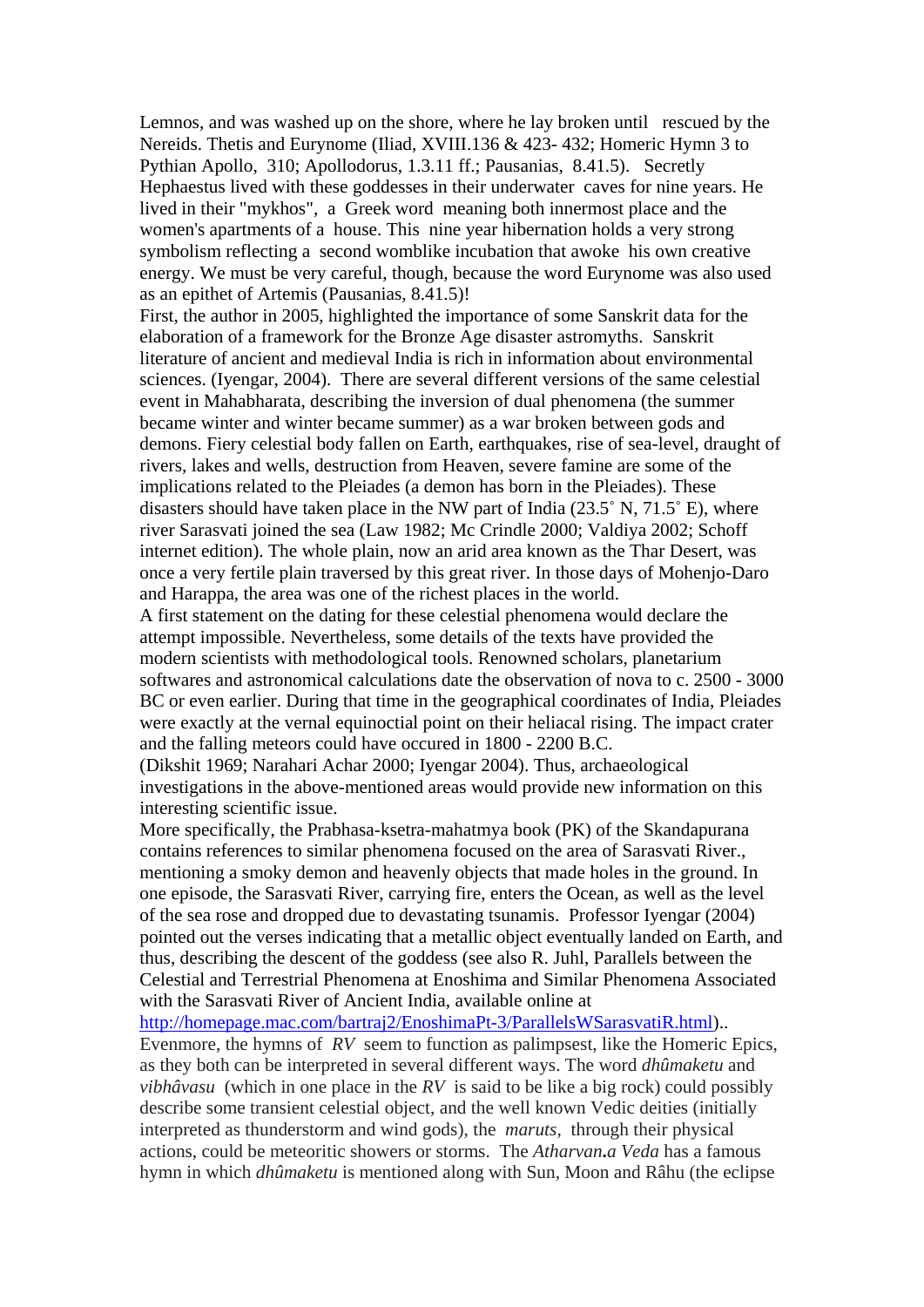causer). In addition, *Kauúika Sûtra* of the *Atharvan***.***a Veda* mentions the event of the Seven Sages (Ursa Major) veiled by *dhûmaketu,* which could have meant a comet (Iyengar, 2010).

#### *2.1.2 Hephaistos, Aphrodite and Mars: a celestial erotic triange*

In the Odyssey, the blind bard Demodocus amuses King Alcinoos' court by singing the tale of Aphrodite making a cuckold of her husband. The master craftsman who achieves perfection in his artifacts and mechanical inventions completely misses the mark when it comes to flesh and blood relationships. When Helios tells Hephaestus of Aphrodite's and Ares' coupling (viii.269), the jealous husband devises a trap to capture them and display them in the act of lovemaking. He entangles them in an invisible net, and then exposes them to the laughter of the gods. That these stories are rooted in comet (and other 'impact' phenomena) lore is more than evident. A count of Ares / planet Mars in Greek literature produced 110 archetypes and nicknames (de Grazia, 2005). The Vedas speak of over 100 close encounters of Earth and Mars before the later was brusquely despatched upon its present planetary course by planet-Venus (de Grazia, 2005 & 1984b). Velikovsky, de Grazia and Ackerman (1996/9 a & b) proposed a rather intriguing scenario, that explain several ancient otherwise incomprehensible myths. Proto-planet Venus (symbolized by goddess Athena), expelled form Jupiter (born out of Zeus' head), propel Mars toward Earth (ancient legends of Mars' wounds, swelling, e.t.c.). But in the verses of Nonnos (Dionysiaca, 29.376) Ares seems to be willing to fight against Zeus, Phaethon, Hephaistos and Athena (comets, meteoric showers and other impact phenomena!), in order to set his beloved Aphrodite free!



Brown spots mark impact sites of the Shoemaker-Levy Comet on Jupiter's S. Hemisphere. [Image source](http://en.wikipedia.org/wiki/Comet)

Aside from these theories, derived from Astrophysics and testimony from ancient civilizations (i.e. Babylonian, Chinese, Hebrew, Greek, Hindu, Roman, Mesoamerican), Patten and some other scholars suggest that planet Mars was once struck by a body the size of Pluto, that propelled him into an orbit periodically threatening Earth. Centuries later, the wayward planet Venus nudged him into a new orbit. During that dreadful event, Mars would take up 69% more on the sky than did the moon and would reflect 69+ times greater than the moon. Oceanic and magmatic (sub-crustal) tides would be 5.900 times the normal lunar times. In fact he interprets Hesiod's poem The Shield of Hercules (The Disc of Ares) as an allegory of that approach (Patten & Winsdor, 1996).

In Homeric Epics, in the scene narrated by Demodocus, the Sun, without taking part, attracts the attention of Hephaistos , who, in this case may be the alter ego of Athena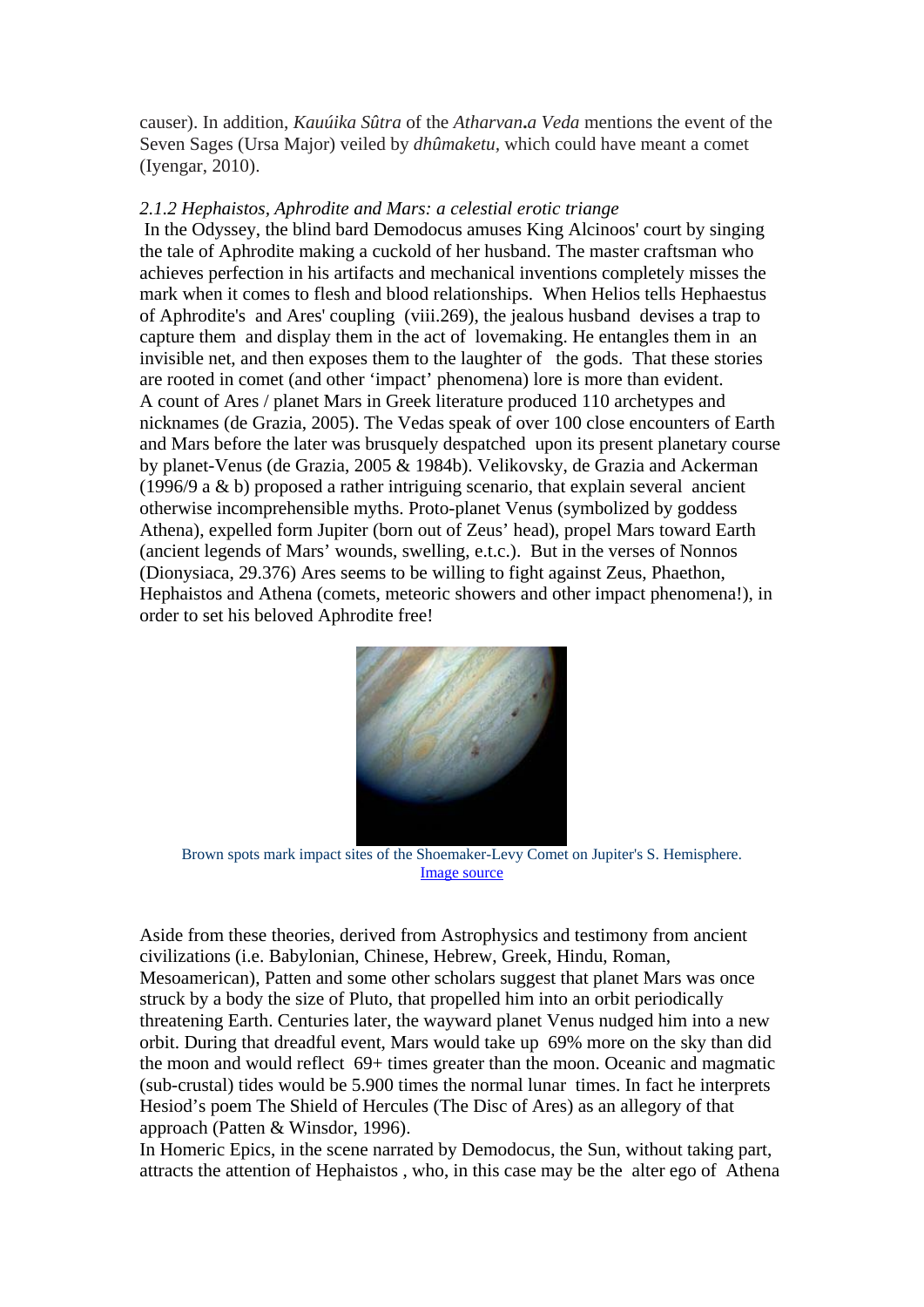or the huge item that stroke Mars. Poseidon applying to Hephaistos for mercy, symbolizes the Earth which suffers from the above-mentioned encounters. Athena stands for the planet Venus, the wandering of which is personified in her human mirror- image Odysseus (de Grazia, 1984b; Velikovsky, 1955 & 1950) and Aphrodite Ourania / Helen for the moon (Graves, 1969; Jines, 1958) ..

### *2.1.3 Hephaistos and Athena: a celestial dual archetype of an androgynous nature*

Hesiod, as well as Roman sources, claims that Hera gave birth to Hephaistus parthenogenically, without Zeus' participation, since she was angry at him for birthing Athena from his own head without first procreating with her. Thus, Hesiod in Theogony ( 924-929) highlights the analogy between Athena and Hephaistos (Apollodorus, 1.19; Cicero, 3.22). Plato in Critias (109B-D) declares that Hephaistos and Athena are of the same father, they are of the same nature (Graves, 1969). The Roman equivalent of Athena (Minerva) was Hephaistos (Vulcan). The sequence of the Twelve Gods appears in the Rustic Calendar, in Manilius and at the Altar at Gabii. Aries and Libra had Athena-Minerva and Hephaistus-Vulcan as their guardian gods. Aries symbolizes the head from which Athena sprang. At this point we should emphasize that the double symbolization of Hera - the moon goddess and Athena as planet Jupiter was the kernel of one Homeric archaeoastronomical substratum. This aspect explains the names of the planets in the planetary conjunction of 1953 B.C. and a periodical phenomenon with ten years interval (Iliad II, 156; IV, 8; V, 418; VIII, 418 - 419), when the moon and planet Jupiter, in their major luminescence, conjunct in a specific zodiacal asterism (Wood, 1991). The other substratum seemed to represent the fire spirits within the figures of 'Pelasgian Hera' and Athena .

In the same conceptual framework Hephaistos was treated as the creator of the asterisms, a creative force in the Universe (Iliad I, 597 - 607) and the mythical fall on Lemnos as god's stay below the horizon, in the realm of Thetis (the asterism of Heridanus) where he created the asterisms of the S. Hemisphere (Wood, 1991). Although in the verses of Odyssey (xviii.283), the workshop of the god is on the island of Lemnos, in the Iliad (XVIII.369) this is located in the heavens. The asterism of Perseus is more probably connected with Hephaistos not because of its shape (Wood, 1991) but to its relationship with the meteor swarms of Perseids, visible from the 25th of July to the 4th of August.. These flames are also described as burning the sky (Iliad V, 4 - 8).

The two gods were considered as grand teachers of humanity (Homeric Hymn to Hephaistus). Their archetypal symbolization is related to exo-terrestrial invaders that cause terror and destruction on Earth (comets, asteroids, plasma and planet's outburst).

Athena is a mistress of disguise, as Homer constantly points out. Pallas Athena represented the proto-planet Venus (Typhon  $=$  the cometary tail of proto-Venus), in her cometary behaviour (Wallis, 1972) and was worshipped among the peoples of Mediterranean (Talbott, 1994; de Grazia, 1984b). That Venus, later identified with the goddess Aphrodite and the planet Venus' dual appearance in the sky (evening = female and morning = male), was Aphrodite barbata (bearded), or the Cyprian goddess Aphrodite with a beard, a strong image of bisexuality (Pauly - Wissowa R.E.). Athena holds also her primordial androgynous image, as male, bearded serpents were found on a pediment of the Archaic Athenian Acropolis (Talbott, 1994). Planet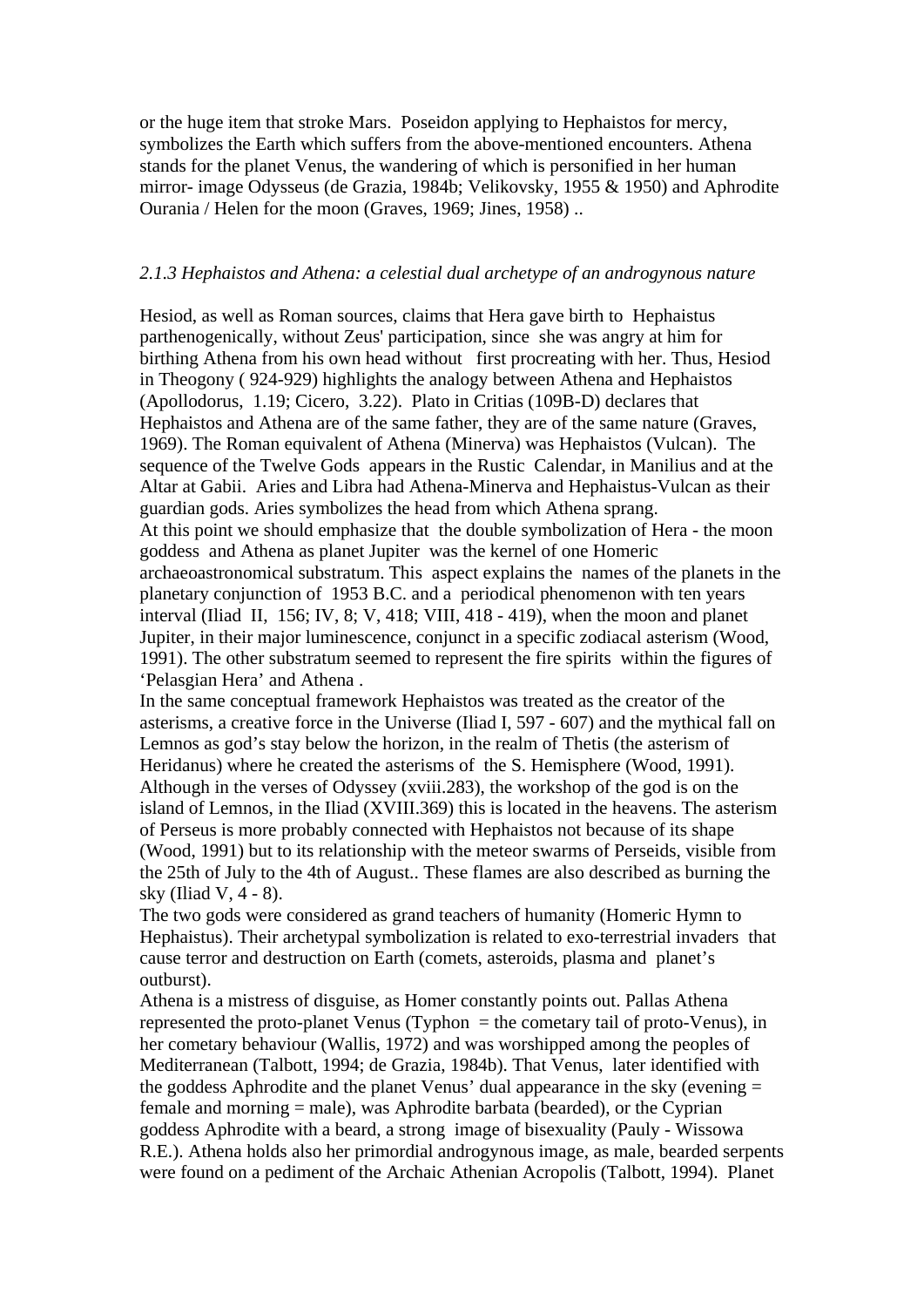Venus is symbolized by the 'crux ansata' (Egyptian Ankh), a combined phallus and vulva. Consequently, as we can detect two Heras, two Athenas and two Hephaistos in the Epics, we can also find the two Aphrodites, the Ouranian / Selenian and the planetaryVenus.

Athena "she herself had no womb, for when she carried children, it was in a basket" (Deutsch, 1969). In the Orphic Hymns (32.10 - 11) is clearly addressed by the words: 'born both as male and female', 'agile and luminous' and 'draco' (for more detailed connections between Athena and Hephaistos, see also, Cook, 1914). In ancient Asian symbolism (Japan, India), there is an intriguing and strong correlation between the sky goddess and the cosmic dragon. The Japanese monk Kokei wrote the narrative of Enoshima Engi (EE) in AD1047, mentioning spectacular phenomena that took place in the early summer of AD552 (dark clouds covering the sea, earthquakes, boulders falling from the sky, lightning-bolts, rocks and sand spurting up from the sea, flames on the water, the emergence of an island), when the bright goddess appeared above the clouds (Benzaiten / Sarasvati) and descented on the island. Modern scholars translated the narrative and highlighted the historic coherence of Sarasvati's legend in the symbolic language of Far East. Vyasa, the narrator of the Mahabharata, is traditionally considered the compiler of the Puranas, that are a genre of important Hindu, Jain or Buddhist religious texts, notably consisting of narratives of the history of the universe from creation to destruction, genealogies of kings, heroes, sages, and demigods, and descriptions of Hindu cosmology, philosophy, and geography. The above mentioned phenomena in EE resemble to the phenomena mentioned in a Purana as having occurred around the Sarasvati River (Juhl & Iyengar, 2006). "She, whom they call the star with loosened tresses, descending as misfortune on the village. The Brahman's consort, she disturbs the kingdom where hath appeared the hare with fiery flashing". Atharva Veda-5.17.4 (R. Godbole The meaning of Vedas, online at: http://www.themeaningofvedas.com/). Indian legends claim that the beautiful goddess Saraswati sprung from the forehead of her father Brahma. It is said that as soon as Brahma looked at her beauty, he was filled with desire for her. Unhappy with the amorous attentions he bestowed upon her, she tried to dodge and hide. This is why the river Saraswati flows underground. And the brief appearance she made above ground is the moment, legends assert, that she stopped to rest from her tiring run. Saraswati is generally represented in Hindu mythology as the divine consort of Lord Brahma, the Creator of the universe. Since knowledge is necessary for creation, Saraswati symbolizes the creative power of Brahma and the power of the wisdom. The goddess was always portrayed with water in background, blooming lotus, white swans, and bathing elephants. She was worshiped by all persons interested in art and knowledge, especially students, teachers, scholars, and scientists (see also 2.1.1; by Richard Mahapatra [http://www.indiaenvironmentportal.org.in/node/24729\)](http://www.indiaenvironmentportal.org.in/node/24729).

Mahabharata, on the other hand, mentions clearly the catastrophic cosmic phenomena: 'Noisy and burning meteorites in thousands of numbers started falling down. With terror Earth started shaking. As *Arjuna* advanced to the battlefield dry winds started blowing and *sharkarā* showered.' (7.64.6 and 7). 'When the Great War exceeding all limits began, there were catastrophes. With forests and mountains Earth shook. O King, from the skies, many meteorites like sticks and burning coal started hitting in all directions. Heavy dry winds with *sharkarā* started blowing. The elephants started shaking with tearful eyes.' (9.22.20 to 22). 'O King, like a swarm of glow-worms, the burning stone powder (*ashmachūrna*) caused such havoc that major part of your army perished.'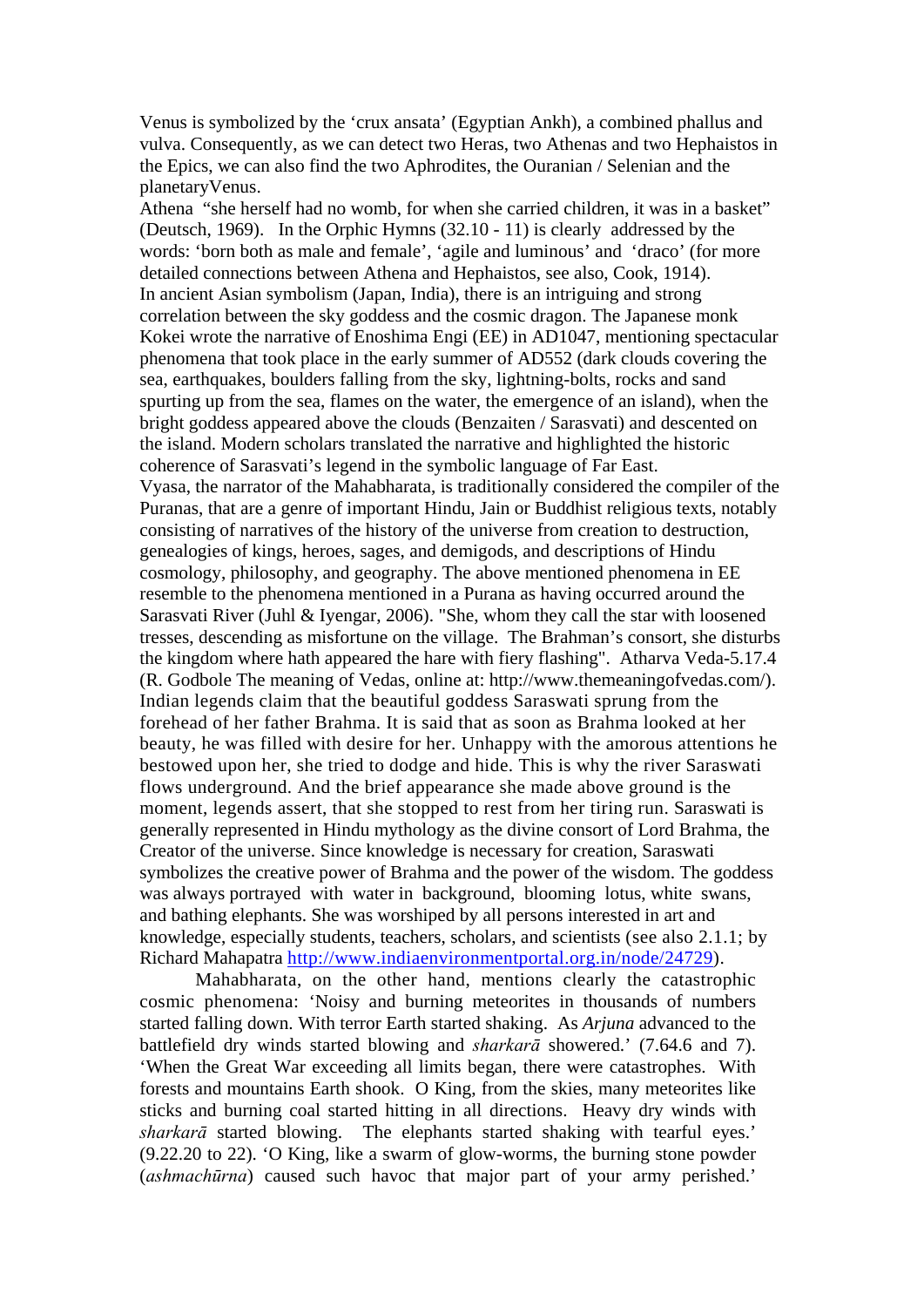(7.97.36). 'The stones were broken in the sky by sharpened arrows. The noise and commotion was so much that all your elephants, horses, chariots and infantry ran away. With that heavy shower of stone dust (*ashmachūrna*) like a swarm of angry bees, your army just scattered.'(7.97.41 and 42). *Vīrudha* was probably a large piece of meteorite and s*harkarā* or *ashmachūrna* were the smaller pieces (R. Godbole, The meaning of Vedas, online at: http://www.themeaningofvedas.com/).

## *2.2 The symbolic language of Heaven: the motifs of hair/serpent, mule/horse, river/sea, birds, swastika*

#### *2.2.1 The Eastern Mediterranean framework*

Physically, Hephaestus was a muscular man with a thick neck and hairy chest who because of a shortened, lame leg  $(?)$  lame = one - footed) and club foot (with feet facing backwards), supported himself with the aid of a crutch. Bearded, he most often dressed in a ragged sleeveless tunic and woolen hat. Most frequently, he was portrayed in art holding the tools of his trade, especially the blacksmith's hammer and tongs. Sometimes, he was surrounded by the Kabeiroi (Herodotus, 3.37), the dwarflike blacksmith servants of the Mother Goddess who helped in his subterranean forge. His sacred animal, the ass / mule (Hyginus Astronomica, 2.23; Antoninus Liberalis, 28) was also among the sacred animals of Seth - the Egyptian parallel of Typhon (in Egypt, there was a temple of Hephaistos; Herodotus, 3.37). Vase paintings show Hephaistos upon a mule, symbol of sexual barrenness . The Roman authors represented him in the form of a phallus in the hearthfire (comet's phallus' tail). A comet in its typical apparition may be symbolized as an angel with wings, a helmeted head, a long-haired creature, a phallus with testes or as a head with two massive arms (de Grazia, 1984b). Herodotus (2.51) mentions that "the mysteries of Cabeiri-rites which the men of Samothrace learned from the Pelasgians who lived in that island before they moved to Attica and communicated the mysteries to the Athenians. This will show that the Athenians were the first Greeks to make statues of Hermes with the erect phallus, and they learned the practice from the Pelasgians..". The characteristics attributed to him remind us of the coma when comets are hit by the solar wind. The description of an ancient Greek painting by Philostratus the Elder (Imagines, 1.1), too, notices that Homer inspired the ancient artist in the scene of Skamandros and Hephaistos : ".. The fire which envelops Hephaistos flows out on the surface of the water and the River is suffering and in person begs Hephaistos for mercy. But the River is not painted with long hair, for the hair has been burnt off; nor is Hephaistos painted as lame, for he is running; and the flames of the fire are not ruddy nor yet of the usual appearance, but they shine like gold and sunbeams. In this Homeros is no longer followed...". And it is noteworthy that one of the two god's substances is characterized by speed, an attribute not consistent to his malformation. But the epithet lame in ancient Greek may also be interpreted as strong-armed and ambi-dextrous.

During the Middle Ages, comets were known as 'hairy stars', and their representation on coins often took the form of crude and irregularly shaped symbols such as combs, bars, pyramids, etc. It is difficult to truly appreciate the visual phenomena that such a large object could produce as it neared the furnace of our solar system. Gases from such an object might produce a tail which would span the orbits of the inner planets. When in close proximity to Earth, the size of such an apparition would make the Sun and Moon appear as dwarfs. Combined evidence suggests that our ancestors having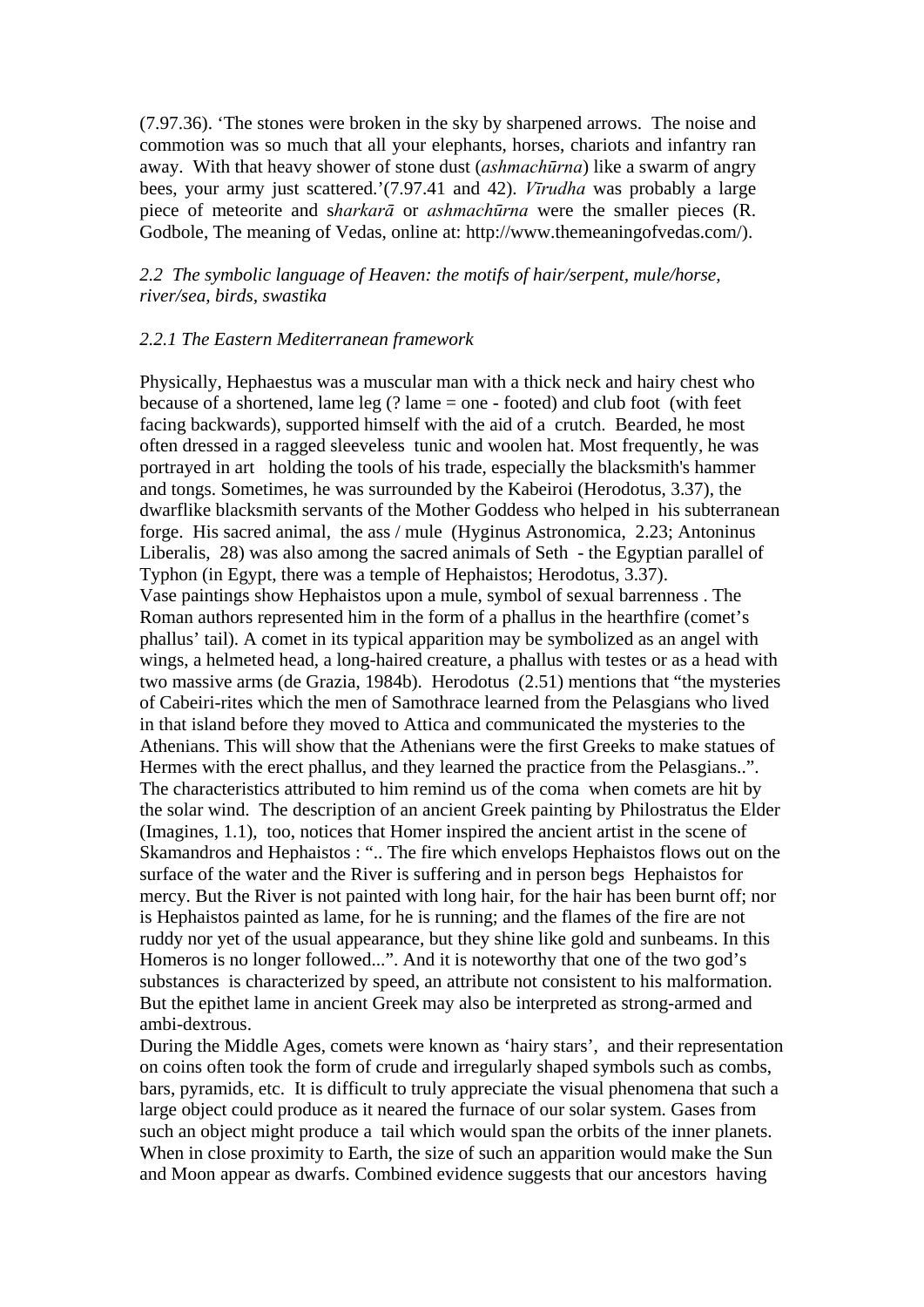witnessing such mega-comet activity, were influenced both psychologically and physically (Kobres, 1992).

Additionally, Phaethon's western parallel, Quetzalcoatl (the feathered serpent), according to the Annals of Quauhtitlan, immolated himself on the shores of the eastern sea, and from his ashes rose birds with shining feathers (symbols of warrior souls mounting to the sun), while his heart became the Morning Star... Tezcatlipoca, his antagonist defeating Quetzalcoatl in ball- play (a game directly symbolic of the movements of the heavenly orbs), cast him out of the land into the east, where he encountered the sun and was burned. This may be a mythological record of an intense meteor storm from the still active Taurid stream, which presently peaks around the first of November appearing to radiate from near the Pleiades star cluster. Initially, this un-airworthy bird was associated with the meteor bombardment from comet Encke, which until recently was thought to be the sole source for the Taurid meteors. However, the discovery of other large contributors, once active comets , rules out a positive identification (see online

## [http://abob.libs.uga.edu/bobk/bobk.html\)](http://abob.libs.uga.edu/bobk/bobk.html).

 Consequently, cultures throughout the world experienced space-induced disasters, hardships and a global perturbation of climate, during the period 1200 - 1000 BC. Respectively, the upheaval of the period ca. 2.200 - 1.800 B.C. may be connected to other impact phenomena related to the deeds of the god Hephaistos and its Sanskrit parallels.

Another interesting aspect of this folk memory which might shed some light on why the rolling cross motif is linked to birds is the image of a one-legged fowl. This is also a characteristic of the Chinese divine pheasant which was closely associated with the fabulous, lame, raven-beak-nosed emperor, Yu, who could transform himself into this pheasant or a bear (Yu, who has been praised of attempts to stop floods in China, reigned according to the standard chronology from 2205 BC to 2197 BC ; the legend tells that at the time of the birth of Abra(ha)m there was a supernova; Bamboo Annals give one in 2287 BC; Abraham was of age 99, when Sodom and Gomorrah were destroyed). One of Yu's enemies, the Owl, who invented thunder and lightening, was also one-footed (Lonsdale, 1982: 169-181; Barnard, 1973: 118-121 & 150-151; Barnard, 1972: 122-156).

Another aspect of comets which is evident in ancient lore involves shape shifting. A comet is three dimensional and could appear as quite a different animal when viewed from a different angle (e.g. the fabled ability of Yu mentioned above to transform into a pheasant or bear). Our ancestors' stories speak of weakening gods and fantastic births, because comets can also change spontaneously; a gas emitting area could become dust, or a piece of the comet could break away, creating another comet, perhaps initially more flamboyant than its parent. In Chinese lore, Ts'ang Chieh, the four eyed legendary inventor of writing, was inspired to create written symbols from noticing the marks of birds' feet in the sand. His ancient style is known as 'bird footprints writing' (Mac Culloch & Canon, eds, 1928: vol. 8 p. 31).

Symbolic bird tracks, even if they had not been recognized as such, appear on objects unearthed by Heinrich Schliemann from Hissarlik in Asia Minor (Schliemann, 1881: 334-353). More than 700 owl-faced idols and vases were also collected from the third city of Troy, as copies of the ancient Palladium, which was fabled to have fallen from heaven with joined feet.. And Glaux is the little owl, Athene noctua, emblem of old and new Athens, reminding us of the Homeric 'owleyed Athena'.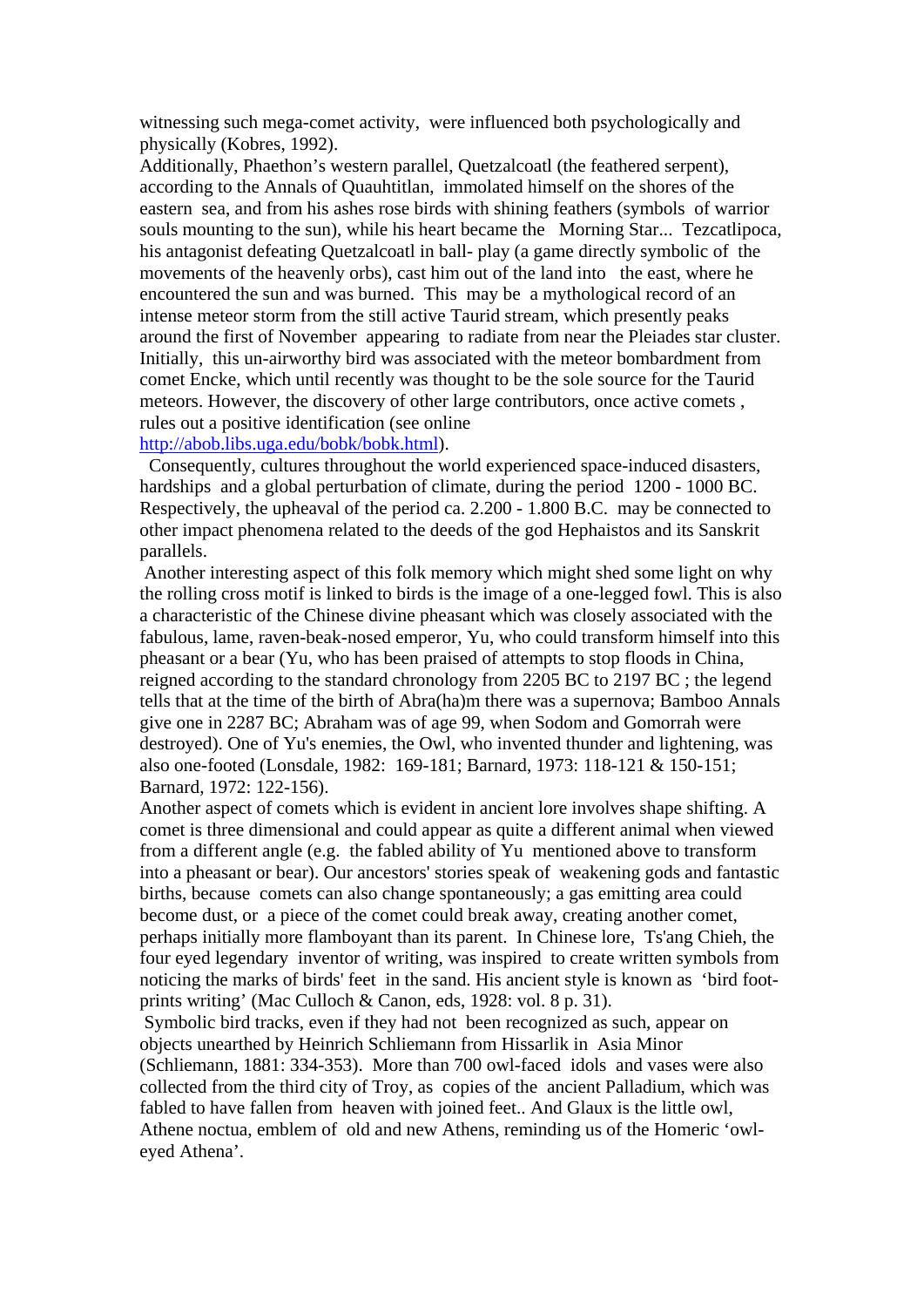### *2.2.2 The Sanskrit framework*

The seven hymns in RV, with the word *dhûmaketu,* are considered here, in the order of the books in which they appear (Iyengar, 2010). Hymn (1.27) in praise of *agni* by Sƒunah**.**sƒepa Ajigarti, starts comparing *agni* to a horse with tail *(vâravantam).* In the next verse (I.27.2) this object is qualified as having wide motion *(pr***.** *thupragâmâ*). In (I.27.6), *agni* is called *citrabhânu,* one having varied colours. This fire is qualified in (I.27.10) as *rudra*, one with ferocious form. In fact, instead of taking this *agni* to be earthly fire, if it is understood to be a transient celestial object, as having a tail *(vâravantam)*. The transient nature of the fire, probably named *vibhâvasu* or *bhâ* with links to *maruts*, hints at this object to be a comet. Every verse of the hymn (Hymn 1.94 to *agni*) ends with the refrain "let us not suffer injury as we have friendship with you" *(agne sakhye mâ ris***.***âmâ vayam tava ).*' This is a prayer to *agni* seeking protection particularly from the fiery *maruts. RV* seers call

terrestrial fire *agni*, fire in the mid-space *jâtavedas* and fire in the sky *vaiúvânara*. There is a mystic meaning to the word *jâtavedas*.

The famous hymns (I.162 & I.163) on *As*ƒ*va* by Aucathya are traditionally taken to refer to the Horse-sacrifice (*As*ƒ*vamedha*). But these hymns primarily describe a bright horse-like moving object in the sky . In hymn (I.162), the celestial horse, a replica of which is sacrificed in the *As*ƒ*vamedha* is described.

This is the *medhyâúva* (sacrificial horse) born out of *tvas***.***t***.** *â* (I.162.19). This particular verse has two meanings referring to both the divine horse which was killed by gods and the terrestrial animal which is to be similarly sacrificed by men. The above deity called *arvan* was the first born in the sky, making sound, with wings of falcon and ankles of deer  $(I.163.1)$ . This horse given by Yama was harnessed by Trita for Indra to ride. The interpretation of the word as *agni*, which as per Sâyan**.** would indicate the simultaneous birth of**v** *agni* and Indra. In (I.163.3), this *arvan* is said to be threefold with three bonds in the sky *(trîn***.***i divi bandhanâni*). Sâyan**.** a likes to take these three bonds to be similar to the three ropes with which an earthly horse is held (Iyengar, 2010).

Here the word *dhûmaketu* seems to be used in the sense of a smoke cover. However the *agni* addressed in this hymn has for its background not any ordinary terrestrial fire but the one in mid-space significantly coloured red. The next verse (I.94.11) mentions that the drops of this *agni* eat grass *(drapshâh***.** *yavasâdah***.***)*. This may as well refer to destruction of grain fields. This is followed by a request to *Mitra* and *Varun***.***a* to protect the poet from the strange fury of *marut*s who live in mid-space. The description of *marut*s is picturesque as, *avayâtâm marutâm hel***.** *a adbhutah***.** (1.94.12). This can be directly translated as 'the cry (rumbling sound) of the descending *maruts* is strange (unprecedented)'. Hymns (I.166) onwards by Agastya further reveal the physical side of *maruts*. All creatures on Earth along with their dwellings shake in fear that they might get hit by the weapons of *maruts*. The tearing weapons of *maruts* hit animals like well aimed darts. *Marut*s are visible at a distance shining like stars The visible hair-like extension of the *marut*s is figuratively described as *rodasî*, their companion with dishevelled hairs (*vis***.***ita stukâ;* I.167.5). *Marut*s, although formless, seemingly have a form. They are self born and always tremble in their path. They come in thousands like waves on water (I.168.4). They came down to Earth together effortless, with burning looks and shook the mountains (*svayuktah***.** *divah***.** *vr***.** *thâ ava âyayuh***.***…bhrâjadr***.***s***.***t***.***ayah***.** *dr***.** *l***.** *hâni cit acucyuvuh***.** || I.168.5). The next verse,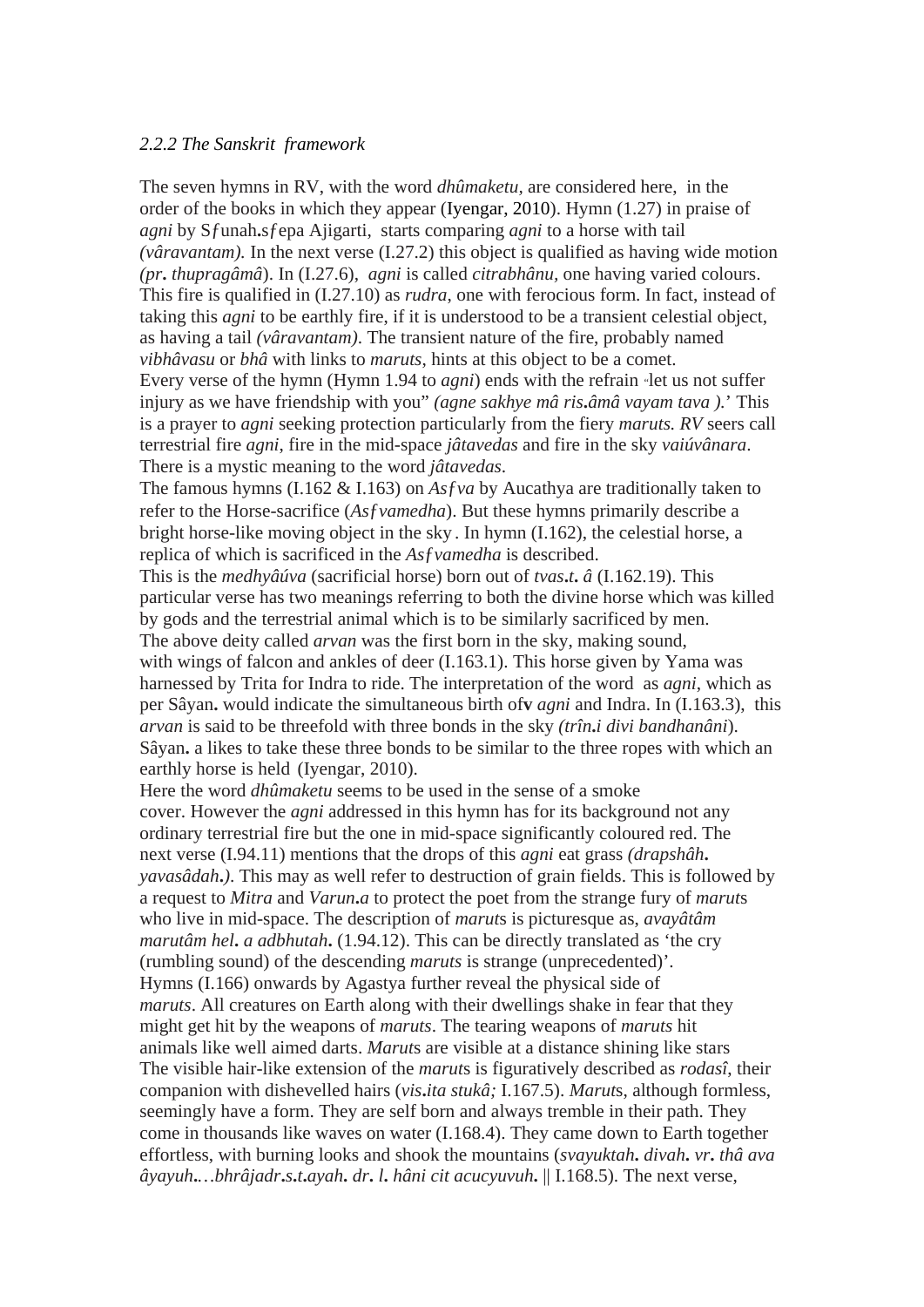indirectly mentions that they enter the sea. *Marut*s on their approach gleam like serpents *(ahi bhânavah***.** ). Their stormy shower was only *like* a water stream.

Moreover, the *RV* poet describes the sequence in which he saw the horse. In (I.163.5) he says; 'I saw your reins' (*te bhadrâ raúanâ apas*ƒ*yam*). Next the poet in first person says that 'he saw the head of the horse in the sky flying down towards the Earth' (*divâ avah***.***patayantam patatri*….. *s*ƒ*irah***.** *apas*ƒ*yam* || 1.163.6). This is continued in the next verse to inform: 'I beheld your best form at the cow's foot' *(te rûpam uttamam apas*ƒ*yam……â pade goh***.**). Primarily for an object seen in the sky it should have been natural to mention its location with respect to the stars and hence one should take 'cow's-foot' as the *naks***.***atra* with that meaning which is *pros***.***t***.***ha-pada* (Pegasi). Reference to this location appears again in *RV* (III.39.5 & IX.71.5). The hymn which so far described a single object, refers to multiple celestial horses in the next verse (I.163.10) comparing their flight to that of a line of swans *(hamsâ iva úren***.***isfo vatante*). This picture is a plain indication of bright meteorites flying like birds in a line. This simile is again used in (III.8.9) to describe the arrival of *yûpâh***.***,* the sacrificial columns of gods in the sky, which has an inbuilt comet image (Iyengar 2010)

Thus, Vedic literature has sufficient evidences for us to *marut*s (a group of deities, usually known as sons of Rudra and occasionally directly as *Rudrâh*) in *RV,* that should have depleted the population in the northern parts of ancient India. The main action of *maruts* had been to kill. The celestial *agni*, called *dhûmaketu* (comet), was only related to two other celestial objects namely *marut*s and *vibhâvasu* (meteoric storms). They are said to be separated among themselves. They increase by two and three and their count varies from 21 (I.133.6) to 49 (VIII.28.5) to 63 (VIII.96.8). They could even be seen in waves of thousands (I.168.4) (Iyengar, 2010). Evenmore, they are closely associated with Indra in many hymns and these read

like recollection of past events for a ritual. They are drop like (falling objects) and shining like suns (I.64.2). It is indicated that *maruts* induced winds and rains before their arrival. This seems to have been the reason for the traditional interpretation of *maruts* as storm deities before rainfall. They are, also, described as having wheels of gold and rushing like boars with tusks of iron. Hymn (V.52) is a laudation in which *marut*s are said to be capable of exceeding the nights in their travel, which means they were visible in day light also. In (V.52.7) they are praised in the sky, on Earth and in the rivers. Specifically they are found in the River Parus**.**n**.**î (V.52.9). *Marut*s dug a well for Gotama (V.52.12), as in *RV* (1.85.10-11) which in physical terms would mean creation of an impact crater. This hymn ends in (V.52.17) referring to River Yamunâ. The material carried in (V.59.5) *maruts* are described to be of equal measure like spokes (in wheels) and (length of) days. 'Hey *maruts*! When you start playing, even the ancient big mountain fears your sound. The lofty regions of the sky tremble. Carrying spears you rush together like a stream of water.' (V.60.3) Swastika , on the other hand, is an ancient world-symbol that is filled with occult meaning. It is an alchemical, cosmological, anthropological, and magical sign, and contains seven keys to its inner meaning. The motif seems to have first been used in Neolithic Eurasia. It was also adopted in Native American cultures, seemingly independently. The swastika (from Sanskrit svastika in Devanagari, a writing system of N. Indian languages) is an equilateral cross with its arms bent at right angles in either left-facing or right-facing direction. The swastika is a holy symbol in Hinduism, Jainism and Buddhism. The swastika is found all over Hindu temples, signs, altars, pictures and iconography where it is sacred. It is used in all Hindu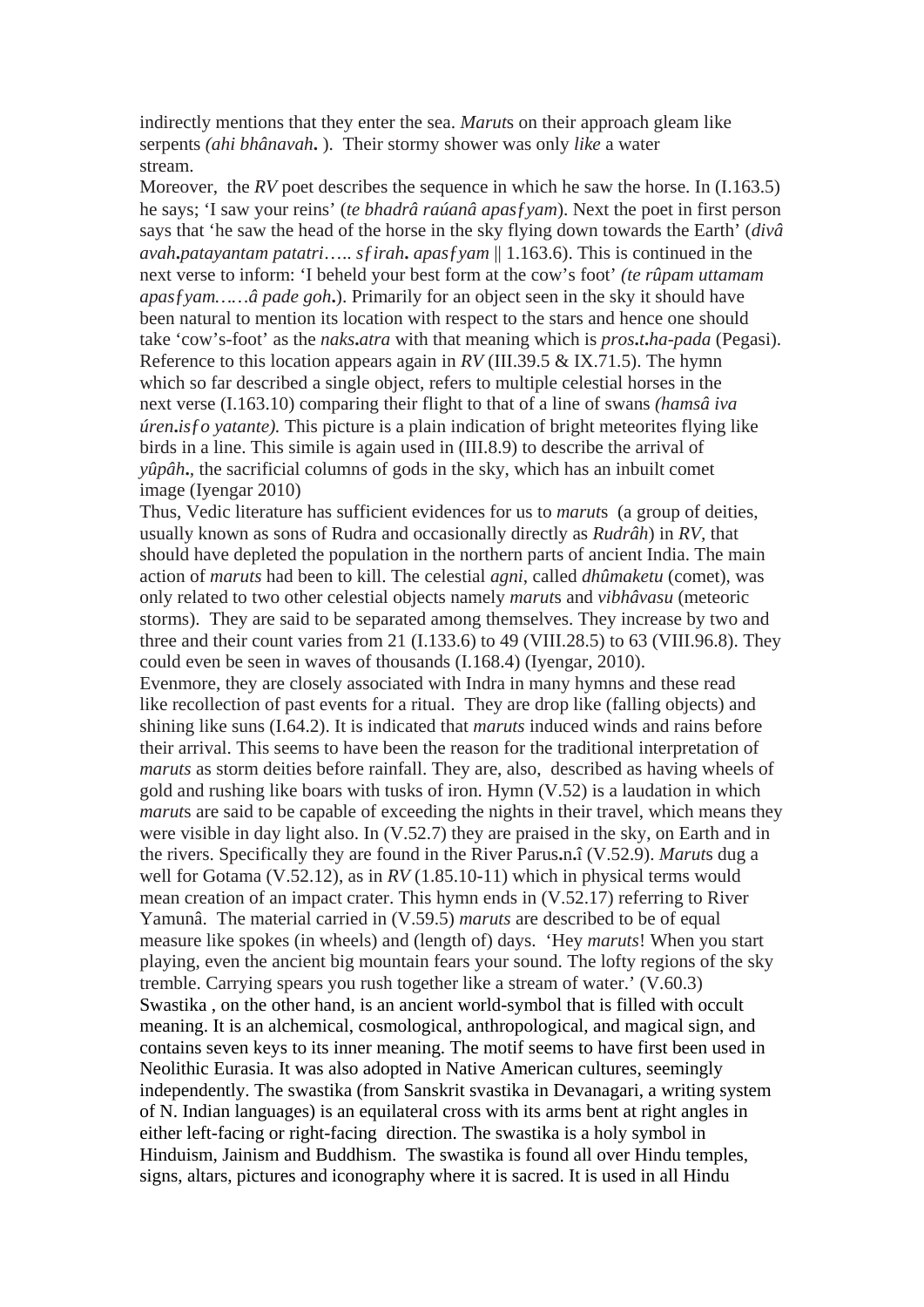weddings, festivals, ceremonies, houses and doorways, clothing and jewellery, motor transport and even decorations on food items like cakes and pastries. The word first appears in the Classical Sanskrit , in the Ramayana and Mahabharata Epics. Ancient Greek architectural designs are replete with interlinking swastika motifs. A swastika border is one form of meander. The Greek goddess Athena, traced in Minoan religion, Artemis and Astarte were sometimes portrayed as wearing robes covered with swastikas. In the Bhavishya Purana (one of the 18 major Hindu Puranas, written in Sanskrit and attributed to Rishi Vyasa, the compiler of the Vedas), it is a weapon of a snake king (dragon), Takshak.

According to the Comet / bird hypothesis, when a comet approaches so close to Earth, the jets of gas streaming from it, bent by the comet's rotation, became visible, looking like a swastika. This observation is drawn from an ancient Chinese manuscript that shows comet tail varieties (Sagan & Druyan, 1985). Respectively, the swastika-like comet on the Han Dynasty silk comet atlas was labelled a 'long tailed pheasant star'.. So, many swastika and swastika-like motifs may have been representations of bird tracks, including many of those found by Schliemann in Troy (Kobres, 1992). The association of the Sanskrit term svastika with this symbol may be traced in the Astika Parva (Mahabharata), which relates the birth of a cosmic bird par excellence-- Garuda. This fabulous winged deity had a radiance like the Sun, could change shapes at will, and destroyed other gods and kings by casting down fire and stirring up storms of reddish dust which darkened the Sun, Moon and stars. Clearly Garuda was symbolic of an Earth approaching comet.

The Han Dynasty silk comet atlas is used as a compelling explanation for the ubiquity of the swastika motif. A reproduced portion of this silk atlas with its comet drawings was probably related to the breakup of the progenitor of comet Encke and the Taurid meteoroid stream (Clube & Napier, 1982: 155) Victor Clube and Bill Napier). This object could have produced several very bright comets in short period  $(\sim 3.3 \text{ years})$ orbits that crossed Earth's path. Moreover, comet Encke's polar axis is only 5 degrees from its orbital plane (Whipple & Green, 1985). Such an orientation is ideal to have presented a pinwheel like aspect to our ancestors when comet Encke was more active. In fact, an outgassing comet that could produce a pinwheel appearance to someone looking down the comet's axis of rotation would look very different to an observer viewing the same comet along its equator (Sagan & Dryuan, 1985).

## **3. The geoarchaeological evidence : the impacted earths, the grey pottery/metallurgy and the radioactive environments**

### *3.1. The Eastern Mediterranean data*

The 'flame of Hephaistos' or his 'red breath' (characterized as purest flame) was a leit motif among ancients (Orphic Hymn 66 to Hephaestus; Homer Iliad, II.426, IX.467, XVII.88 & XXIII.33 and Odyssey xiv.71; Hesiod Theogony, 864; Aristophanes Birds, 436; Quintus Smyrnaeus, 13.170,13. 367 & 4.160; Suidas, s.v. 'Hephaistos').

Although ancient writers mention it together with Keian, Cappadocian and Sinopic earths, (Photos-Jones et al., 1997) all four being identified as red earths, Pliny's comment makes the difference. This earth (terra lemnia, rubricata or sigillata) resembles cinnabar ( 35.14), it had a pleasant taste, too, while Galen (13.246b) adds that "it differs from miltos because it doesn't leave a stain when handled". The same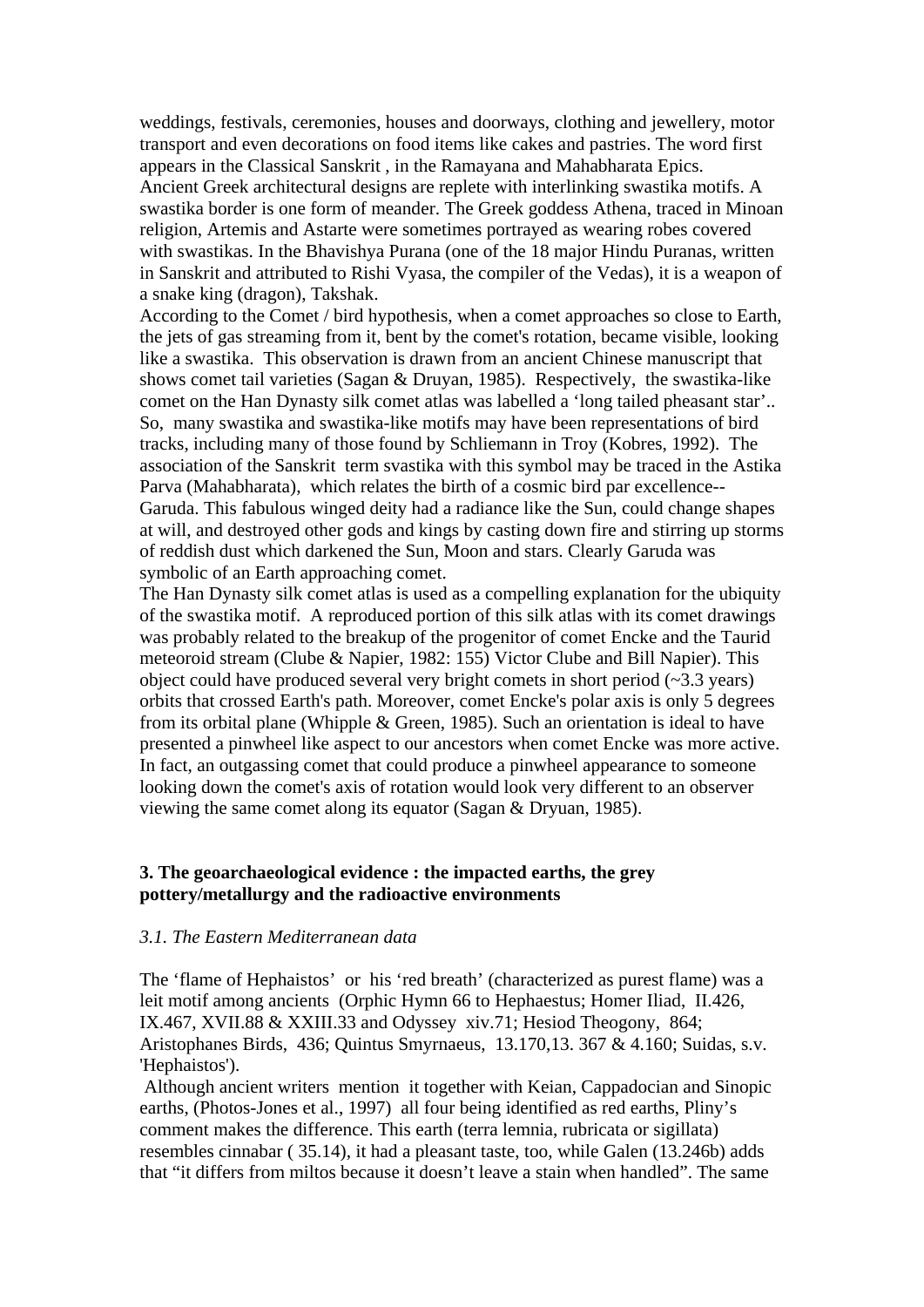writer , during his visit to Hephaestias , analyzes the myth of Hephaistos and his relationship with Lemnos, saying that "the mythical hill, also known as Mosychlos, appeared to be burnt due to its colour and from the fact that nothing grows on it". Belon, during his journey in the 16th cent., refers also to the yellow/white colours of the earth, equally explained by the presence of hydrothermally altered rocks. The ritual of its extraction highlights its peculiarity. On the other hand, the god was reknown as an ' aithaloeis theos', meaning the sooty god (Suidas , s.v. 'Aithaloeis theos') and in Lemnos, Hephaistos was worshipped as a god of healing, his priests possessing antidotes to poisons. Later on, the priestesses of Artemis had the right to use this earth (http://www.gla.ac.uk/archaeology/projects/indminerals/LemnianEarth). (Hall & Photos – Jones, 2008). That Artemis was connected to the Anatolian nucleus of Amazons. Consequently, hydrocarbon evolution due to past volcanic activity may be one explanation. Destruction layers with hydrocarbon presence and other characteristics mentioned above (like cinnabar, with sweet taste, loosing its power with the time passing over or being periodically recharged) may be another evidence of past celestial events (combustion residues, chemical fusion).

Troy IIg conflagration (first fall) produced an up to 6 m. bed of ashes and a layer of calcined debris up to 3 m. high. Experts on wild fires claim that there was never seen 'red ashes of wood in natural fires, because ash residue from the burning of a city is measured in inches, rather than feet'. The mysterious melted copper and lead which covered a large area, according to Schliemann, might have originally been deposits that contributed to the attractiveness of the site for lightning discharges. After Schliemann's observations on this destruction layer of the 'burnt city', the Cincinnati archaeologists, under the leadership of Carl Blegen, examined closely the ruins of the Burnt City-Level IIg by their code. The stratum of Troy IIg had an average thickness of more than 1 m.; it consisted mainly of ashes, charred matter, and burned debris. This deposit apparently extended uniformly over the entire site, eloquent evidence that the settlement perished in a vast conflagration from which no buildings escaped ruin. The catastrophe struck suddenly, without warning, giving the inhabitants little or no time to collect and save their most treasured belongings before they fled. Moreover, the Cincinnati team mentions several places of the greenish-yellow discoloration (? sulphur oxides). The calcinated debris of the old city was strong enough to become the foundation of the new city walls of Troy III (de Grazia, 1984a). In 1948, Professor Schaeffer, excavator of Ras Shamra-Ugarit, published a treatise on comparative stratigraphy of the Near and Middle East during the Bronze Ages of the 2nd millennium B.C. , in which he includes the permanent destructions of settlements from Troy and Egypt to Persia, and even beyond into China.

A cometary or planetary near-encounter results in falling of gases, hydrocarbons, burning pitch and stones Such events are unknown to modern experience but are indicated by ancient legends from many places and by various geological and biological phenomena (de Grazia, 1984a & 1983c; Rapp & Gifford, 1982; Blegen, 1963; Velikovsky, 1950; Schaefer, 1948; Schliemann, 1888 & 1875).

The Mexican Annals of Cuauhtitlan speaks of an "age which ended in the rain of fire". The Popul-Vuh, the sacred book of the Mayas, narrates about an endless fiery rain from the sky. The Manuscript Quiche from the people of Mexico is more detailed as it speaks about a rain of bitumen and a sticky substance. The Papyrus Ipuwer notes that the fire almost 'exterminated mankind', 'naphtha, together with hot stones, poured down upon Egypt'. Naphtha means petroleum in Aramaic and Hebrew (Coe, 1999; Gilbert & Cotterell, 1996; Tedlock, 1996; Taube, 1993; Tedlock, 1992; de Grazia, 1984a, 1983b & 1981; Velikovsky, 1955 7 1950). The afore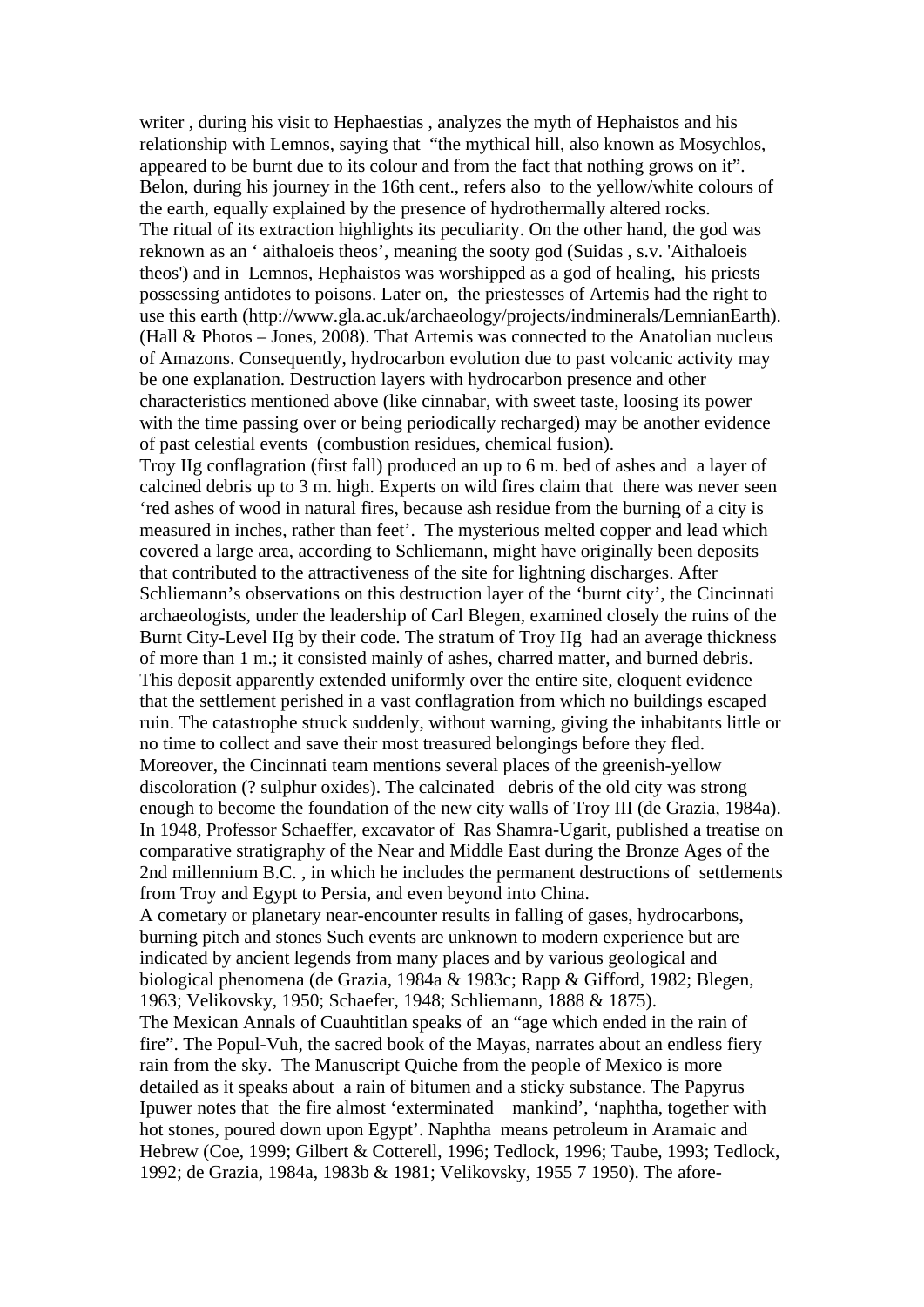mentioned clues intrigue us to think that the famous Deluge oh Noah describes a period of fiery rain and not a merely water flood.

In addition, the Exodus from Egypt contains evidence of celestial phenomena (Clube & Napier, 1982). Biblical references indicate radiation and radiance of various types: a complex chemically-loaded dew, red phosphorus; hydrocarbons (naphtha), unidentified poisons; sulphur, mercury, ammonia, cinnabar (cinnamon), formaldehyde, manna and perfumes (de Grazia, 1983b).

Alternatively, what is the most astonishing is the correlation between metallurgy and natural phenomena that enhance its expansion: 'iron, though that is the strongest substance, melts under stress of blazing fire in the mountain forests worked by handicraft of Hephaistos inside the divine earth'. Once again, the sacred knowledge is derived from both gods, Hephaistos and Athena (Odyssey, vi.233 & xxiii.160; Homeric Hymn 20 to Hephaestus; Solon fr. 13; Plato Protagoras, 320C - 322A). In ancient Greek mystical tradition an odd information seems to be rather provoking.. The 'Idaioi Daktyloi' (Diodorus, 5.63.3), well known in Minoan Crete, were interrelated with Asia Minor - especially with the area of Phrygia -, with the god Hephaistos, the technical skills of metallurgy and the mountainous regions that contained iron ores (1a, 4, F.89 SCHOL. APOLL. RHOD. I 1129). In fact, the texts refers to two different situations, the 'creation of iron' and the mining activities. In Egypt, the belief that the Pharaoh could magically control celestial events is well attested in literature. The personage of these fleshy gods was often directly equated with a cosmic object (Wainwright, 1938). For instance, we can (Faulkner, 1969: 224) in utterance 570 of the Pyramid Texts (translated sections 1454-55): 'Do not break up the ground, O you arms of mine which lift up the sky as Shu; my bones are iron and my limbs are the Imperishable Stars. I am a star which illumines the sky, I mount up to the god that I may be protected, for the sky will not be devoid of me and this earth will not be devoid of me for ever'.

de Grazia (1983c) generalized about the origin of several of the metals used by ancient people (see also: A NICKEL PICKLE The Problems of Building High-Tech From a Meteoroid Wreck, by Bob Kobres, available online at:

[http://abob.libs.uga.edu/bobk/bobk.html\)](http://abob.libs.uga.edu/bobk/bobk.html). The Egyptians called iron 'the bones of Typhon', 'the metal from heaven', or 'the gift from Seth' and meteoritic iron was known to the early dynasties (Velikovsky, 1978). As for the Hebrew, they called it 'nechoset', meaning 'dropping of the (cosmic) serpent'. We shall also remember that meteoroid falls can accomplish hard crashes, as well as soft landings. In this case, an iron ore may be formed. Similar masses of iron (ore-mountains that are evidently foreign to their surroundings) are found in Greenland, Austria, Sweden, Russia, India, N. & S. America and W. Australia (de Grazia, 2005).

### *3.2. Their Sanskrit parallels*

*Marut*s showered medicines which were accepted by Manu, the ancestor of the poet (II.33.13). But, the material they rained is not said to be ordinary water. It is described as *soma, ghee*, milk, honey or a liquid coloured like honey (Iyengar, 2010). Soma had some specific characteristics, as compiled by : a) today no one really knows its identity, b) it was lost due to unknown reasons , c) various substitutes were used by ancient people, d) it was believed to be linked with – or emitting light (jyoti) and came from Heaven, e) it was believed to be an intoxicant or a hallucinogen, f) its juice was supposed to give immortality, g) it was a divine plant or a impact glass.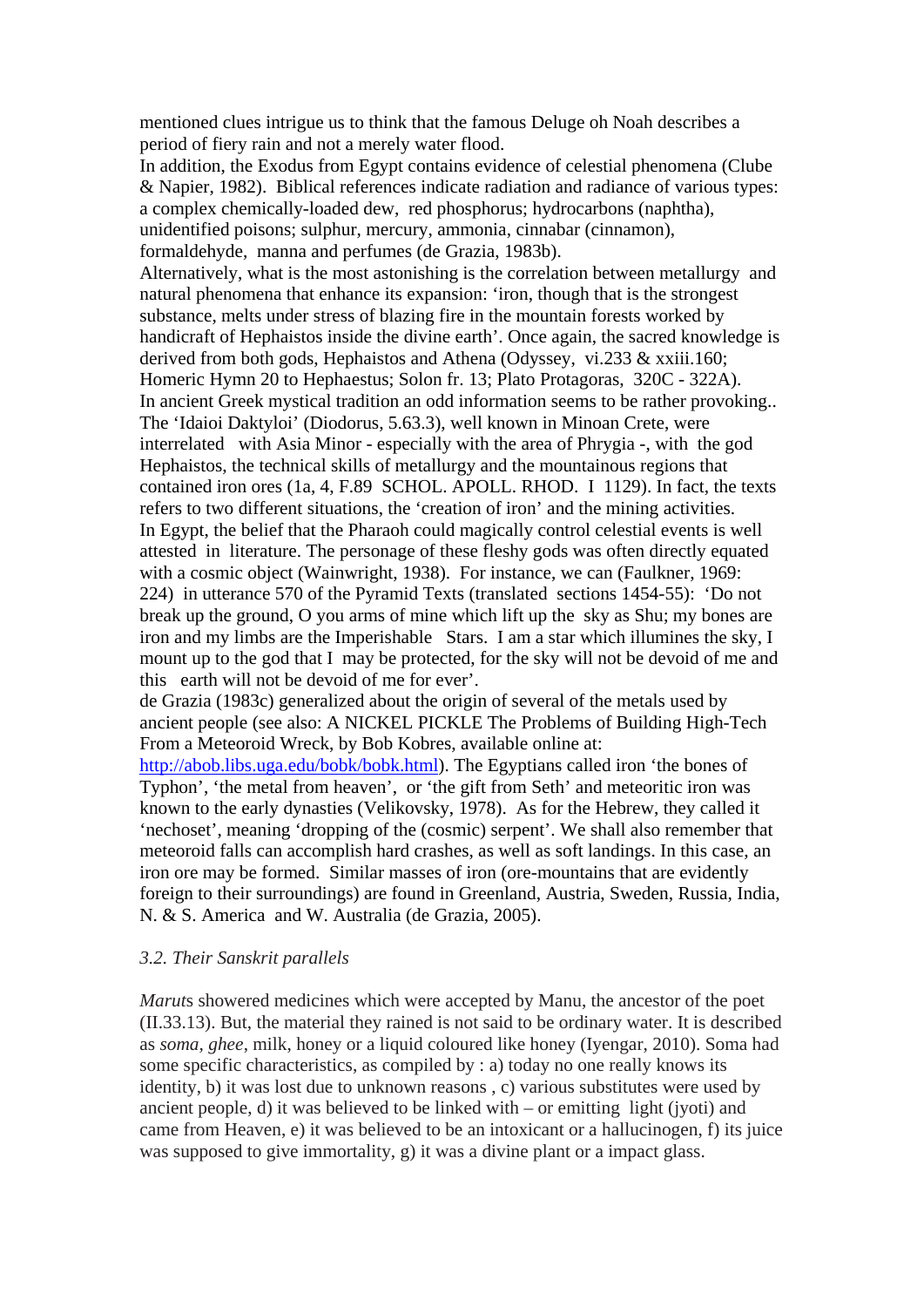In Mandala 9 there are hardly any references of people drinking Soma, because it was considered as harmful for human consumption; nevertheless, it is possible that supernatant water mixed with milk, honey etc. was consumed initially (R. Godbole, The meaning of Vedas, online at: http://www.themeaningofvedas.com/) The same author in his book *'Birth of Indra'***,** worked out the hypothesis that *Indra*  was a bright comet visible in the sky from the 8th millennium B.C. onwards, based on the fact that the birth of this God and the terror that he created in the minds of people, was a catastrophic event. Shortly after his birth that Indra battled and eventually slew the dragon Vritra, who concealed the sun and imprisoned the waters: "Moreover, when thou first wast born, O Indra, thou struckest terror into all the people. Thou, Maghavan, rentest with thy bolt the Dragon who lay against the waterfloods of heaven" (IV:17:7). Very often, also, in the Vedic texts, the life-giving waters are compared to cows. Indra was therefore, called visvakarman (All-Maker, Creator and lord over all creation). Indra was notorious, too, for his thirst for Soma. Upon drinking it, Indra's body swelled to a gigantic size, filling Heaven and Earth (*Atharva Veda*). Some researchers interpret it as a climbing plant (Sarcostema Viminalis or Asclepias Acida), a hallucinogenic plant, some others as an ambrosia-like herb, etc. In the Veda it is explicitly identified with the milk of the celestial cows (for more interpretative details, see Ev Cochrane's, Indra: A Case Study in Comparative Mythology available online at: [http://www.maverickscience.com/indra.pdf\)](http://www.maverickscience.com/indra.pdf).

Other researchers (ie Parpola, 2002) discovered that in Vedic religion honey was associated with the cult of Azvins, the charioteer gods. Moreover, the southern Central Asia worship of Indra was associated with the drink called \**Sauma* (whence Vedic Soma and Avestan *Haoma*) and in all likelihood prepared out of plants of the genus *Ephedra. Ephedra* twigs bundled into little bags accompanied into the grave the famous mummies of the early Sinkiang culture of Loulan alias Qäwrighul (ca 2000-1550 BC). The shrine at Bronze Age settlement, Togoluk 21, dated back to the late 2nd millennium, contained vessels which revealed remains of Ephedra, but in conjunction with the pollen of poppies. An engraved bone tube from the same shrine was also found to contain poppy pollen. In addition, unearthed artefacts gave tantalising clues as to what sort of rituals took place in these Bronze Age shrines (eg Gonur South in the Kara Kum desert of Turkmenistan, Togoluk 1, etc). Generally speaking, Western investigators over the last two hundred years, proposed, apart from Ephedra, a number of hallucinogenic candidates for that psychoactive beverages, such as cannabis, a fermented alcoholic drink, Syrian rue (*Peganum harmala*), rhubarb, ginseng, the fly-agaric mushroom , opium and wild chicory ('Soma', from The Encyclopedia of Psychoactive Substances by Richard Rudgley Little, Brown and Company, 1998; see online [http://www.huxley.net/soma/\)](http://www.huxley.net/soma/).

Moreover, there is a great tradition in metallurgy in Central South Asia, and especially around the Sarasvati – Shindi areas. The first metallic objects came from a burial excavated at the Neolithic site of Mehrgarh (Kachi plain, Baluchistan - Pakistan), dated to the first part of the 7th millennium BC. Experts say that hammering of unalloyed copper was the exclusive technique used to manufacture these small ornaments. Their discovery suggests that the first metallic objects found in this area are more than a millennium older than previously thought. Evenmore, apart from Dvaraka, more than 35 sites in N. India have yielded archaeological evidence (copper utensils, iron, seals, gold & silver ornaments, terracotta discs and painted grey ware pottery), and have been identified as ancient cities described in the *Mahabharata.* Similarly, in Kurukshetra, the scene of the great *Mahabharata* war, iron arrows and spearheads have been excavated and dated by thermoluminence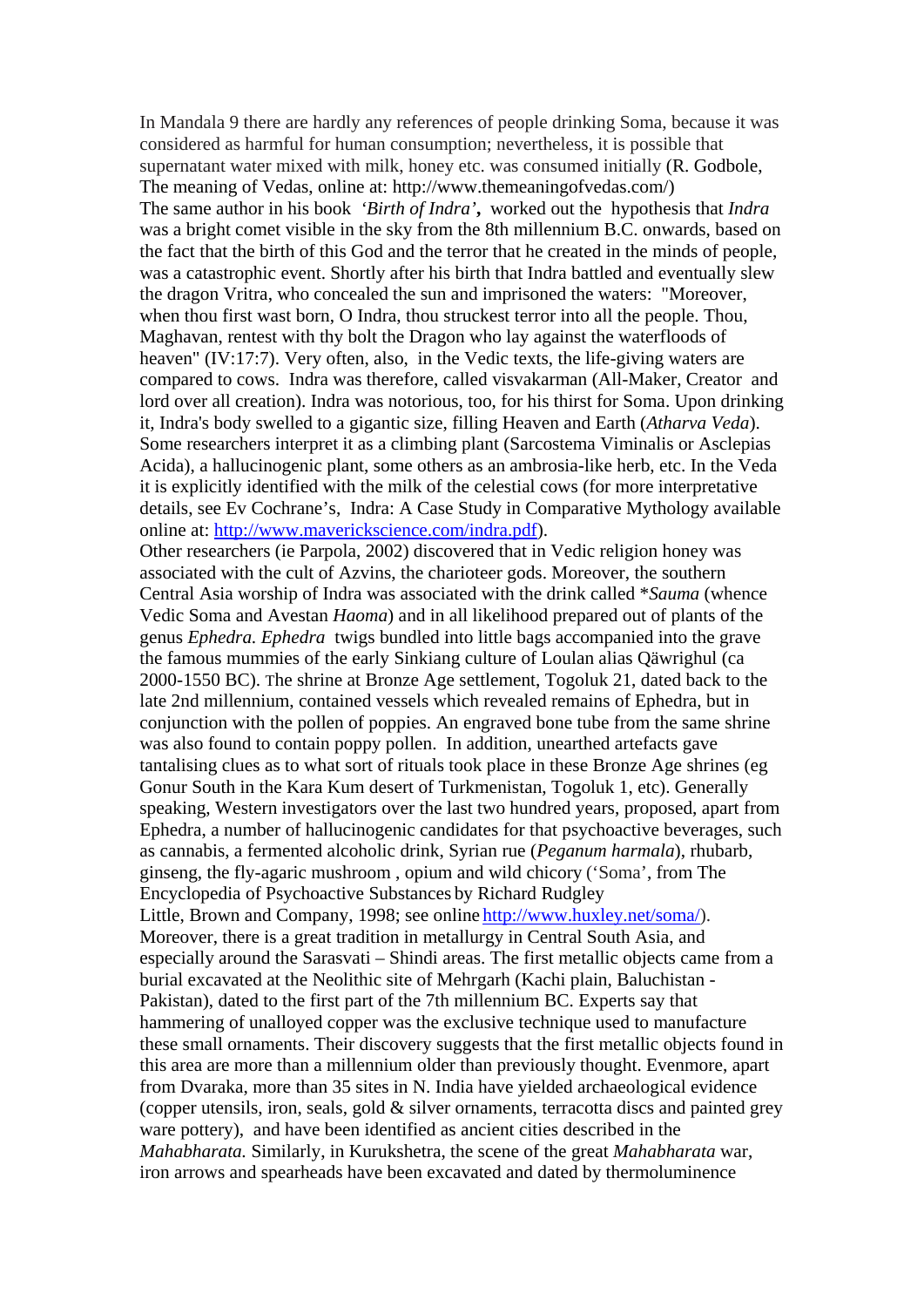methods to 2.800 B.C., the approximate date of the war given within the *Mahabharata* itself. So, it seems, it wasn't until approximately 3800 B.C., that bronze was produced in Tepe Yahya (Kermān Province , Iran) from the accidental blending of copper with other metals. This new mixture exhibited better properties than copper alone. By 3000 BC, the use of copper was well known in the Middle East, extending westward into the Mediterranean area.

Cemeteries in present-day Baluchistan have iron objects. It is worthmentioning that the earlier iron found in Middle Eastern archeological sites was essentially meteorite material, sculptured as rock/stone carvings, and was not metallurgically processed at all, but well known in ancient India, since iron can be a by-product of copper technology. Recent discoveries reveal that iron was known in the Ganga valley in mid 2nd millennium B.C.. Rust-free steel was, also, an Indian invention, and remained an Indian skill for centuries. Another important Indian contribution to metallurgy was in the isolation, distillation and use of zinc (Tripathi, 1998).

On the other hand, although no archeological evidence of glass making is found so far in Indus Civilization, there was a substance called 'Vitreous Paste', which has a smooth (conchoidal) fracture in various colours, contains fine spherical air bubbles, shows a hardness of '6' on Mohr's scale, and a specific Gravity range 2.2 to 2.5. Indus faience was made by pounding vitreous paste and heating the powder for moulding and coating.*Thou art one of the vedic Hiranyas (gold?), from Soma wast thou born.* Atharva Veda 4.10.6**.** *This Hiranya was born thrice, Once, when it became dearest to Agni, Once, when it fell down when Soma was bruised, Once, when it entered Waters as sperm, Let this threefold Hiranya be yours for life!* Atharva Veda 5.28.6 (R. Godbole, The meaning of Vedas: http://www.themeaningofvedas.com/) The naturally formed glass, which is a mixture of silica and metal oxides, occurs in three types- Obsidian (of volcanic origin), Impact glass (formed due to high pressure and temperature generated due to meteorite impacts) and Lightning & atomic explosions derived of (small glass particles are formed). The Harappa investigators point out that many, if not all, of the faience specimens have been fired at a very considerable heat and probably for a long time, as whether the quartz grains are coarse or fine the faience is thoroughly well cemented together. This Grey-ware, vitreous paste is considered by modern investigators as a vital physical evidence of past impactism.

The Late Harappan Period at Harappa is represented by the Cemetery H culture (1900 - 1300 BC) , name given after the discovery of a large cemetery filled with painted burial urns and some extended inhumations. Experts have noticed that the technology of faience manufacture became more refined, possibly in order to compensate for the lack of raw materials such as shell, faience and possibly even carnelian. In addition, the reddish pottery, painted in black, with antelopes, peacocks, sun or star motifs, with different surface treatments to the earlier period, is the common one. Especially, the falling stars, the flying birds and mysterious objects with long tails or plumes of smoke, are among the impact symbolism in the iconography of the area (for a general knowledge of the area, see Kenoyer, 1991). The area was excavated by Madho Sarup Vats from 1926 to 1934, and had revealed two distinct levels of burials, but all of which were dug into a thick layer of debris that covered the ancient land surface to the South.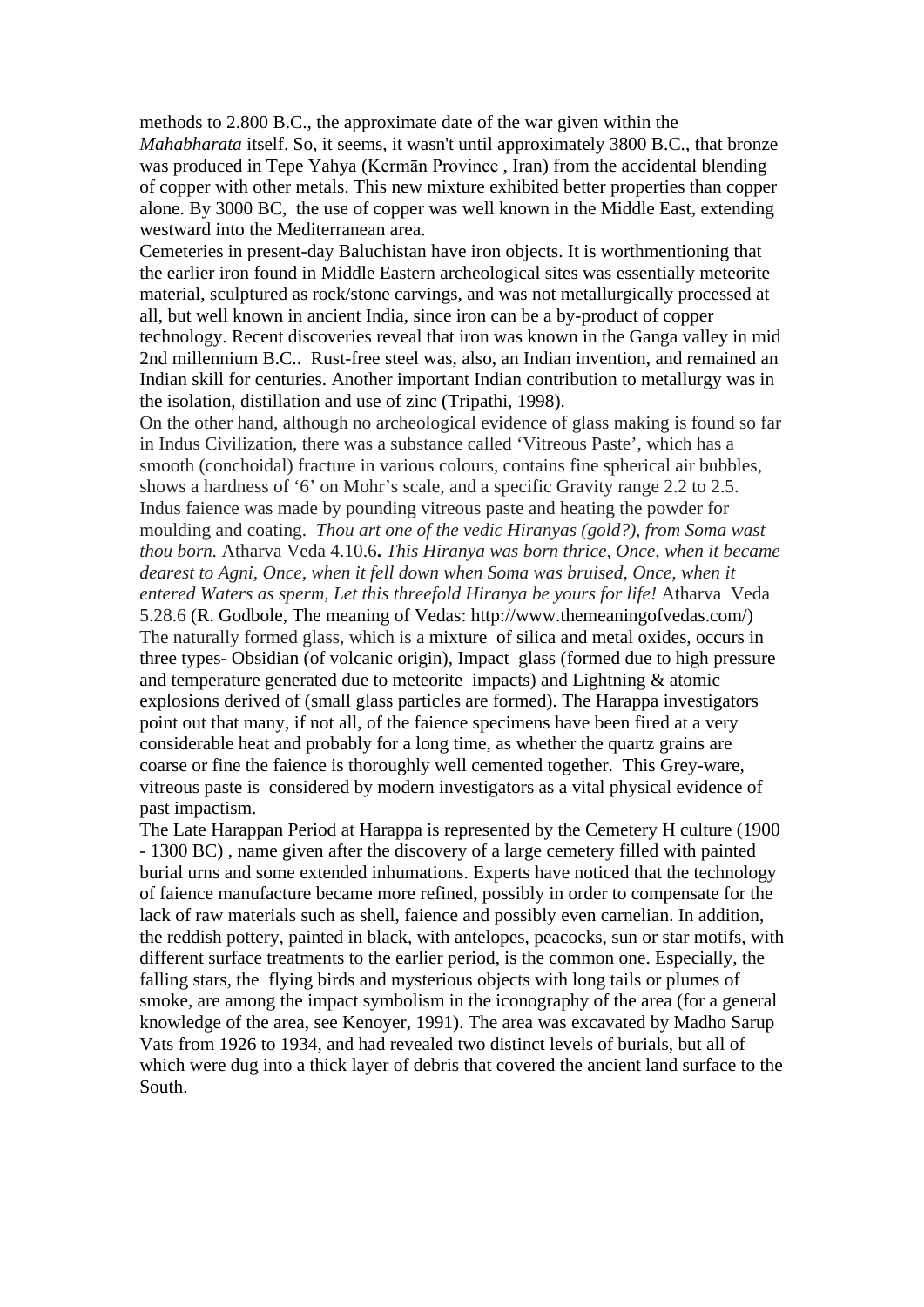

Networks that connected urban centers, such as Mohenjo-daro & Harappa, during the Harappan Period (2600-2000 BC) with their hinterlands and distant resource areas. [Image source](http://www.harappa.com/indus2/161.htmll)

Another shocking evidence comes from Palaeoanthropology. The remains of Mohenjo - Daro is in modern day Pakistan (in Larkana District, Sindh), but this ancient city was among the key centers of the Indus Valley civilization. In fact, it is the largest and most extensively excavated Indus city in Pakistan. The ruins of the valley's cities are immense. They are thought to have contained well over a million people each, with a system of town planning with straight streets and rectangular blocks, as well as wide main streets like modern boulevards, and heated public baths, a network of canals, pipes and sewers, with inspection peepholes, and an efficient drainage system with a highly efficient piped water supply. Surprisingly, the ruins of the ancient cities of Mohenjo-Daro and Harappa are extremely radioactive. In Mohenjo-Daro (for extended bibliography see:

[http://www.mohenjodaro.net/mohenjodarobibliography.html\)](http://www.mohenjodaro.net/mohenjodarobibliography.html), in an epicentre 50 m. wide, everything was crystallised, fused or melted; 60 m. from the center the bricks are melted on one side, indicating a blast. The excavations down to the street level revealed 44 scattered skeletons, flattened to the ground. A father, mother and child were found flattened in the street, face down and still holding hands. After thousands of years, they are still among the most radioactive human remains that have ever been found, comparing with those of Hiroshima and Nagasaki. Later excavation unearthed more skeletal remains in other Indus valley ruins like Harappa ('all the bones found were discolored green, and most of them had become very hard'), Dholavira, Lothal etc., now numbered, more than 300.. Furthermore, in the forest areas between the Indian mountains of Raj Mahal and the Ganges, the explorer de Camp came upon charred ruins, a number of huge masses fused together and hollowed at various points. The ancient document of Mahabharata epic gives the photographic and audio references for that catastrophic event dated to the 2nd millennium BCE (brightness of the blast, column of rising smoke and fire, fallout, intense shockwaves and heatwaves, appearance of the victims, effects of radiation poisoning), a natural disaster from Space (there is also the ancient nuclear war hypothesis). Local legend says that city of Harappa was destroyed by flood (in Punjabi, "harr" = flood and "paa " = place, remains). As for Mohenjo Daro, the linguistic evidence is also indicative (in Sindi, "mohenjo" = dead and "dero" = place, settlement).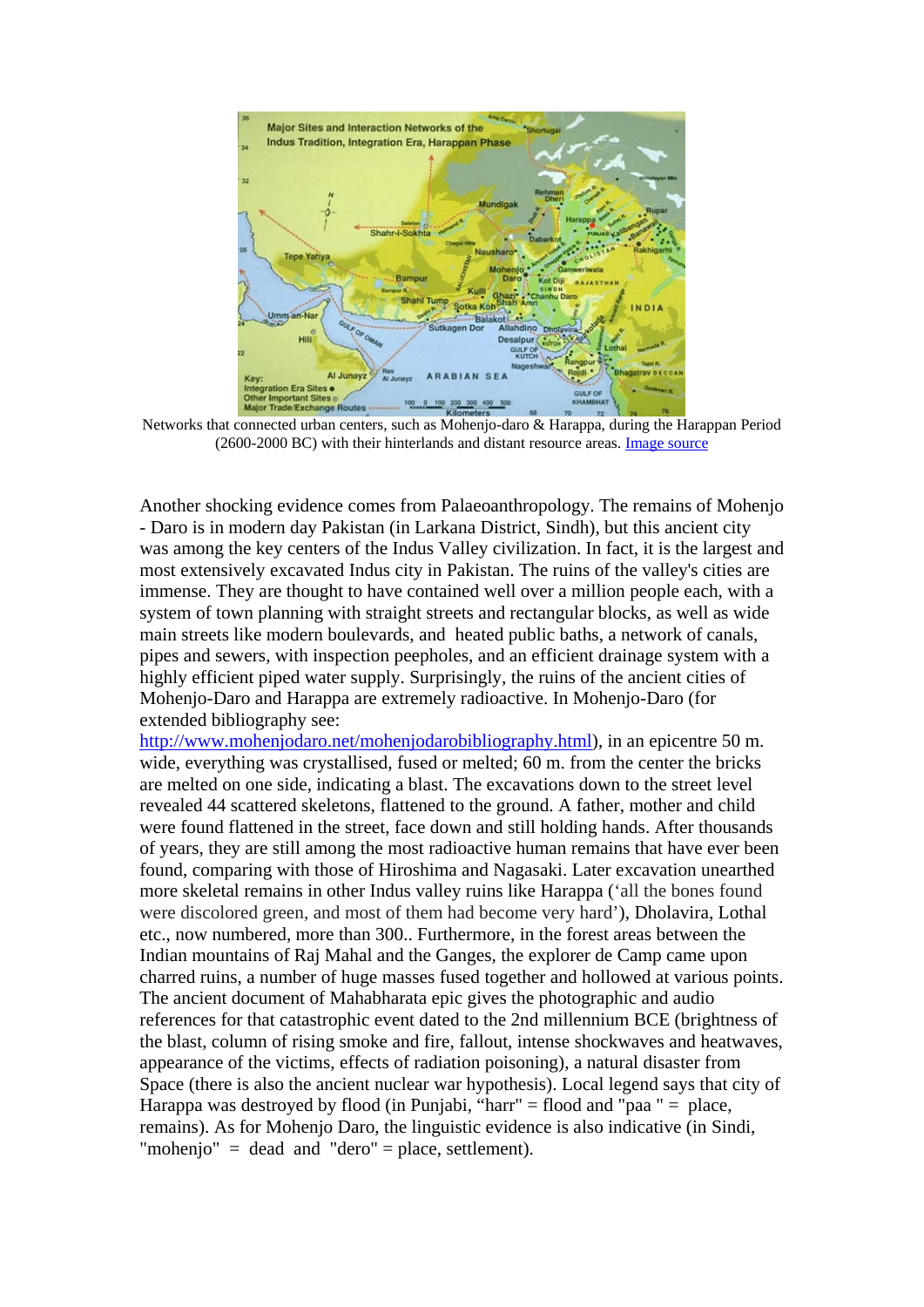

Radioactive skeleton of a female from Mohenjo - Daro. Why did the bodies not decay or get eaten by wild animals? Moreover, there is no apparent cause of a physically violent death.. [Image source](http://twitscope.wordpress.com/2008/07/12/evidence-of-nuclear-explosion-in-ancient-india/)

Finally, the most verified geoarchaeological evidence of Bronze Age Impactism, remains a powerful interpretative tool for Disaster Archaeology. The impact craters in Al Amarah marshes of S. Iraq (near the Tigris-Euphrates Confluence) are also dated to ca 2.000 B.C. (Master 2002). Descriptive passages in The Epic of Gilgamesh (ca 1600-1800 B.C.) may describe such an impact and tsunami, suggesting a link to the Sumerian Deluge (Britt, 2001; Matthews, 2001). Many scholars have suggested that sudden climate changes and catastrophic events around 2200 B.C., could be linked to a comet or asteroid impact (Master, 2001 & 2002; Courty, 1997; Napier, 1997; Peiser, 1997; Weiss et al., 1993; Bjorkman, 1973). In fact, Master (2002 & 2001) and Master & Woldai (2006 & 2004) estimated that the alleged Umm al Binni impact should have produced the energy equivalent to thousands of Hiroshima sized bombs. This impact signal of the 4kyr B.P. event throughout land and seas (Courty et al. in Evans et al, 2005) shows some characteristics: a) the co-occurrence in distant regions of flowglass debris with similar petrographical and geochemical characteristics, and b) the distinctive heated soil surface, both identified the distal dispersion of an impact ejecta. The facies, petrography and geochemistry of the distinguishing features are compared from sedimentary records in soils, ancient habitations, lakes and deep-sea cores in various regions of the Northern and Southern Hemispheres. The bestpreserved record of the ejecta dispersion (nearly intact signals) is observed in continental deposits at specific locations where the impact-related surface were rapidly buried. Another serious case is the Kamil Crater, in the East Uweinat Desert (SW New Valley Governorate, Egypt, 0.6 km north of the border with the Sudan and 600 m asl). It was recently located (2008), through use of Google Earth satellite imagery by Vincenzo de Michele. The first geophysical study of the Kamil Crater was conducted during an Italian-Egyptian expedition undertaken in February 2010<sup>-It</sup> is estimated to be less than 5,000 years old, and it was produced by an iron meteorite that has been given an official name after the closest topographic feature in the area, Gebel Kamil<sup>-</sup> and which fragmented into thousands of pieces upon impact with the sandstone bedrock (Folco et al., 2010).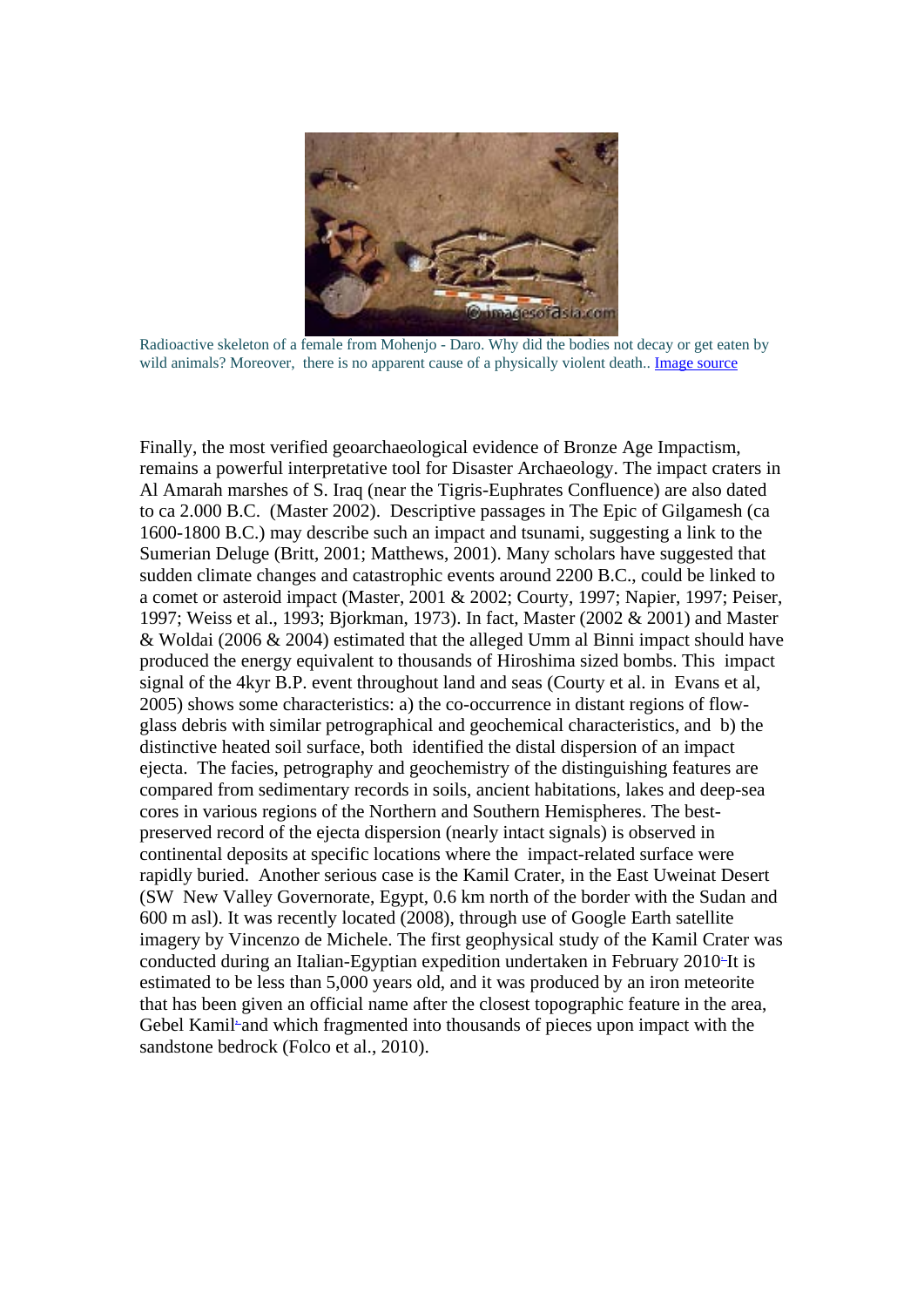

The Kamil Impact Crater in Egypt. [Image source](http://remanzacco.blogspot.com/2010/07/kamil-impact-crater-in-egypt.html)

#### **4. The spatio-temporal framework of these disaster myths**

As Dr Laoupi has already proposed, the ancient epics, both of Eastern Mediterranean and Sanskrit literature (see also 2.1.1), are of a palimpsest nature, including various disaster information dated back to second, even third millennium B.C. The  $4<sup>th</sup> / 3<sup>rd</sup>$  boundary and its global upheaval is detected in ancient Indian collective memory. The beginning of Kali Yuga was on 18th Feb, 3102 B.C., and seven planets near Asterism of Revati were identified, an archaeoastronomical event now confirmed, along with a comet's disintegration around 3100 B.C. Evenmore, Indus excavations show a line of discontinuity around 3100 – 2600 B.C. Finally, Dendrochronology confirms that 3102 B.C. was a catastrophic year on our planet. (R. Godbole, The meaning of Vedas, online at: http://www.themeaningofvedas.com/) MB mentions the drying up of River Sarasvati, connecting the river with Irin.a or the Ran-of-Kutch. It mentions that Rann would lose its sanctity since Sarasvati moved away towards the desert (Iyengar & Radhakrishna, 2007). In the first book hymn (1.186) mentions maruts to be flying over Irin**.**a with their sparkling missiles. Irin**.**a, a place or a region named six times in RV, is traditionally translated as desert. Later Vedic texts identify Irin**.**a with disaster. Recent research has been shown that this region, during the time of *RV*, should have been spatially contiguous with the present day Rann-ofkutch . In (V.52.9), *maruts* are described to crush the hills near River Parus**.**n**.**î, (River Ravi in Punjab). In the eighth book, we read about the country, full of Soma (plants), where, accordingly to Vedic tradition, the Horse's head was hit by vajra, the weapon of Indra. In *RV* (X.75.5), *Ârjikâ* and *Sus***.***omâ* are listed along with a river named after *marut*s as *Marudvr***.***dhâ*. These rivers are generally identified to be in Punjab. In *RV*  (V.52.17) *maruts* are connected, also, to river Yamunâ, which almost surely would not have been following the course of the present day river of the same name. *Maruts*  are also mentioned linked with rivers Sindhu (Indus), Krumu, Kûbhâ, Sarayû further NW of greater India. Consequently, the meteoritic showers covered a wide region of ancient India. Especially, in *RV* (II.30.8), the river Sarasvatî is said to have been followed by *marut*s. In the famous prayer to Sarasvatî by Vasis**.**t**.**ha, first the river is addressed *asuryâ* (throwers of stones*)* and in the next verse her friends are said to be *marut*s (VII.96.1, 2). Significantly, in the tenth book (X.17.8-9) goddess Sarasvatî is invoked seated in the same chariot as the ancestor deities, meaning that the river was treated as dead, which, in the language of *RV* should have been after frequent sightings of *maruts* in the visible sky above the River Sarasvatî (Iyengar, 2010).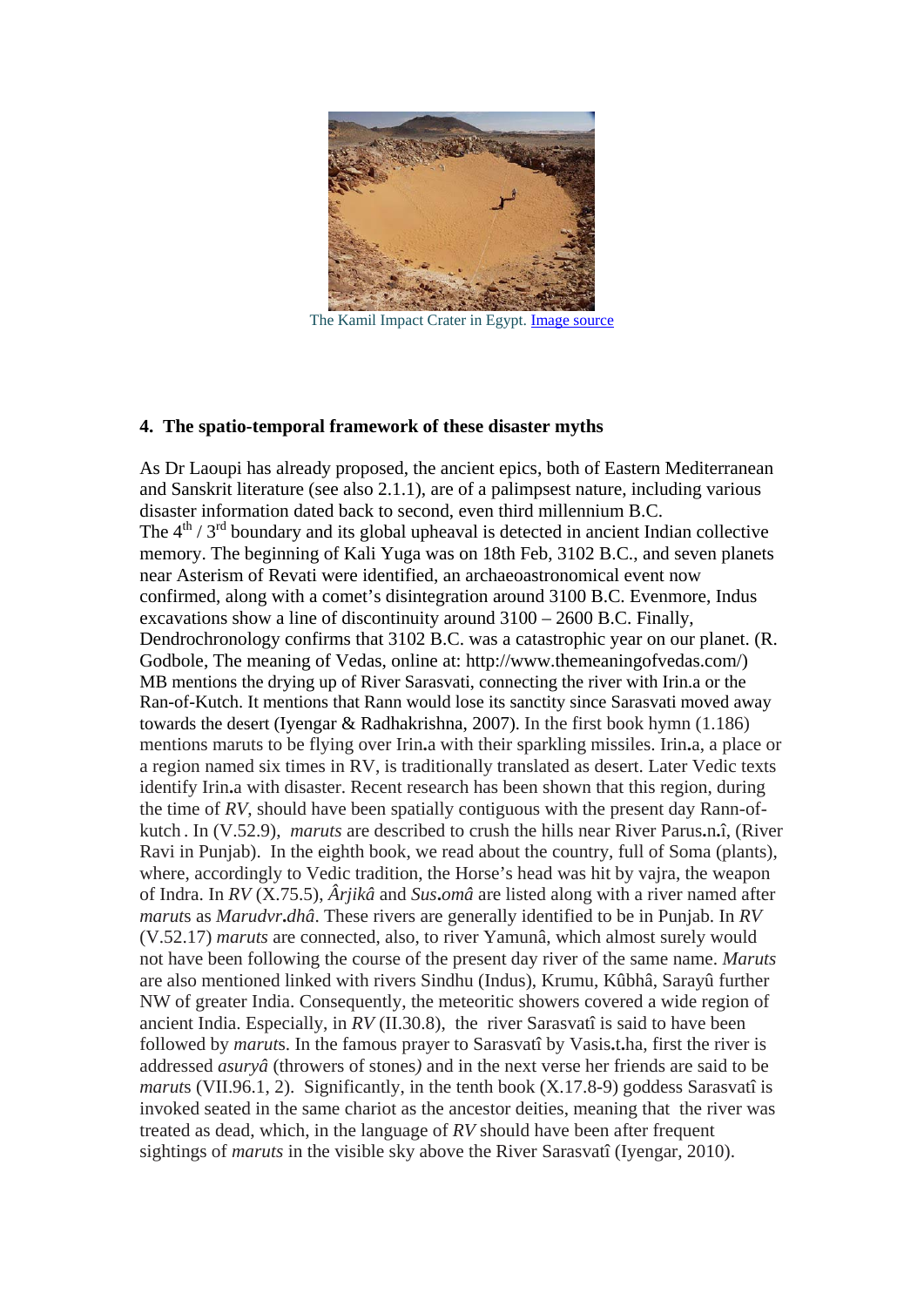In 1980, scientists (Professor Yashpal) announced that they had recognised the palaeo- channels of the Saraswati using satellite imagery. In 1996, Professor Valdiya had traced the course of the river from West Garhwal in the Himalayas to the Gulf of Khambat in Gujarat using hydro-geological techniques. Other prominent scientists investigated the topic, also (Kalyanaraman, 2008a & b and 1999; Valdiya, 2002; Agrawal et al., 1980). .Concluding the above-mentioned research, tt is clear from the vedic texts, that the Rigvedic people lived on the banks of a river called the Saraswati. The major rivers of north-west (areas of Punjab, Sindh, Rajasthan & Gujarat) were: Saraswati, Sindhu (Indus), Vipasa (Beas), Vitasa (Jhelum), Parushni (Ravi), Asikni (Chenab), Shatadru (Sutlej), Yamuna, Drishadwati and Lavanavati. All those rivers have changed their courses since Vedic times; the last four were tributary to Sarasvati; three of them, Saraswati, Drishadwati and Lavanavati, no longer exist. There were about 300 cities (plus so many supporting towns & villages) along the banks of Saraswati, having once a flourishing civilization (see, also: On the sands of Sarasvati [http://2ndlook.wordpress.com/2010/05/15/on-the-sands-of-saraswati-indus-](http://2ndlook.wordpress.com/2010/05/15/on-the-sands-of-saraswati-indus-%E0%A4%A6%E0%A4%B6%E0%A4%95%E0%A5%8B%E0%A4%A3-3/) [%E0%A4%A6%E0%A4%B6%E0%A4%95%E0%A5%8B%E0%A4%A3-3/](http://2ndlook.wordpress.com/2010/05/15/on-the-sands-of-saraswati-indus-%E0%A4%A6%E0%A4%B6%E0%A4%95%E0%A5%8B%E0%A4%A3-3/) ). Later on, in the Mediterranean latitude, Troy IIg seems to be the witness of multiregional catastrophes and collapse dated to ca. 2.200 B.C. onwards (Egyptian Old Kingdom, Harappan Culture, Canaanite settlements, Malta & Akkad), and to cultural revivals, migrations and social reorganizations during the period 2.000 - 1.800 B.C. The climatic upsets of the period 2.200 - 1.800 B.C. are interpreted within interdisciplinary studies. Around 2.200 B.C., in S. Asia, the Indian monsoons that provide 80% of the Nile flow was deflected. At the same time, the famous historic flood of China was followed by aridification in 2.000 B.C. and the West China's cold event (2.000 - 1.500 B.C.). Similar phenomena of extended drought are registered near the sources of Nile, Tigris and Euphrates, Indus and Yellow rivers. The impact craters in Al Amarah marshes of Iraq are also dated to 2.000 B.C. (Master, 2002). Most importantly, during the years 1.900 - 1.800 B.C. the Harappan culture in the Indus valley collapsed.

Finally, another archaeoastronomical information has been deciphered in the Iliad, offering to the scientists a strong argument on the chronological structure of the Homeric Epics (Wood, 1991). On March 5th, of the year 1953 B.C., a conjunction of five planets ( Jupiter, Saturn, Mars, Venus & Mercury) with the new moon was visible in the geographical latitude of Greece. This information, hidden in the verses of Iliad (I, 493 - 494), was referred by the Chinese astronomers of that time. Modern researchers, Kevin Pang of JPL (Jet Propulsion Laboratory) and John Bangert of the Naval Observatory ( Sky and Telescope December 1993, Newsnotes 13 - 14; see online at: [http://www.jpl.nasa.gov/releases/93/release\\_1993\\_0610.html\)](http://www.jpl.nasa.gov/releases/93/release_1993_0610.html) have discovered that the conjunction was visible in the night sky for some days, in fact, during the 26th of February their alignment was the most perfectly observed for the last 6.000 years! In fact, Pang found a passage in a 1st century B.C. text of Hong Fan Zhuan, that says: "The Ancient Zhuanxu calendar (invented in about 2000 B.C.) began at dawn, in the beginning of spring, when the sun, new moon and five planets gathered in the constellation Yingshi (Pegasus)". This book was written by Liu Xiang who lived from 77 to 9 B.C.

Evenmore, one of the three cities of Troy, described by Homer is referred to the period around 1.800 B.C., when the polar star Tuban (a Draco), according the phenomenon of the wobble of Earth's axis (Precession of the Equinoxes), gave its place (Indra killing the dragon?) in the heavens to the star b Ursus minor. The fall of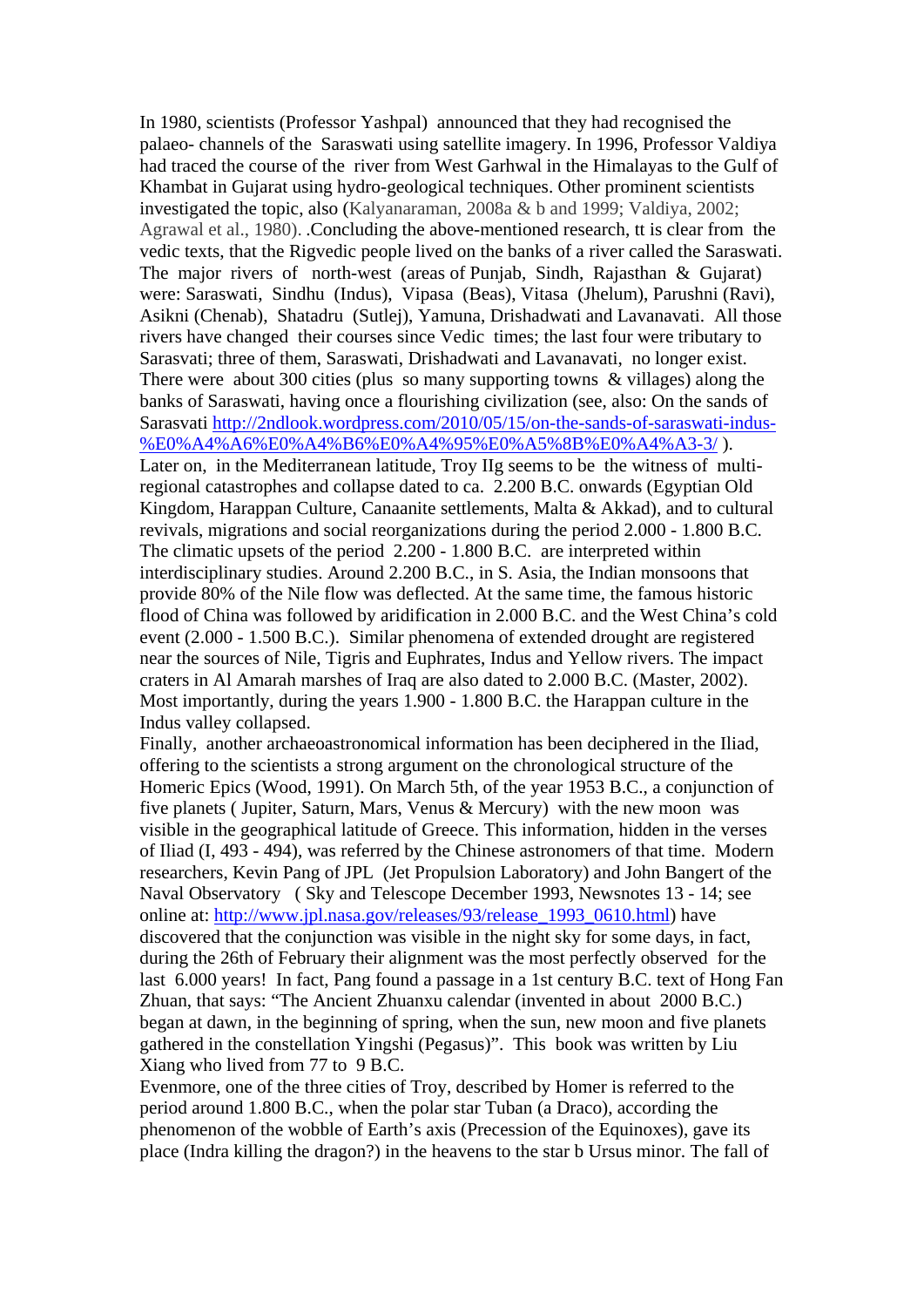that Troy was also symbolized by the retirement of the constellation Ursus major from the area of the celestial North Pole.

The other, Troy VI, was under siege ca. in 1312 B.C., as new archaeoastronomical evidence of a total solar eclipse implies (Henrikkson, 2007 & 2006; Pang et all, 1989). The text of Parâúara, and subsequently Vr**.**ddha-Garga, preserves a tradition originating around 1400 BC, but records a list of twenty-six comets (*Ketu*) with names and year numbers going back in time for nearly 1300 years! This fact not only supports the deciphering of some *RV* deities as transient celestial objects, but also indicates the existence of a parallel tradition of sky observations contemporaneous with what is mentioned poetically in *RV*. The information includes comets' specific names, year number, position in the sky, movement, colour, visibility, duration, and effect on Earth. The ancient astronomers classified meteors *(ulkâ)* into five types; they even proposed the existence of a dark object called *Râhu* as the cause of both solar and lunar eclipses, already known to the Atharvan**.**a Veda. They were also aware of some periodicity in the occurrence of eclipses, even though their values lacked clarity.. In all the ten books of Vedic literature, can be found direct and indirect references to the battle between Indra and Vr**.**tra, for reestablishing the light. The release of waters of *RV,* is most probably the *samplava* (Flood) of Parâúara, from which his tradition counts sequentially the years for the appearance of twenty-six comets (in Atlantis story by Plato, the Egyptian priest correlates Deucalion's Flood and Phaethon's event). According to Sanskrit researchers, the references to the moon, months, intercalation and the lunar number 3339, probably belong to another strata of *RV* coming after the havoc caused by *maruts* and the consequent climate alteration effects subsided. The above-mentioned number 3339 seems to be the 18-year eclipse period associated in *RV* with the moon and a total lunar eclipse (Iyengar, 2010). The last Homeric Troy of Odysseus, now can safely dated to the beginnings of  $12<sup>th</sup>$ century BC (thus the second sack of Troy by the Achaeans ca in 1190 B.C.). Astronomical references in Odyssey (book xx, 356-357), seem to pinpoint the total eclipse of the sun on the day that Odysseus supposedly returned on at Ithaca, April 16<sup>th</sup>, 1178 B.C., close to noon local time. The seer Theoclymenus foresaw the death of the suitors, ending by saying "the sun has been obliterated from the sky, and an unlucky darkness invades the world"; the Greek philosopher Heraclitus and the historian Plutarch suggested, first, that the prophecy of Theoclymenus referred to a solar eclipse. More recently, astronomers Carl Schoch and Paul Neugebauer computed in the 1920s that a total solar eclipse occurred over the Ionian islands. Finally, physicist Marcelo Magnasco and astronomist Constantino Baikouzis investigated also other celestial events registered in Odyssey, before concluding to the same result (Baikouzis & Magnasco, 2008).

## **5. Having one more candidate : The Greek legend of Phaethon and its Sanskrit parallels**

In 1927 Franz Xaver Kugler, a Jesuit scholar who had devoted over 30 years to the study of cuneiform astronomical texts, published an essay entitled 'The Sibylline Starwar and Phaethon In the Light of Natural History', asserting that a large impact event in the Mediterranean Sea inspired fire-from-above legends such as Phaethon's ride. Coincidentally, it was also in 1927 that Leonid Kulik, a Russian Scientist,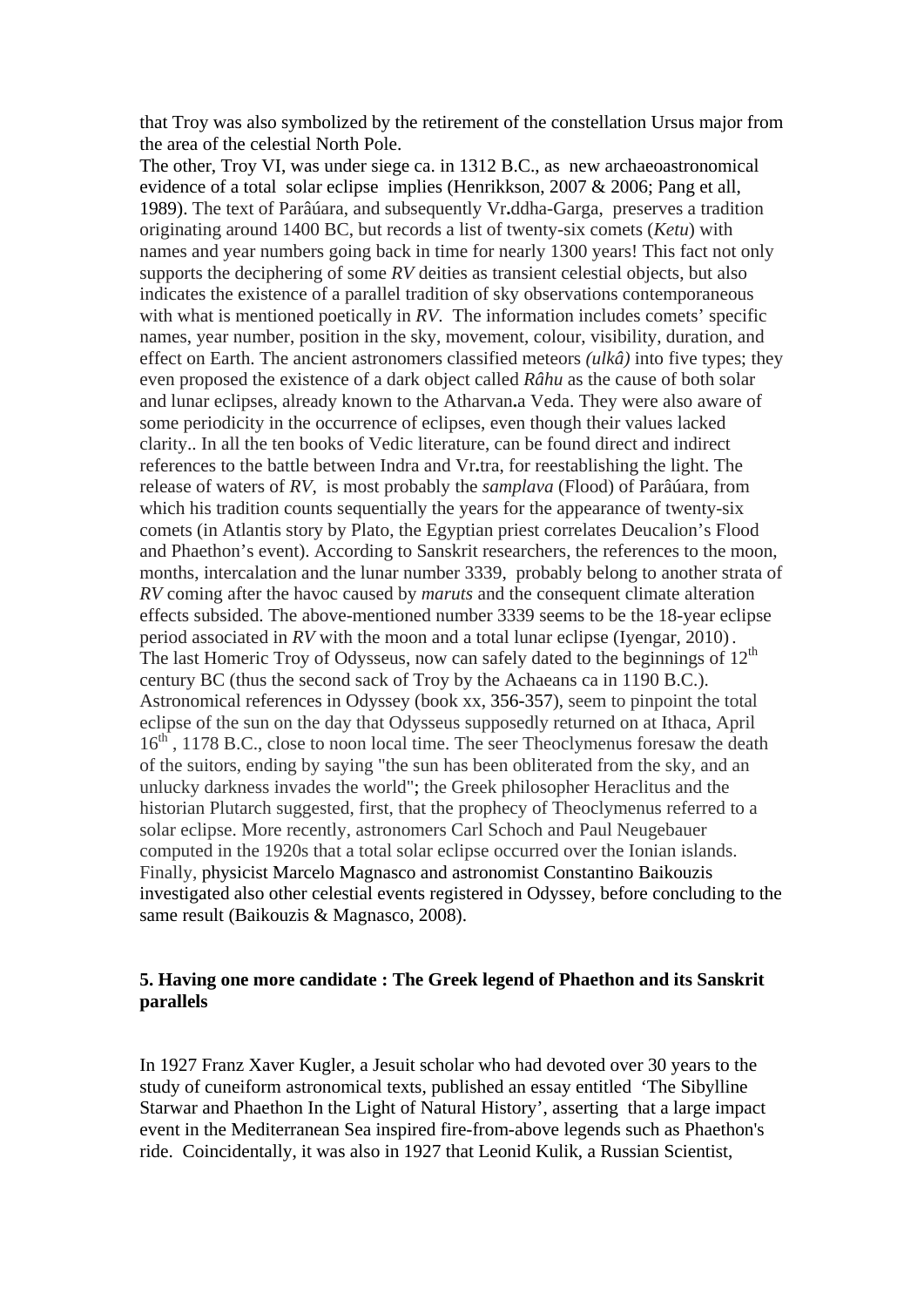located the area which were devastated by the 20 MT aerial explosion in 1908 (http://abob.libs.uga.edu/bobk/bobk.html) (Kobres, 1995). Emilio Spedicato (2007) suggested the year of 1447 B.C. as Phaethon's passing , Clube and Napier (1982) the year 1369 B.C., and Kobres (1995) and Papamarinopoulos (2007) the year 1159 B.C., respectively. In fact, the archaeoastronomical evidence has probably found the main responsible for the periodical havoc caused on Earth during the Holocene: fragments of the initial giant comet Encke, which first appeared 20 kya, approached the Earth every 1000 years or so, causing various environmental disasters. The Bronze Age years were about 1200, 2300 and 3300 B.C. (Clube & Napier, 1990). Papamarinopoulos (2007) suggested a further coherence, the Greek goddess Athena with Phaethon as female appearance (Phaethoussa) and the Egyptian Sekhmet. "For in truth the story that is told in your country as well as ours, how once upon a time Phaethon, son of Helios, yoked his father's chariot ,and, because he was unable to drive it along the course taken by his father, burnt up all that was upon the Earth and himself perished by a thunder-bolt. Now this has the form of a myth, but really signifies a declination of the bodies moving in the heavens around the earth, and a great conflagration of things upon the Earth, which recurs after long intervals " (Plato Timaeus, 22.c.3-7). In the Sanskrit parallels of disaster myths, *Agni* and *Indra* are the most important deities of RV. Professor Iyengar (2010) gives an excellent presentation of references, the exact order and notes of which is kept untouched below. In *RV* (1.51.4), Indra is said to have established sun after destroying Vr**.**tra, and *maruts* are prayed to remove the darkness and create the light, which people were longing for (1.86). Hymn (I.175) is about Indra stealing Sun's wheel, which could be a euphemism for the absence of normally expected rise, movement and setting of the sun. Hymns (1.183 & 184) refer to the ending of a period of darkness. In the second book hymn (II.15) is about Indra crushing the vehicle of *us***.***as*, which is a metaphor for a continuous dawn like condition without a visible sun. Indra had to be supplicated by men who struggled to get sunlight (II.19). Indra found the sun dissolving in darkness near the cow's-foot (s*ûryam viveda tamasi ks***.** *ayantam |* III.39.5). In (IV.16.9) Indra is implored in the battle for sunlight. Indra is said to have hurt *us***.***as*, daughter of the sky, near River Vipâúa (IV.30.9-11), which refers to absence of day break. This event is recounted in a slightly different form in the tenth book in hymn (X.138). In hymn (V.31.11) when the night was ending, sun's wheel is said to have gone backwards (? a wide meteoritic ring or trail of a comet obstructing the sun's orb being seen from the Earth). Another hymn mentions (X.156.4) that *agni* has made sun mount the sky. Several hymns to Indra are prayers for sunlight or laudation after sunlight was restored. In (VI.17.5) Indra gives splendour to sun, which had been lost. In *RV* (VI.39) the reference is to a light called *indu* which brightened the worlds that were not shining. Reference to the widespread abnormal darkness appears in one form or other in several places of *RV*, with its all pervasive cosmological, philosophical, mystical and religious influence spread all through the later Vedic texts(Iyengar, 2010).

Moreover, modern researchers claim that there are at least three layers of text in Mahabharata, too, as in the Homeric Epics, since the war is only one incident in them (Laoupi, 2006). Planetary placements, solar eclipses and cometary references alloy their counting. MB knows, also, the drying of the river Sarasvati. Another, perhaps chronological tool, is that MB mentions donkey / mules (khara) drawning chariots (see Hephaistos' depictions in contrast to Phaethon and the horses of Sun) as the fastest way of transport, so the horses came at a later layer of the text.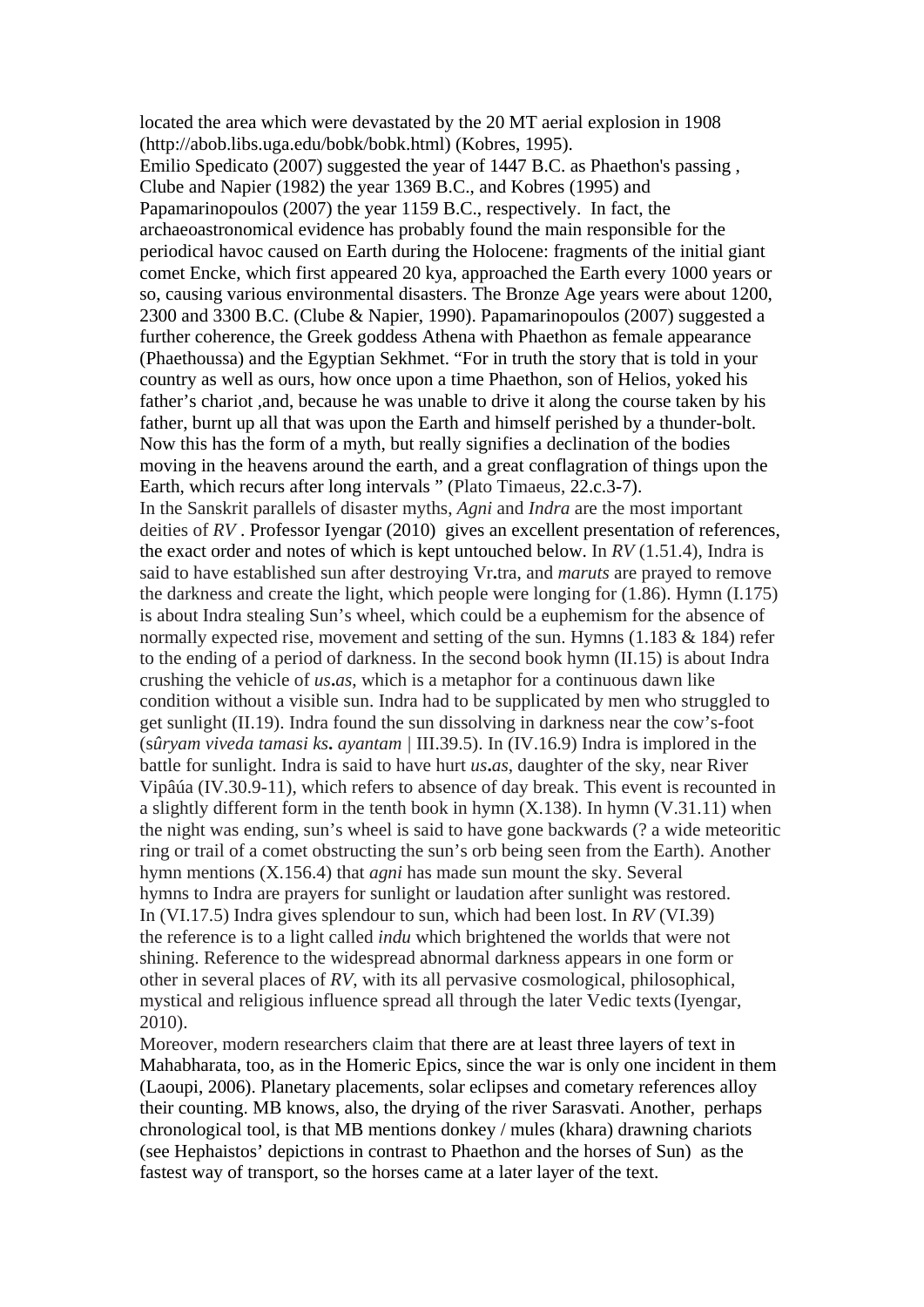This different nature of the two bodies (Hephaistos & Phaethon) is also testified by the verses of Nonnos (Dionysiaca, 29.376), where the god Ares seems to be willing to fight against Zeus, Phaethon, Hephaistos and Athena (comets, meteoric showers and other impact phenomena!), in order to set his beloved Aphrodite free (and Hermes addressed Phaethon as follows: "Then you will shine in the sky like the Sun God next to Ares, scattering that thick invisible darkness far away; a miracle unheard of in the course of the ages"), as in the famous text from Odyssey (see 2.1.2). The implication of all these afore-said cosmic bodies (Sun, Zeus, Poseidon as Earth, Phaethon) is also testified in the Greek myth. Phaethon accidentally turned most of Africa into desert; bringing the blood of the Ethiopians to the surface of their skin, turning it black. "The running conflagration spreads below. But these are trivial ills: whole cities burn, And peopled kingdoms into ashes turn" (Ovid, Metamorphoses Book II. PHAETHON). Rivers and lakes began to dry up, Poseidon rose out of the sea and waved his trident in anger at the sun.. Eventually, Zeus was forced to intervene and stroke the runaway chariot with a lightning bolt to stop it, Phaethon plunging into the river Eridanus. Then, Helios, stricken with grief, refused to drive his chariot for days, blaming Zeus for the death of his son. Finally the gods persuaded him to not leave the world in darkness. More specifically, Aristotle mentions that "...the stars...fell from heaven at the time of Phaethon's downfall". So, the ancient Greek philosopher claimed that Phaethon caused a meteor shower (Meteorology, book I, part 8). This has led many modern scientists, including Velikovsky, to speculate that Phaethon was a comet. Velikovsky concluded from his extensive interdisciplinary research that the planet Venus was remembered from the time of the dawn of civilization as a brilliant cometary body, too. In an alternate genealogy, Phaethon was the son of Eos and Cephalus, whom Aphrodite stole away, while he was no more than a child, to be the night-watchman at her most sacred shrines *(*Hesiod Theogony 986; Apollodorus 3.181; Pausanias 1.3.1*)*. The Minoans (Pelasgian substratum) called him Adymus, by which they meant the morning and evening star (Hesiod, Theogony, 986; Solinus, xi:9; Nonnus, Dionysiaca, xi:131 and xii:217). "The fourth star is that of Venus [Aphrodite], Luciferus [Eosphoros] by name. Some say it is Juno's. In many tales it is recorded that it is called Hesperus, too. It seems to be the largest of all stars. Some have said it represents the son of Aurora [Eos] and Cephalus, who surpassed many in beauty, so that he even vied with Venus, and, as Eratosthenes says, for this reason it is called the star of Venus.. " (Pseudo-Hyginus, Astronomica 2. 4)*.*

### **6. Speculations & Conclusions**

i. Multi-polar historical perspectives should replace monolithic analyses of ancient myths, by using interdisciplinary and cross-cultural data within the framework of Disaster Archaeology's methodology. As the author has already proposed, the ancient epics, both of Eastern Mediterranean and Sanskrit literature, are of a palimpsest nature, including various disaster information dated back to second, even third millennium B.C. The ancient disaster myths include the evidence for past celestial events that resulted in various interconnected hydrometeorological, geological and bioclimatic phenomena (i.e. changes in the geomagnetic field of the Earth, earthquakes, volcanic explosions, spread of contagious diseases, changes in the atmospheric balance & the biochemical equilibrium of soil, air & water) on Earth. Those interconnections had been also mentioned by the ancient and medieval authors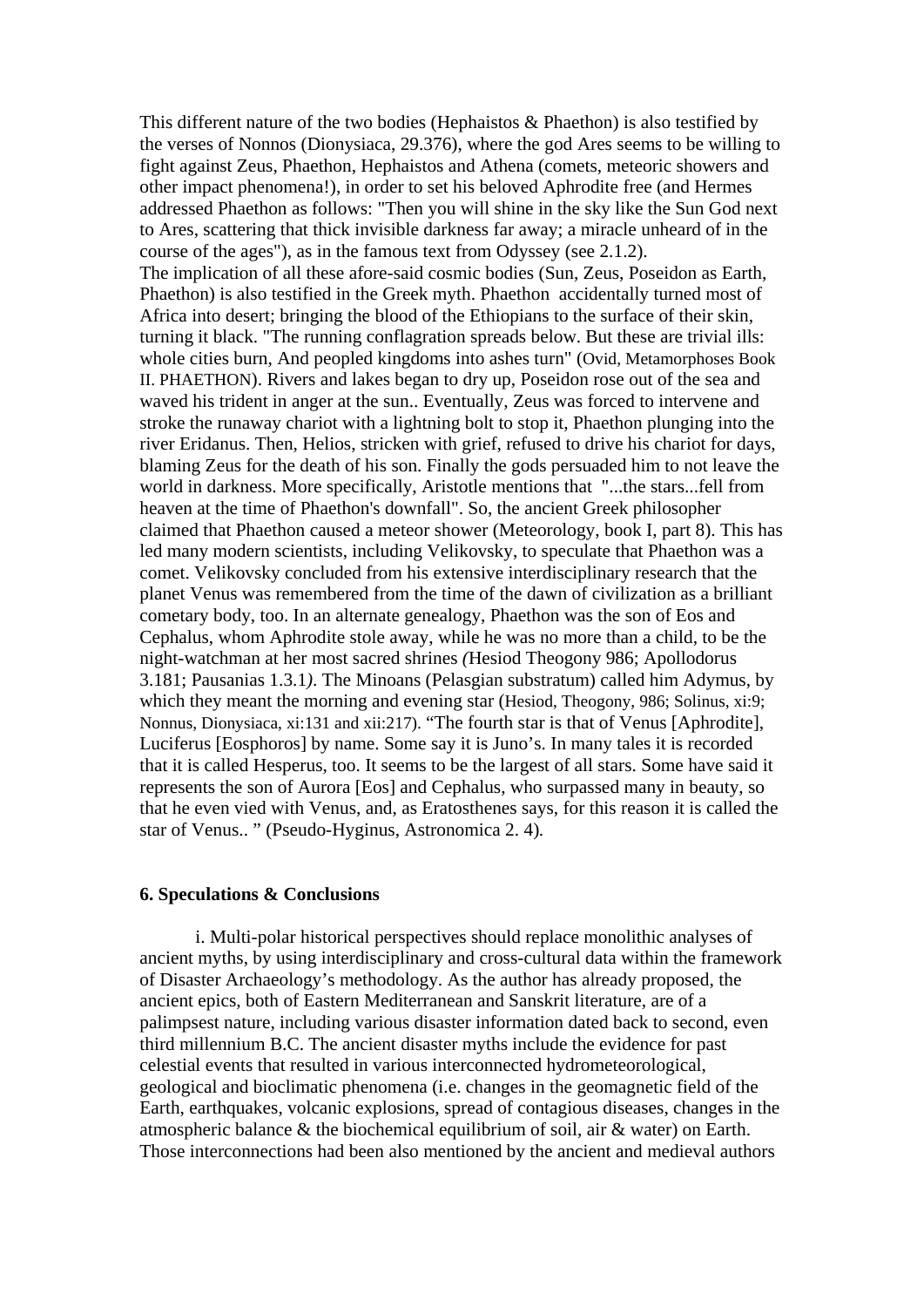long before the 19<sup>th</sup>  $\&$  20<sup>th</sup> centuries, when Science started to explain them with strict interdisciplinary methods and techniques.

Hephaistos with his flame, Mars, Venus and rare planetary conjunctions, the wrath of celestial gods (i.e. Apollo & Artemis), falling stones, arrows that bring devastation, malignant signs & disturbance of the hydroclimatic balance (i.e. patterns of the Etesian Winds), deathly epidemics along with other natural phenomena, elimination of humans and new generations arisen, all these symbolic features disclose the powerful truths behind the legendary narrations and local traditions of the past. Furthermore, the symbolic language that reveals plagues, upheaval and natural biodisasters reminds modern scientists of neglected or hidden parameters of environmental, socio-economic and cultural changes.

ii. Destruction layers exhibiting abnormal traits, are found around the Bronze Age Mediterranean world, and beyond. Similar traits do not justify natural events like earthquakes and human-induced fires. Excessive influx of cometary debris (without impact events) may precipitate an enhanced zodiacal light, and provoke extreme aurora events caused by a disturbance of the geomagnetic field in our planet (http:www.mythopedia.info/). These spectacular instabilities in the plasma were remembered as dragons and waring gods. Of course, the phenomenon of an enhanced aurora may be triggered by an extreme solar weather, the passage through a gigantic molecular cloud or the disintegration of a giant comet in the inner solar system, event by a combination of these parameters. Such visual experiences reformed the psychological, sociological and artistic aspects of the myths. Respectively, the scenario of conflagration is enriched by other natural phenomena related to cosmic invaders which cause a 'Tunguska type' event. In recent years scientific evidence for near earth objects to have impacted Earth in the past has been growing. It is known that the path of the Taurid group of extra terrestrial objects consisting of meteors, meteoroids, asteroids and Comet Encke intersects the orbit of the Earth. Some of these objects instead of reaching the ground, may vaporize in the atmosphere leading to air blasts and fires as it happened in Tunguska, Siberia in 1908. It is held by astronomers that in the last 10 ky, Comet Encke has split severally to disintegrate and leave a trail of debris causing dust veils that could have temporarily blocked sunlight reaching Earth. Alternatively, Gas cloud (de Grazia, 1981), 'swamp gas' (usually called that way even if it is generated from earthquake gas-issing fissures) that cause asymmetric areas of destruction (Ion Nistor), or 'vacuum bomb' during high altitude explosions (G. A. Nikolsky et al.) can be added to the catalogue of impact phenomena. Moreover, mega-lightning and fire-storm (due to interplanetary discharge or to bolide and lightning-fire shower?) could be considered as the main contributors to the destruction of Troy VIIa (Phaethon's time). Ancient writers often refer to the catastrophes of prosperous cities, like Sodom and Gommorah, and Bolsena, the richest town in Toscany, by extreme thunderbolts (de Grazia, 2005). To sum up, Taurids' complex, P / Encke & Oljato, and Hephaistos are now recognised as an intruders' 'system' that caused repeated havoc on Earth, via various interconnected phenomena (impacts of asteroids, cometary debris, meteoritic showers).

iii. The R**.**gvedic descriptions of *marut*s killing people on Earth, birth of *agni*  and the Horse in the sky, Vr**.**trâ covering the sun, Indra restoring sunlight, and celestial deities coming down to Earth (India), are to be taken as space – induced disasters & events that have happened even in the  $3<sup>rd</sup> - 4<sup>th</sup>$  millennium BC or earlier. This hints that the Taurid complex was the most likely causative agent in the *Yajurveda* period since even now the two branches of the Taurid meteor shower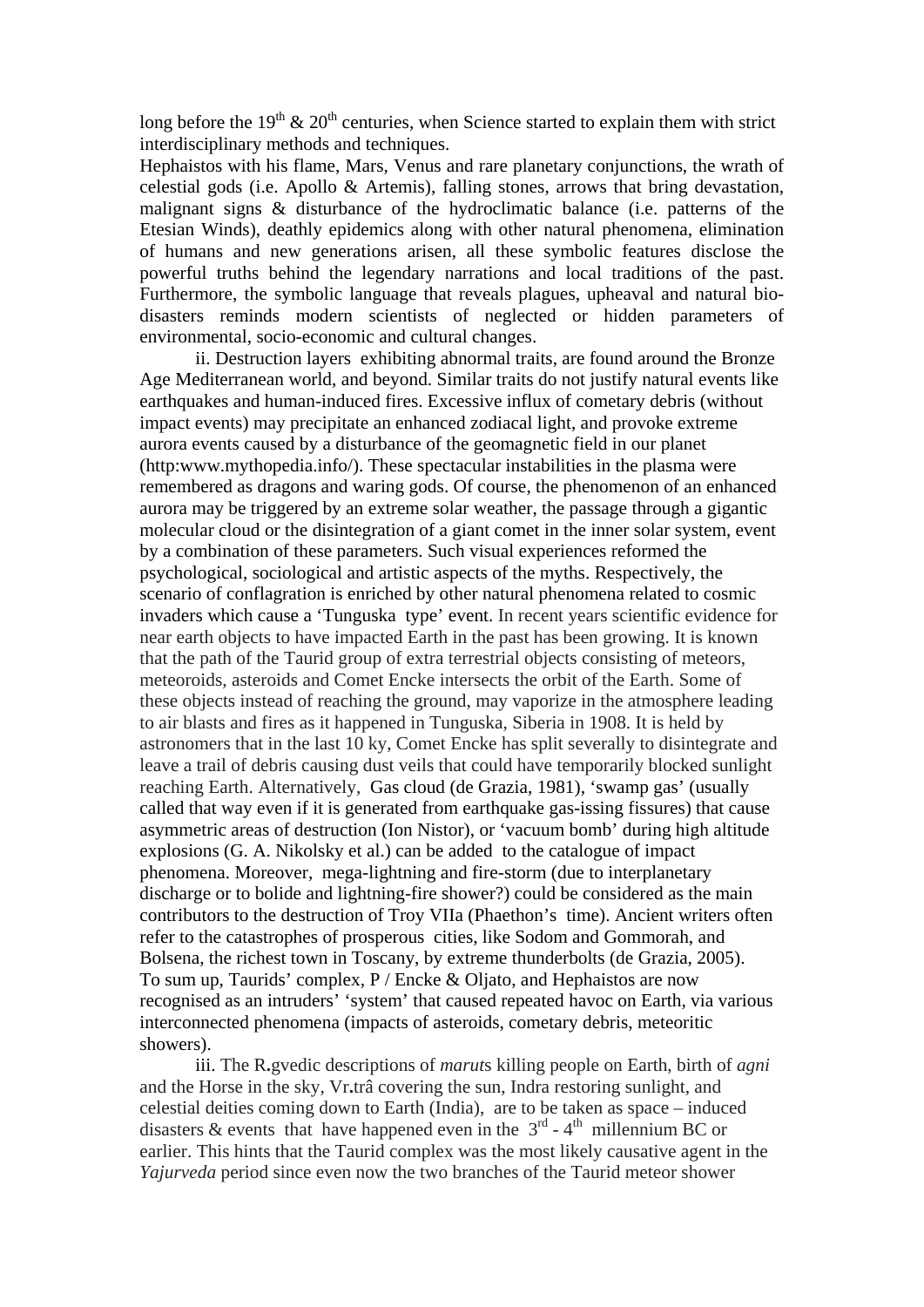appear in May-June and November-December. The later Vedic texts, also, declare that once upon a time people got killed by *maruts*. These points reinforce the conclusion that *maruts* in *RV* represent meteoritic showers and not thunder storms of the rainy season (Iyengar, 2010). Evenmore, Indra may symbolize the bright comet, the main cause of catastrophic events, Adityas are bright comets formed by disintegration, and Rudra-Maruts are meteoric showers. But, Indra, too, the mighty one, " didst crush Usas, though daughter of sky, when lifting up herself in pride. Then from her chariot Usas fled, affrighted, from her ruined car, when the strong god had shattered it. So there this car of Usas lay, broken to pieces, in Vipas, and she herself fled far away  $(RV - 4.30.5, 9, 10, 11)$ . Later on, Indra's position has been reduced to that of a rain-god in later Sanskrit literature. Perhaps this made *marut*s, the constant companions of Indra to be equated with winds (Iyengar, 2010).

iv. Hephaistos should be treated as a 'previous' situation in comparison to Phaethon, and not identified to it. Hephaistos and Athena was a 'couple'. Athena was probably the proto-planet Venus (shared some characteristics with the goddess Saraswati); some impact phenomena took place between that Venus and (?asteroid/comet) Hephaistos, causing havoc on Earth. Phaethon was related, according to Greek writers, to Venus (since the Minoan – Pelasgian times), as a youngster who was nominated as night-watchman at her most sacred shrines.. The 'androgynous' nature is both present at Hephaistos / Athena and Venus / Phaethon levels. Alternatively, Radlof's theory (1823) claims that the planets were on different orbits than today, speculating that the planet Venus (Hesperus) was one of the fragments of the exploded planet Phaethon (between Mars and Jupiter) by a comet from Jupiter belt, explaining both Varro's statement regarding Venus' changed appearance, and Phaethon's links to Venus.

v. Hephaistos, Athena and Indra had, also, another dual archetypal substratum. They were both destructors and life-givers & protectors. For instance, Metallurgy in impacted areas was considered as a gift of sky gods. Phaethon, as a later sky episode, has more concrete traits, those of the cosmic destructor, representing the intruders in our planetary system that disturb the normal orbits of the planets, as the Egyptian priest claims in Plato's narration. Shortly after his birth, Indra battled and eventually slew the dragon Vritra, who had concealed the sun and imprisoned the waters, securing, in this way, the release of the sun together with the life-giving waters (*RV*, IV:17:7). According to Velikovsky (1950), the universal myth of the dragon-combat reflected a celestial drama of recent occurrence, one which featured the planet Venus in a wildly erratic orbit. Swastika was the symbol of the dragon.

So, Indra holds apart, the Heaven and the Earth, becoming Creator and Lord of the Cosmos. Moreover, Indra was invoked as the supporter of Heaven, as well as a tree, spring, and mountain (common symbolic motifs worldwide of Axis Mundi). He restored the sun's path and Maruts (meteors) are its companions, as a phenomenon of our solar system. Additionally, a plethora of modern astrobiological evidence suggests that life and waters on Earth are probably of cosmic origin.

But, modern researchers have convincingly pointed out, also, symbolic similarities between Indra and planet Mars / Greek god Ares in his destructive behaviour in the Bronze Age skies (see: Ev Cochrane, Indra: A Case Study in Comparative Mythology, available online at: [http://www.maverickscience.com/indra.pdf\)](http://www.maverickscience.com/indra.pdf). This fact could echo, surprisingly, the erotic triangle of Hephaistos – Venus – Mars in Homeric Odyssey, where Hephaistos is furiously against Ares, whilst, in the Homeric Iliad (XXI, 405-408), Ares fall in battle at the hands of Athena. Equally, Indra could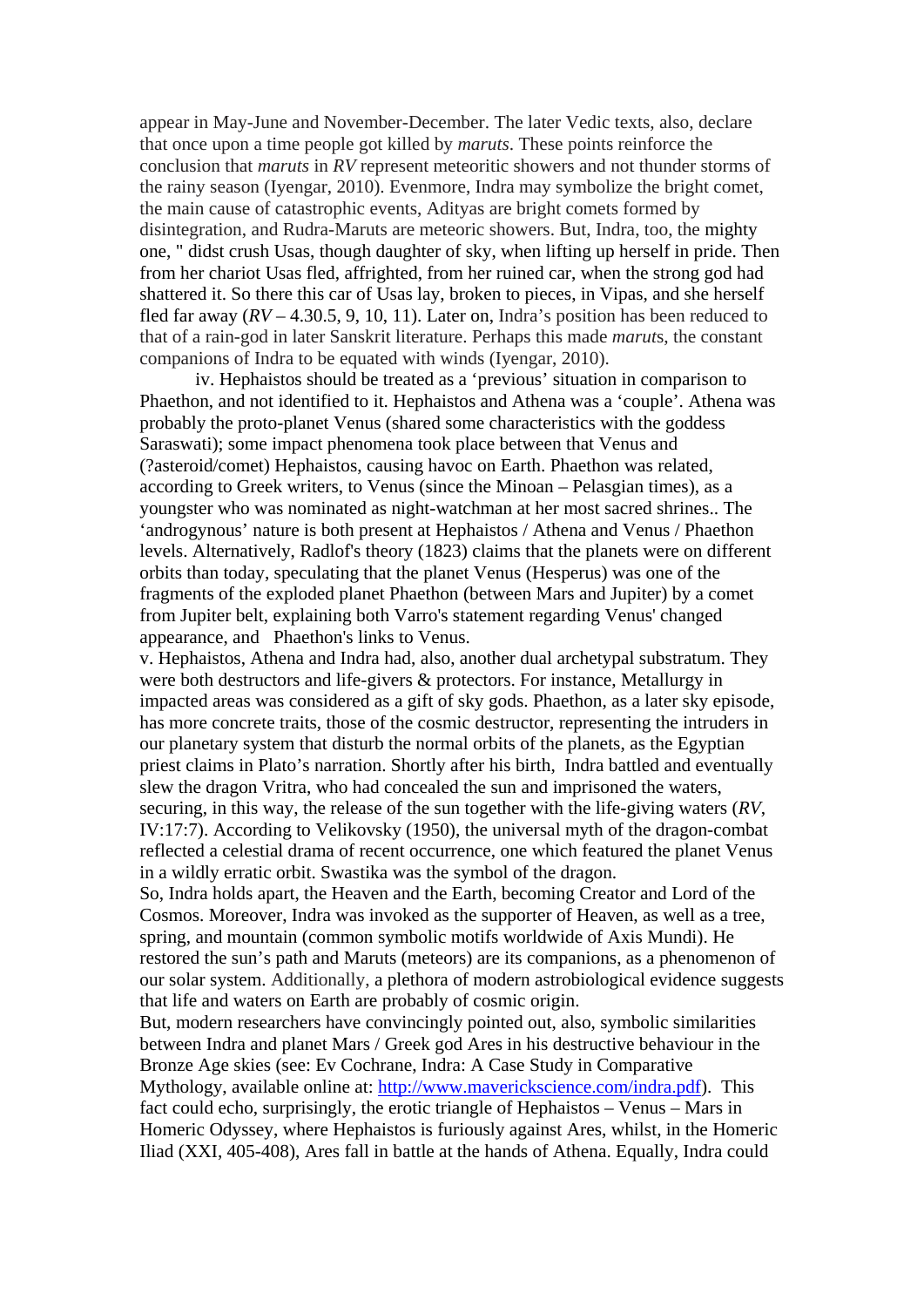be interpreted as destructor and protector, or being 'two' Indra (like the two 'Venus' & 'Hera' in the Epics).

vi. Another shocking detail arises in the motif of the charioteer. Auriga is a constellation in the northern sky. Its name is Latin for 'charioteer', from the ancient Greek Heniochos. In ancient Greek tradition and until the  $17<sup>th</sup>$  cent. AC, he was the personification of Erichthonios ( $\langle$  eris = strife + chthon = Earth), son of Hephaistos and Athena, who invented the chariot drawn by four horses, in order to be able to travel (he was also lame as his father). The lower part of his body was snake-formed (Hyginus, Fabulae 166). He is represented in the statue of Athena in the Parthenon temple (Athens' Acropolis) as the snake hidden behind her shield, because it was said that when the basket was opened, he jumped out and hid behind the shield of Athena (the Aegis). So, a snake was kept in a basket at the foot of Athena's statue in the Parthenon, representing him. He was, also, associated, by Manilius [\(Astronomica,](http://www.amazon.com/gp/redirect.html?ie=UTF8&location=http%3A%2F%2Fwww.amazon.com%2FManilius-Astronomica-Loeb-Classical-Library%2Fdp%2F0674995163&tag=constofstars-20&linkCode=ur2&camp=1789&creative=9325) book V, pp. 305-309) and later, by J.J. de Lalande, to Bellerefon, Phaethon and Absyrthe, or *Apsurtos*. In Indian mythology, we can detect a parallel for this charioteer motif, Aruna, or Arun, as in the Hindu Pantheon Surya, the sun, is shown drawn by four horses, with his charioteer, the lame Aruna, seated in front of him. He is believed to be a cripple (without thighs), and characterised as *the reddish one*. Aruna is also the name of the Hittite god of the sea", the Vedic Varuna. In Graeco-Babylonian times, the constellation was Rukubi, the Chariot. A Turkish planisphere shows Auriga's stars depicted as a Mule**.**

Surprisingly, once again, legends of the ancient world give us the answers. The mythic heroes Erichthonios (serpent - like), Bellerefon (dual nature: Pegasus as a winged horse = comet, and as slaughterer of the dragon Chimera) and Phaethon (charioteer) were the cosmic charioteers, who come in the skies generations after their parents' (Hephaistos & Athena) appearance, and 'died' punished for their arrogance. It is noteworthy that Erichthonios' & Bellerefon's cults belong to the Pelasgian substratum (Anatolia and Asia Minor), as Hephaistos did. Bellerefon was the greatest hero and slayer of monsters, alongside of Cadmus and Perseus, who had, also, fought against dragons, and were associated to Eastern Mediterranean mythological cycles. In fact, some of the red-figure pottery painters show Bellerophon wielding Poseidon's trident instead (Kerenyi, 1959). And a final remark, Euripides wrote two more tragedies, 'Bellerefontes', today lost, and 'Phaethon' (fragmentary). Carpenter (1950) made a carefully-argued case for *Bellerophontes* as the "bane-slayer" in Iliad, II.329 (< a rare Greek word έλλερον, = evil). This έλλερον is connected by Katz (1998) with ελυες (water animal) of Hesychius, and an Indo-European word for 'snake' or 'dragon'(cognate to English 'eel'), also found in Hittite 'Illuyanka'. Graves (1969) suggested the translation of one who 'bears darts'. So, the whole motif is repeating, with Bellerefon & Chimera, Indra / Vrtra, Thor / Midgard Serpent, etc.

vii. Phaethon / Sekhmet / Surtr in the second half of the 2<sup>nd</sup> millennium BC (Combes, 2007) . The devastating fire of Sekhmet torched the lands of the 9th cycle. During antiquity, our planet was divided into nine parallels, the 9th comprised of the northern lands, such as Sweeden, Norway, Denmark, N. Germany and Iceland (Edgerton & Wilson, 1936). Inscriptions and texts from the Near East civilizations referred to 'the fire -star that was wandering in the sky and then, fell on Earth, causing death and devastation'. The Egyptians during the reign of Ramesses III, claimed that Sekhmet (Greek name, Sachmis) disturbed the harmony of the world (Spanuth, 1977: pp. 170-171). According to an Egyptian myth, the god Horus, himself, was burned by the lethal fires of the goddess Sekhmet, a warrior goddess whose breath created the desert (Pinch, 1994: 45). Sekhmet, also, was seen as a bringer of disease as well as the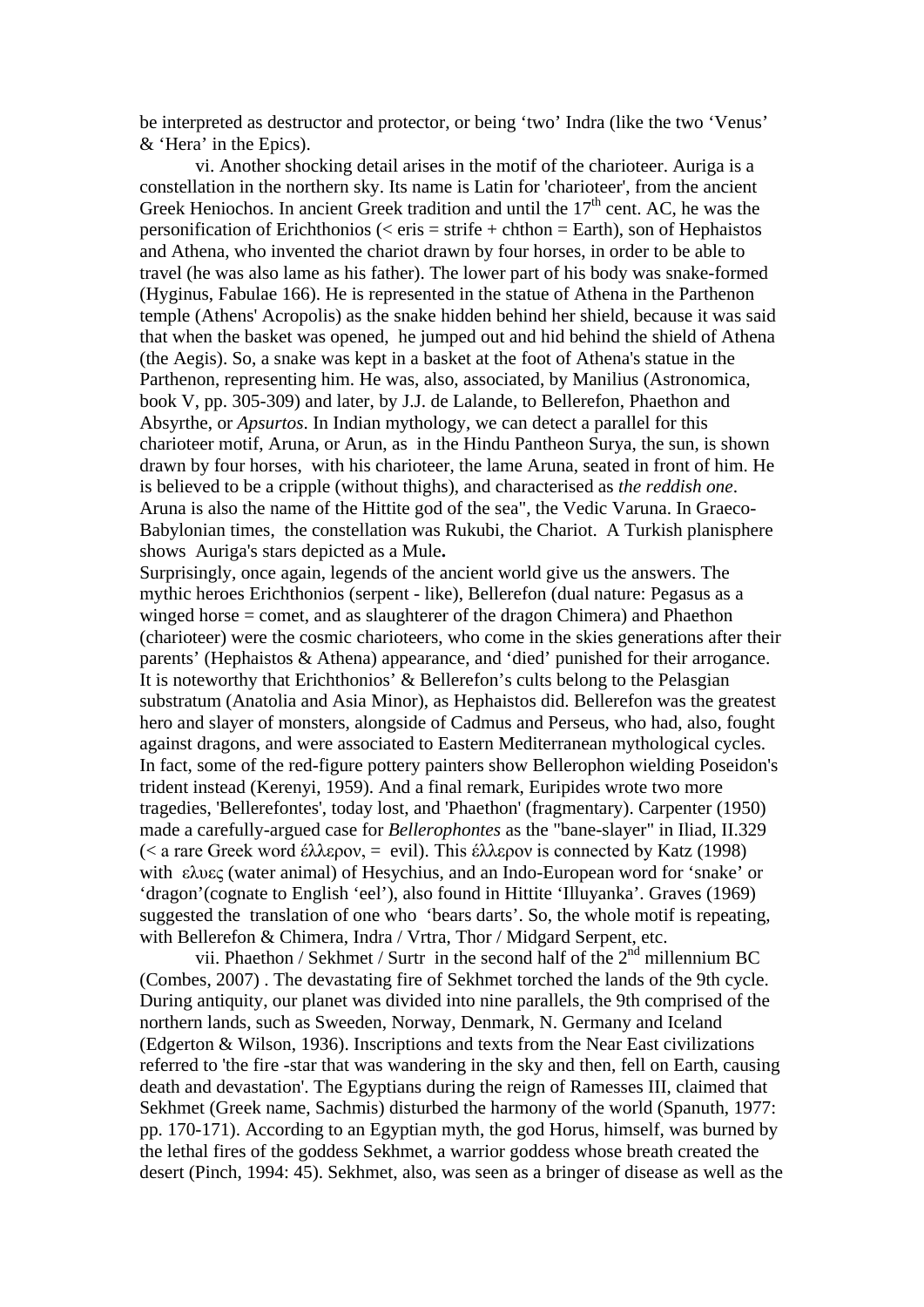provider of cures to such ills. During an annual festival - of intoxication - held at the beginning of the Egyptian year, the Egyptians danced and played music to soothe the wildness of the goddess and drank great quantities of beer ritually to imitate the extreme drunkenness that stopped her wrath - when she almost destroyed humankind. Her cosmic trajectory of the 2nd millennium BC, probably followed a SE / NW orientation, from the Indian Ocean, to N. Africa, Eastern Mediterranean, Central Europe and North Sea. The Epic of Ragnarök speaks of the Fire Giants that came from the South.. Modern researchers, in fact, claim that they are safely able to date the events, based on archaeological testimonies and archaeoastronomical calculations (keep in mind, also, the ancient Greek tradition recording that Bellerophon's grandsons Sarpedon and the younger Glaucus fought in the final Trojan War). The ancient Egyptian disaster symbolism and cosmovision, included, also, Apophis, the demon - dragon, who was born from Neith (the parallel of Athena) and was the constant rival of the sun's itinerary in Heavens. His blood turned the sky's color in red. In fact, it is the Greek name for the Egyptian mythological creature Apep, the symbol of all evil things, the personification of darkness and chaos (for more details, see Maravelia, 2009).

In Norse mythology, Surtr (< old Norse black or the black one) is attested in the *Poetic* & *Prose Edda*. In both sources, Surtr is foretold as being a major figure during the events of Ragnarök; carrying his bright sword, he will go to battle and afterward the flames that he brings forth will engulf the Earth. He comes from the South, and he is mentioned as having a female companion.

viii. According to Clement of Alexandria in his Stromata (book I), "...in the time of Crotopus occurred the burning of Phaethon, and the deluges of Deucalion. The Egyptian priest, too, in Plato's Timaeus, refers to the event of the Deluge and the 'Greek' legend of Phaethon. We, also, saw the connection of Indra and the release of cosmic waters, but let us return to the ancient Greek tradition. Deucalion was the son of Prometheus, the creator of mankind, while Pyrrha was the daughter of Pandora, the first woman. In Hyginus' Fabulae (152 A / CLII .A), Zeus pretended that he wanted to put out the fire, caused by Phaethon, so, he let loose the rivers everywhere, and all the human race perished except Deucalion and Pyrrha. The mythographer Apollodorus wrote that Zeus wished to destroy the men of the Bronze Age, giving, this way, an first framework of the event. According to the myth, the devastating waves of the flood were ordered back by Triton's blowing the conch. The conch had been used by Aigokeros (Capricorn, the goat-fish), who ruled the winter solstice in the world-age when Aries "carried" the sun. Thus, this formula includes the information of a constellation that ceased to mark the autumnal equinox, gliding below the Equator (being drowned)..

Aquarius was called 'Deucalion' in astronomy (Hyginus, I.II). In Attica, he was, also, called 'Cecrops', that's why Suidas observes the division of the Athenian people by Cecrops related to the four seasons, twelve months, thirty days, etc. The name is not of Greek origin according to Strabo (7.7.1), or it might mean 'face with a tail': it is said that, born from the Earth itself, he had his top half shaped like a man and the bottom half in serpent or fish-tail form. In the ancient Athenian tradition those two events (Deucalion flood / Cecrops & Erichthonius / Phaethon, are inextricably interrelated.

An intriguing testimony is given by Nonnus, (Dionysiaca 6. 206 ff)*,* where he describes the great Deluge in astrological terms: Sun in Leo (summer solstice) + Moon in Cancer + Venus in Taurus + Mars in Scorpio (just opposite of Venus) + Jupiter in Pisces with Moon trine + Saturn back from Aquarius, to his home at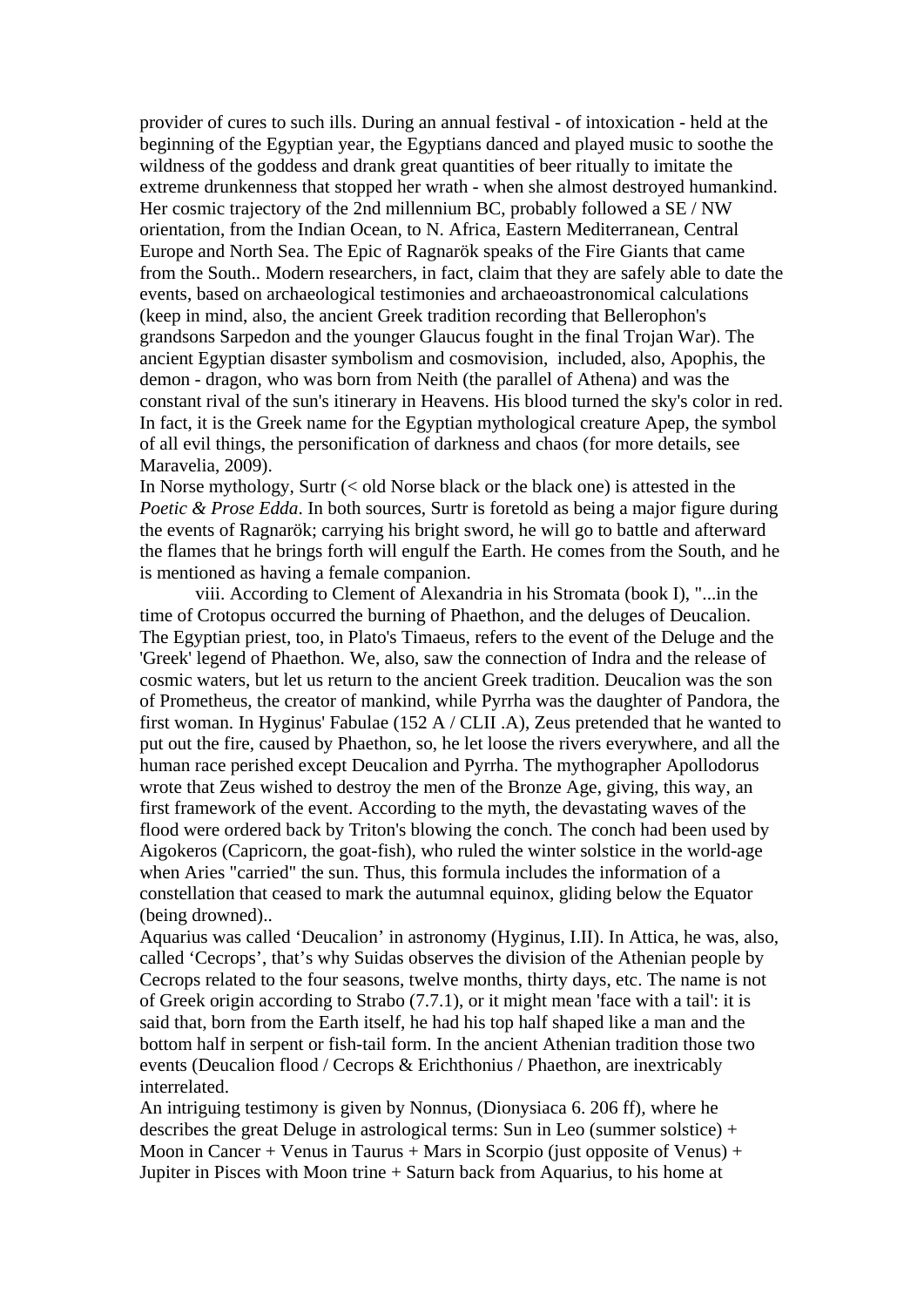Capricorn. "After the first Dionysos [i.e. Zagreus] had been slaughtered [by the Titanes], Father Zeus learnt the trick of the mirror with its reflected image. He attacked [Gaia, Earth] the mother of the Titanes with avenging brand, and shut up the murderers of horned Dionysos within the gate of Tartaros: the trees blazed, the hair of suffering Gaia (Earth) was scorched with heat. He kindled the East: the dawnlands of Baktria blazed under blazing bolts, the Assyrian waves set afire the neighbouring Kaspian Sea and the Indian mountains, the Red Sea rolled billows of flame and warmed Arabian Nereus. The opposite West also fiery Zeus blasted with his thunderbolt in love for his child; and under the foot of Zephyros the western brine half-burnt spat out a shining stream; the Northern ridges-- even the surface of the frozen Northern Sea bubbled and burned: under the clime of snowy Aigokeros [i.e. the constellation Capricorn] the Southern corner boiled with hotter sparks…". After that upheaval which caused burning heat across the N. Hemisphere, the deluge happened.

Consequently, the symbolic motifs of the charioteer (Phaethon) and the fish –goat (Deucalion) were interconnected in time, giving to modern researchers a safe dating tool (for another analysis of this flood event, see Spedicato, 2007).

Thus, groups of prehistoric people, all around the globe, left their memories of divine (celestial) catastrophes in poetic language upon which, their successors added further observation of the sky leading to lunar & solar rituals and calendars. The legendary tales and the 'persons' (gods & goddesses, heroes, companions, offsprings, etc) involved, do not exclude each other, in fact, they are perfectly interconnected, giving us, the general chronological framework to those stories and the pace of those repeated cycles of havoc in Heavens and upon Earth..

### **Acknowledgements**

I wish to express my deepest respect to professor N. Iyengar for his inspiring works, and my heartfelt thanks to independent researcher R. Godbole, who shared with me, his, also pioneering, study on Sanskrit literature. Without their scientific information, this research would not be fulfilled.

#### **References**

**Ackerman, J.** (pseudonym Angiras) (1996 / 1999). Chaos: A new Solar System Paradigm. Haverford, Pa.: Infinity Publications.

**Ackerman, J.** (pseudonym Angiras) (1996 / 1999). Firmament. Haverford, Pa.: Infinity Publications. **Agrawal, D.P., Sood, R.K. & Yash Pal** (1980). Remote Sensing of the Lost Sarasvati. Beldev Sahai, Proc. Ind. Acad. Sci. 89(3), pp. 317-331.

**Baikouzis, C., & Magnasco, M.** (2008). From the Cover: Is an eclipse described in the Odyssey? Proceedings of the National Academy of Sciences, 105 (26), pp. 8823-8828 DOI: [10.1073/pnas.0803317105](http://dx.doi.org/10.1073/pnas.0803317105)

**Barnard, N.** (ed.) (1972). Early Chinese Art and its possible Influence in the Pacific Basin, vol. 1 New York: Intercultural Arts Press.

Barnard, N. (1973). The Chu Silk Manuskript .Translation and Commentary, part 2. Canberra: Australian National University.

**Bjorkman, J.K.** (1973). Meteors and Meteorites in the Ancient Near East. Meteoritics vol. 8(2), pp. 91.

**Blegen, C.** (1963). Troy and the Trojans. London: Thames and Hudson.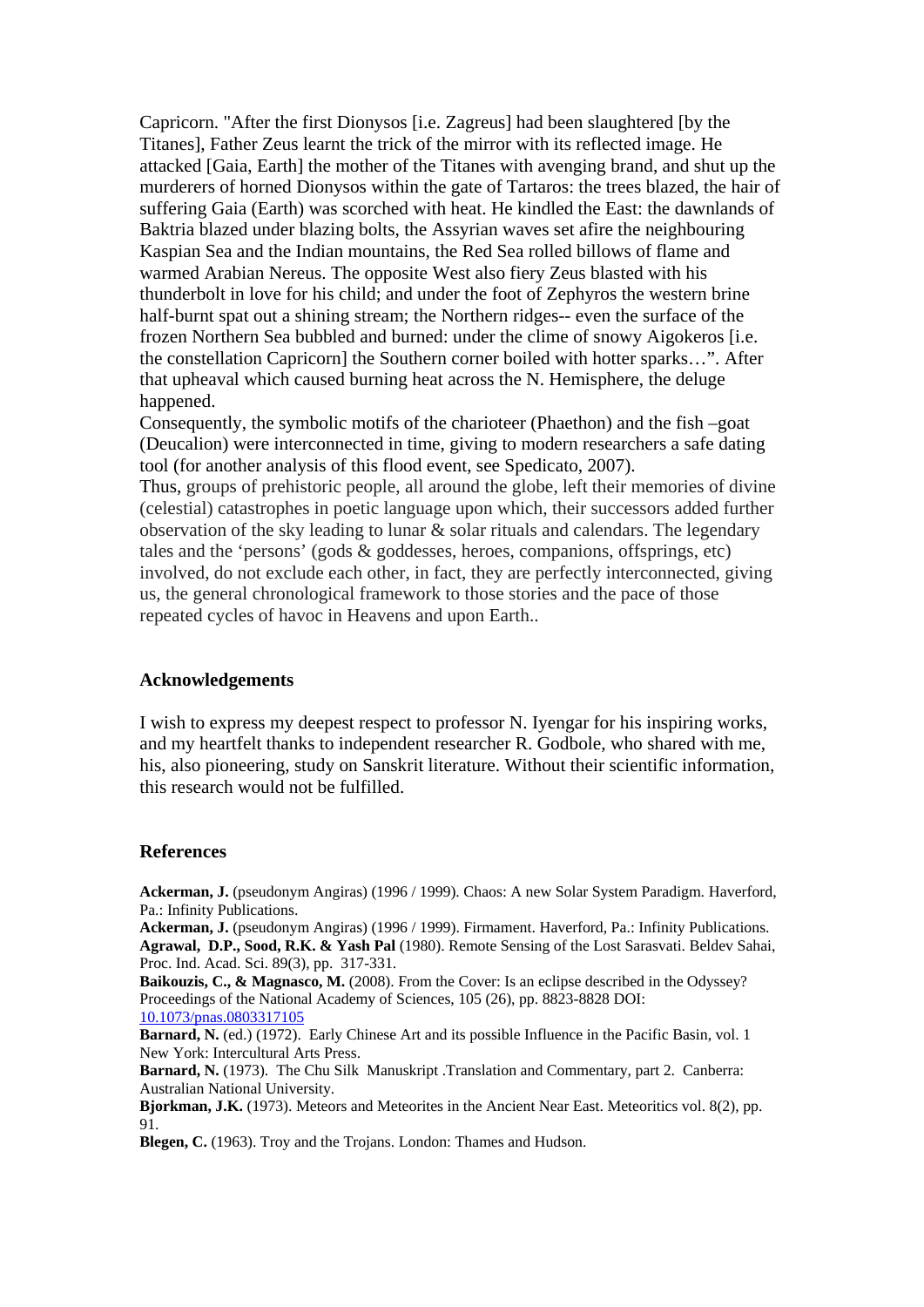**Britt, R.R.** (2001). Comets, meteors and myth: New evidence for toppled civilisations and Biblical tales. Available online at:

[http://www.space.com/scienceastronomy/planetearth/comet\_bronzeage\_011113-1.html]. **Carpenter, R.** (1950). "Argeiphontes: A Suggestion". American Journal of Archaeology 54.(3): pp. 177–183.

**Clube, V. and Napier, B.** (1982). The Cosmic Serpent. Faber and Faber.

**Clube, S.V.M. & Napier W.M.** (1987). The cometary breakup hypothesis reexamined - A reply.Monthly Notices of the Royal Astronomical Society / MNRAS, vol. 225(1), pp. 55 - 58.

**Clube, V. and Napier, B.** (1990). The Cosmic Winter. Basil Blackwell, U.K. **Coe, M. D.** (1999). Breaking the Maya Code revised. London: Thames andHudson.

**Combes, M.A.** (2007). La Terre bombardee. Impactisme & Catastrophisme. Available online at: [http://www.astrosurf.com/macombes/index.html.](http://www.astrosurf.com/macombes/index.html)

**Cook, A.B.** (1914). Zeus: a study in ancient religion 3vols. Cambridge University Press.

**Courty, M.A.** (1997). Causes And Effects of the 2350 BC Middle East Anomaly Evidenced By

Micro-debris Fallout, Surface Combustion and Soil Explosion. Society for Interdisciplinary Studies

Conference: Natural Catastrophes during Bronze Age Civilizations, July 11-13, 1997 Cambridge, UK.

**de Grazia, Al.** (1981). Chaos and Creation. Princeton, London and Bombay: Metron Publications.

**de Grazia, Al.** (1983). Homo Schizo I & II. Princeton: Metron Publications.

**de Grazia, Al.** (1983). God's fire. New Jersey: Metron Publications.

**de Grazia, Al.** (1983). The Lately Tortured Earth. New Jersey: Metron Publications.

**de Grazia, Al.** (1984). The Burning of Troy. New Jersey: Metron Publications.

**de Grazia, Al.** (1984). The Disastrous love Affair of Moon and Mars. Princeton: Metron Publications.

**de Grazia, Al.** (2005). The Iron Age of Mars. Speculations on a Quantavolution. Naxos, Greece: Metron Publications / Eumetron.

**Deutsch, Helena** (1969). A psychoanalytic Study of the Myth of Dionysus and Apollo. New York: Int'I.U. Press.

**Dikshit, S.B.** (1969). Barhatiya Jyotisa Sastra, Calcutta.

**Donnelly, I.** (2004). The destruction of Atlantis - Ragnarok, or the age of fire and gravel Courier Dover Publications.

**Edgerton, W.F & Wilson, J.** (1936). Historical records of Ramses III. The texts in Medinet Habu, vol. I and II, in "The Oriental Institutes of the University of Chicago".

**Evans, K.R., Horton, J.W. Jr., Thompson, M.F. & Warme G.E.**(eds) (2005). The sedimentary record of meteorite impact, SEPM Research Conference, Springfield Missouri May 21 - 23, 2005. Southwest Missouri State University Printing Services

**Faulkner, R.O.** (1969). The Ancient Egyptian Pyramid Texts. Oxford: At the Clarendon Press. **Folco, L., Di Martino, M., El Barkooky, A., D'Orazio, M., Lethy, A., Urbini, St., Nicolosi, I., Hafez, M.,** *et al***.** (2010-08-13). "The Kamil Crater in Egypt". [Science](http://en.wikipedia.org/wiki/Science_(journal)) 329 (5993): p. 804.

**Gilbert, A. & Cotterell M.** (1996). The Mayan Prophecies. UK: Element Books.

**Gillman, K.** (1996-7). Twelve gods and seven planets. Considerations vol. XI (4), pp. 63-95. See text online at: [\[http://cura.free.fr/decem/10kengil.html\]](http://cura.free.fr/decem/10kengil.html).

**Graves, R.** (1969). The Greek Myths. London: Penguin Books.

**Hall, A.J. & Photos – Jones, Effie** (2008). Accessing past beliefs and practices: The case of Lemnian Earth. Archaeometry [vol. 50 \(6\), pp. 1](http://onlinelibrary.wiley.com/doi/10.1111/arch.2008.50.issue-6/issuetoc)034–1049.

**Henriksson, G.** (2006). The Trojan War dated by two solar eclipses. International Conference on Archaeoastronomy- SEAC 2006 'ANCIENT WATCHING AT COSMIC SPACE AND

OBSERVATION OF ASTRONOMICAL PHENOMENA', 6 – 10 April 2006, Island of Rhodes, Greece.

**Henriksson, G.** (2007). Chronology for the Egyptian Pharaohs of the Amarna period and the Israeli leaders Moses and Joshua by correlation with eight solar eclipses. Proceedings of the SEAC (2004 Conference in Kecskemet). BAR International Series 1647, 133-148.

**Iyengar, R.N.** (2004). Profile of a Natural Disaster in Ancient Sanskrit Literature. Indian Journal of History of Science, INSA vol. 39 (1), pp. 11 - 49.

**Iyengar, R.N. & Radhakrishna, B.P.** (2007). Geographical Location of Vedic *Iri n.a* in Southern Rajasthan. Journal of Geological Society of India vol. 70 (November), pp. 699 – 705. Available online at: [\[http://www.scribd.com/doc/3246595/Geographical-Location-of-Vedic-Irina\]](http://www.scribd.com/doc/3246595/Geographical-Location-of-Vedic-Irina).

**Iyengar, R.N.** (2009). On Some Comet Observations in Ancient India. Available online at: [ [http://www.scribd.com/doc/7001453/Comet-Observation-in-Ancient-India-RN-IyengarJGSZ\]](http://www.scribd.com/doc/7001453/Comet-Observation-in-Ancient-India-RN-IyengarJGSZ).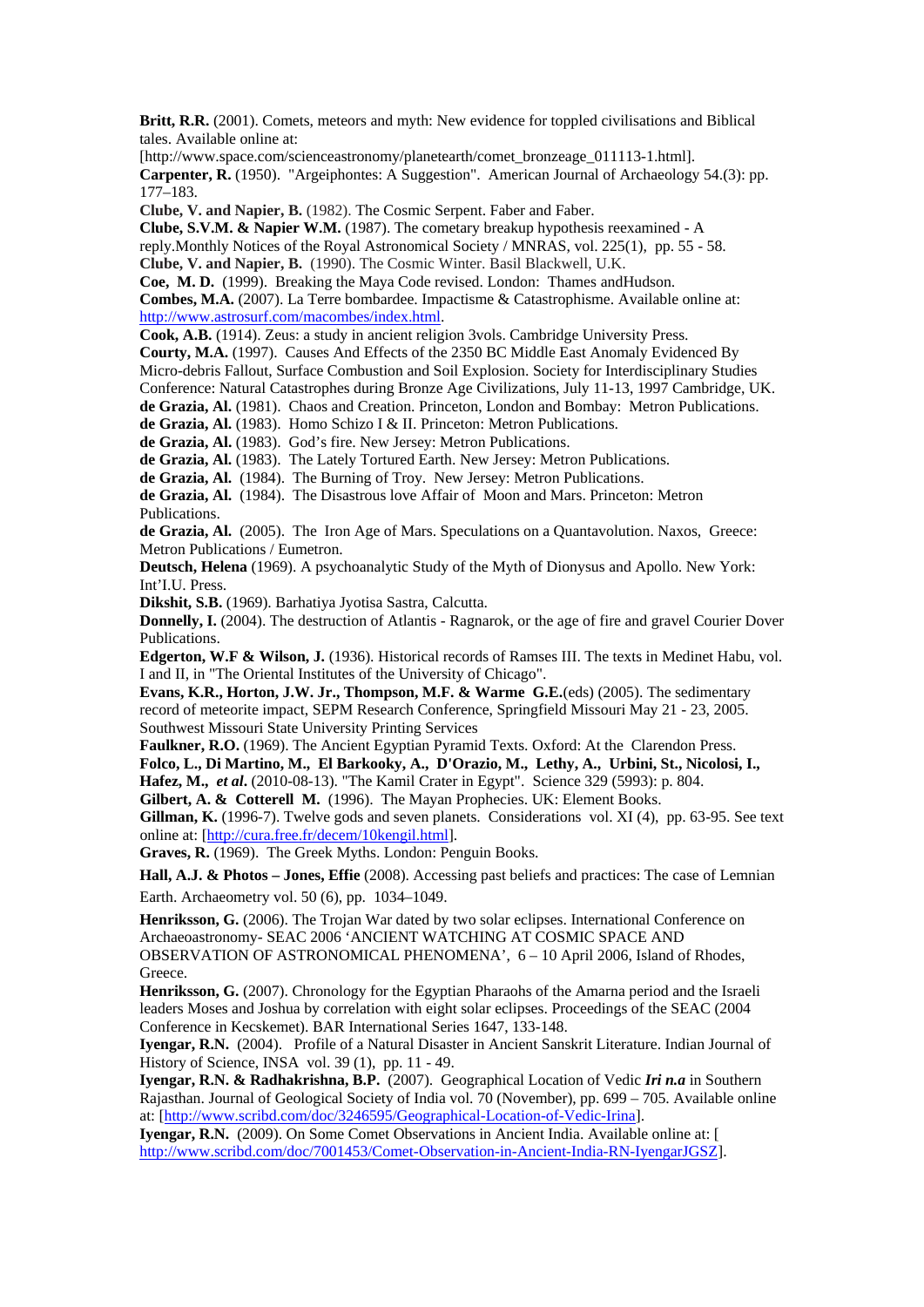**Iyengar, R.N.** (2010). Comets and Meteoric shoers in the *R. Gveda* and their significance. Indian Journal of History of Science*,* vol. 45(1), pp: 1-32. Available online at:

[\[http://www.scribd.com/doc/17520618/Comets-and-meteoritic-showers-in-the-Rigveda-and-their](http://www.scribd.com/doc/17520618/Comets-and-meteoritic-showers-in-the-Rigveda-and-their-importanceIJHSMarch2010)[importanceIJHSMarch2010\]](http://www.scribd.com/doc/17520618/Comets-and-meteoritic-showers-in-the-Rigveda-and-their-importanceIJHSMarch2010).

**Jones, H.** (1958). The Gostic Religion. Boston: Beacon Press.

Juhl, R.A. & Iyengar, R.N.(2006). A Possible AD552 Comet Sighting in Japan and Its Parallels with Cometary Phenomena Associated with the Sarasvati River of Ancient India. Meteoritics & Planetary Science, vol. 41 (8-Supp). Available online at: [\[http://eprints.iisc.ernet.in/14075/\]](http://eprints.iisc.ernet.in/14075/).

**Kalyanaraman, S.** (1999). River Sarasvati: legend, myth and reality. Geological Society of India Monograph No. 42.

**Kalyanaraman, S.** (2004). Indian Alchemy: Soma in the Veda. Munshiram Manoharlal Publishers Pvt. Ltd., Delhi.

**Kalyanaraman, S.** (2008). Sarasvati, Vedic river and Hindu civilization. Sarasvati Research & Education Trust, Chennai [\(http://www.scribd.com/doc/5945203/Sarasvati-Vedic-river-Hindu](http://www.scribd.com/doc/5945203/Sarasvati-Vedic-river-Hindu-civilization)[civilization\)](http://www.scribd.com/doc/5945203/Sarasvati-Vedic-river-Hindu-civilization).

**Kalyanaraman, S.** (ed.) (2008). Vedic River Sarasvati and Hindu Civilization– Compendium of Papers presented at the Conference on the same subject held at at India International Centre, New Delhi between Oct. 24 to 26, 2008 (including inaugural address of BB Lal and Keynote address of KS Valdiya). Aryan Books International, New Delhi.

**Karttunen, K.** (1989). India in Early Greek Literature. Studia Orientalia. vol. 65, Finnish Oriental Society, Helsinki.

**Katz, J.** (1998). "How to be a Dragon in Indo-European: Hittite illuyankas and its Linguistic and Cultural Congeners in Latin, Greek, and Germanic". In: Mír Curad. Studies in Honor of Calvert Watkins, ed. Jasanoff, Melchert, Oliver, Innsbruck, pp. 17–334.

**Kerenyi, C**. (1959). The Heroes of the Greeks. Barnes & Noble.

**Kobres, B.** (1992). Comets and the Bronze Age Collapse. Society for Interdisciplinary Studies (CHRONOLOGY AND CATASTROPHISM WORKSHOP 1992), number 1, pp. 6-10.

**Kenoyer, J.M.** (1991). The Indus Valley tradition of Pakistan and Western India. Journal of World Prehistory vol. 5, pp. 1–64.

**Kenoyer, J.M.** (1998). Ancient Cities of the Indus Valley Civilization. Oxford University Press and American Institute of Pakistan Studies, Karachi.

**Kobres, B.** (1995). The Path of a Comet and Phaethon's Ride. The World & I vol. 10( 2), pp. 394- 405.

**Laoupi, Amanda**, (2005). The Greek Myth of Pleiades in the Archaeology of Natural Disasters. Decoding, Dating and Environmental Interpretation. International Workshop on 'THE IMPACT OF NATURAL CATASTROPHES ON ANCIENT MEDITERRANEAN CIVILIZATIONS', 28-30 October 2005, Island of Rhodes, Greece (English text). Printed in MAA vol. 6(1): June 2006, pp. 33 - 41.

**Laoupi, Amanda** (2006). The Divine Fires of Creation. Homeric Hephaistos as a Comet / Meteor God. International Symposium on 'SCIENCE AND TECHNOLOGY IN HOMERIC EPICS', 27-30 August 2006, Ancient Olympia, Greece. Printed in: a) S. A. Paipetis (ed.), Science and Technology in Homeric Epics, Springer Verlag, 2008, pp. 325 – 340. (English text) & b) Σ. Α. Παϊπέτης (εκδ.), Επιστήμη και Τεχνολογία στα Ομηρικά Έπη, Εκδόσεις Περί Τεχνών, 2009, σσ. 256 – 268. (Greek text). See the full version online at: [\[http://archaeodisasters.blogspot.com/p/disaster-mythology.html\]](http://archaeodisasters.blogspot.com/p/disaster-mythology.html). **Laoupi, Amanda** (2010). Fires from Heaven. Comets and Diseases in circum-Mediterranean Disaster Myths. 2010 Conference of Quantavolution, May 23 – 26, Villaines – la – Gonais, France. Online publication at: [\[http://www.2010-q-conference.com/amandalaoupi/index.html](http://www.2010-q-conference.com/amandalaoupi/index.html) &

[http://archaeodisasters.blogspot.com/p/disaster-mythology.html\]](http://archaeodisasters.blogspot.com/p/disaster-mythology.html).

**Law, B.C.** (1982) Historical Geography of Ancient India. Oriental Reprint, Indian edition. **Lonsdale, St.** (1982). Animals and the Origin of Dance. New York: Thames & Hudson. **Mac Culloch, C.J.A.& Canon J. A** (eds) (1928). Mythology of All Races vol. 8. J.C.Ferguson

"Chinese Mythology". Boston, MA: Marshall Jones Co. **Maravelia, A.A.** (2009). In quest of time through the ancient Egyptian Art. The Ouroboros archetype in the meta-physics of Eternity. Paper in Parnassus Magazine, vol. 41, pp. 55 – 88, Athens.

**Master, S.** (2001). A Possible Holocene Impact Structure in the Al Amarah Marshes, Near the Tigris-Euphrates Confluence, Southern Iraq. Meteoritics & Planetary Science vol. 36: A124.

**Master, S.** (2002). Umm al Binni lake, a possible Holocene impact structure in the marshes of southern Iraq: Geological evidence for its age, and implications for Bronze-age Mesopotamia. In: Leroy, S. and Stewart, I.S. (Eds.), Environmental Catastrophes and Recovery in the Holocene,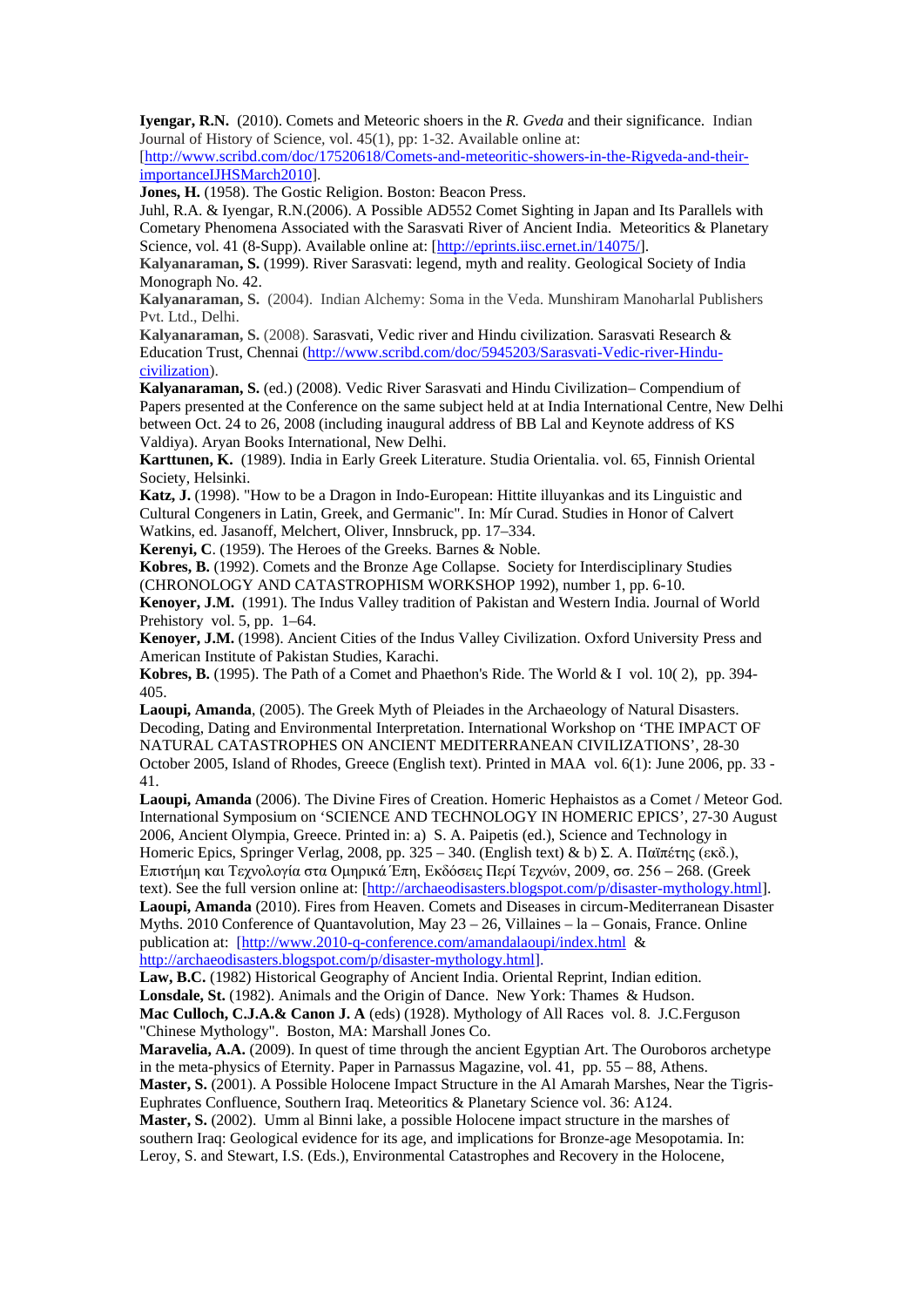Abstracts Volume, Department of Geography, Brunel University, Uxbridge, West London, UK, 29 August - 2 September 2002, pp. 56–57

**Master, S. & Woldai, T.** (2004). The Umm al Binni structure in the Mesopotamian marshlands of southern Iraq, as a postulated late Holocene meteorite impact crater: geological setting and new Landsat ETM and Aster satellite imagery. Economic Geology Research Institute Information Circular, October 2004, no 382. University of Witwatersrand - Johannesburg, South Africa. Available online at: [\[http://www.itc.nl/library/Papers\\_2004/tech\\_rep/woldai\\_umm.pdf\]](http://www.itc.nl/library/Papers_2004/tech_rep/woldai_umm.pdf).

**Matthews, R.** (2001). Meteor clue to end of Middle-East civilisations, Telegraph Online Magazine. Available online at: [http://www.telegraph.co.uk/news/worldnews/1361474/Meteor-clue-to-end-of-Middle-East-civilisations.html].

**Napier, W.** (1997). Cometary Catastrophes, Cosmic Dust and Ecological Disasters in Historical Times: The Astronomical Framework, Society for Interdisciplinary Studies Conference: Natural Catastrophes during Bronze Age Civilizations, July 11-13, 1997 in Cambridge, UK.

**Narahari Achar, B.N.** (2000). On the astronomical basis of the date of Satapatha Brahmana. In: Indian Journal of History of Science, vol. 35/1, pp. 1-19.

**Pang, K. D., Chou, H. H., Yau, K., Bangert, J. A. & Ahluwalia D. A.** (1989). Shang Dynasty Oracle Bone Eclipse Records And The Earth's Rotation Rate In 1302 B.C. Bulletin of the American Astronomic Society vol. 21 p. 753.

**Papamarinopoulos, St.** (2007). Phaethon or Phaethousa. A shining comet passing in the 12<sup>th</sup> century B.C.? International Conference on 'THE ATLANTIS HYPOTHESIS: SEARCHING FOR A LOST LAND', 11 – 13 July 2005, Island of Melos, Greece. In: St. Papamarinopoulos (ed.), Book of Proceedings, Heliotopos Publications, Athens, pp. 163 - 177.

**Parpola, A.** (2002). "Pre-proto-Iranians of Afghanistan as initiators of Zâkta Tantrism: On the Scythian/Zaka affiliation of the Dâsas, Nuristanis and Magadhans". Iranica Antiqua vol. 37, pp. 233- 324. Festschrift for C. C. Lamberg-Karlovsky.

Patten, D.W. & Windsor S.R. (1996). The Mars - Earth Wars. Seattle: Pacific Meridian Publications. Peiser, B. (1997). Comets and Disaster in the Bronze Age. British Archaeology vol. 30, pp. 6-7.

**Photos - Jones, Effie, Cottier, A., Hall, A.J. & Mendoni Lina** (1997). Keian miltos: the well-known iron oxides of Antiquity. ABSA vol. 92, pp. 359 - 371.

**Radhakrishna, B.P. & Merh, S.S .** (1999). Vedic Sarasvati: Evolutionary History of a Lost River of Northwestern India; Geological Society of India, Bangalore.

**Pinch, G.** (1994). Magic in Ancient Egypt. BMP, London.

**Rapp, G.Jr. & Gifford J.A.** (1982). Troy - The Archaeological Geology. Supplementary Monograph 4 . U.S.A.: Princeton University Press.

**Radlof, J. G.** (1823). Zertrümmerung der großen Planeten Hesperus und Phaëthon, und die darauf folgenden Zerstörungen und Ueberflutungen auf der Erde; nebst neuen

Ausschlüssen über die Mythensprache der alten Völker. G. Kelmer, Berlin.

**Sagan, C. & Druyan Ann** (1985). Comet. New York: Random House /London: Joseph.

**Schaeffer, Cl. F.A.** (1948). Stratigraphie comparée et chronologic de l'Asie Occidentale . London: Oxford University Press.

**Shaffer, J. G.** (1992). The Indus Valley, Baluchistan and Helmand Traditions: Neolithic Through Bronze Age. In Chronologies in Old World Archaeology (3rd Edition), edited by R. Ehrich, pp. 441- 464. Chicago, University of Chicago Press.

**Schliemann, H.** (1875). Troy and its remains, London: Murray.

Schliemann, H. (1881). Ilios. New York, Franklin Square: Harper & Brothers.

**Schoff, W.H.** The Periplus of the Erythraean Sea: Travel and Trade in the Indian Ocean by a Merchant of the First Century. Available online at : [\[http://www.und.ac.za/und/classics/india/periplus.htm\]](http://www.und.ac.za/und/classics/india/periplus.htm). **Spanuth, J.** (1977). Le secret de l'Atlantide. L'empire englouti de la mer du Nord*.* Copernic. Titre original : *Die Atlanter* (1976).

**Spedicato, E.** (2007). The Deucalion Catastrophe: 1. The passage of the Red Seaby Moses and the Phaethon Explosion. 2. The Phaethon explosion and some of its effects outside Egypt. 3.

Chronological and geographical questions. International Conference on 'THE ATLANTIS

HYPOTHESIS: SEARCHING FOR A LOST LAND', 11 – 13 July 2005, Island of Melos, Greece.(English text). In: St. Papamarinopoulos (ed.), Book of Proceedings, Heliotopos Publications, Athens, 2007 pp. 115 - 161.

**Steel, D**. (1995). Rogue Asteroids and Doomsday Comets J. Wiley & Sons, New York.

**Talbott, D.** (1994). The Great Comet Venus. AEON vol. III (5), pp. 5 - 51.

**Taube, K.** (1993). The Legendary Past. Aztec and Maya Myths. Austin: University of Texas Press.